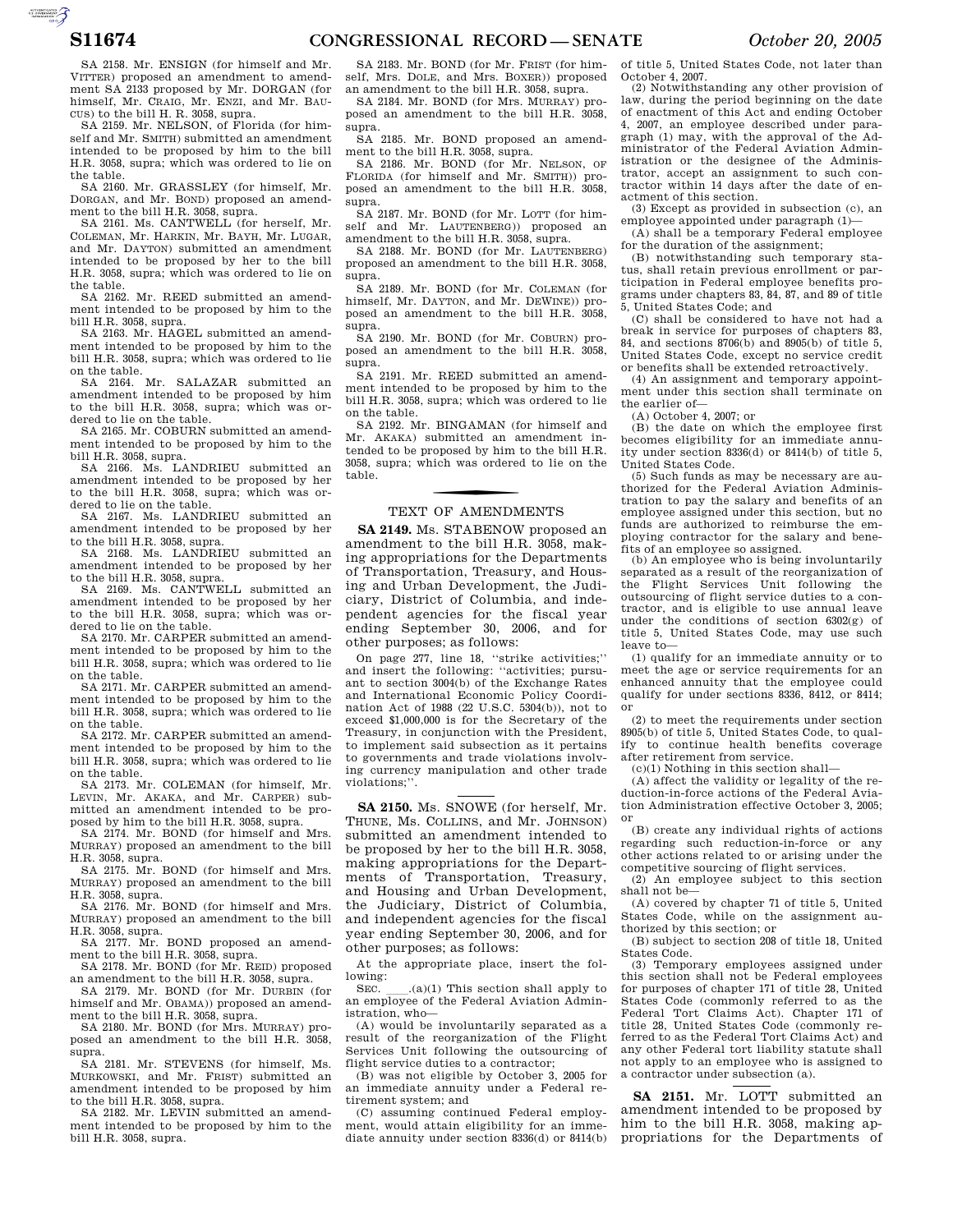Transportation, Treasury, and Housing and Urban Development, the Judiciary, District of Columbia, and independent agencies for the fiscal year ending September 30, 2006, and for other purposes; which was ordered to lie on the table; as follows:

On page 250, line 9, strike the colon, and all through line 17 on page 252 and insert the following:

## **DIVISION—AMTRAK**

## **SECTION 1. SHORT TITLE.**

This division may be cited as the ''Passenger Rail Investment and Improvement Act of 2005''.

## **SEC. 2. AMENDMENT OF TITLE 49, UNITED STATES CODE.**

Except as otherwise specifically provided, whenever in this division an amendment is expressed in terms of an amendment to a section or other provision of law, the reference shall be considered to be made to a section or other provision of title 49, United States Code.

## **SEC. 3. TABLE OF CONTENTS.**

The table of contents for this division is as follows:

Sec. 1. Short title.

- Sec. 2. Amendment of title 49, United States Code.
- Sec. 3. Table of contents.
	- TITLE I—AUTHORIZATIONS
- Sec. 101. Authorization for Amtrak capital and operating expenses State capital grants.
- Sec. 102. Authorization for the Federal Railroad Administration.
- Sec. 103. Repayment of long-term debt and capital leases.
- Sec. 104. Excess railroad retirement.
- Sec. 105. Other authorizations.
- TITLE II—AMTRAK REFORM AND OPERATIONAL IMPROVEMENTS
- Sec. 201. National railroad passenger trans-
- portation system defined. Sec. 202. Amtrak Board of Directors.
- Sec. 203. Establishment of improved finan-
- cial accounting system. Sec. 204. Development of 5-year financial
- plan. Sec. 205. Establishment of grant process.
- Sec. 206. State-supported routes.
- Sec. 207. Independent auditor to establish methodologies for Amtrak route and service planning decisions.
- Sec. 208. Metrics and standards.
- Sec. 209. Passenger train performance.
- Sec. 210. Long distance routes.
- Sec. 211. Alternate passenger rail service program.
- Sec. 212. Employee transition assistance.
- Sec. 213. Northeast Corridor state-of-goodrepair plan.
- Sec. 214. Northeast Corridor infrastructure
- and operations improvements. Sec. 215. Restructuring long-term debt and capital leases.
- Sec. 216. Study of compliance requirements at existing intercity rail sta
	- tions.
- Sec. 217. Incentive pay.
- Sec. 218. Access to Amtrak equipment and services.
- Sec. 219. General Amtrak provisions.
- Sec. 220. Private sector funding of passenger trains.
- Sec. 221. On-board service improvements.
- Sec. 222. Management accountability.
- TITLE III—INTERCITY PASSENGER RAIL POLICY Sec. 301. Capital assistance for intercity pas-
- senger rail service. Sec. 302. State rail plans.
- Sec. 303. Next generation corridor train equipment pool.
- Sec. 304. Federal rail policy.
- Sec. 305. Rail cooperative research program. TITLE IV—PASSENGER RAIL SECURITY AND **SAFETY**
- Sec. 401. Systemwide Amtrak security up-
- grades. Sec. 402. Fire and life-safety improvements.
- Sec. 403. Amtrak plan to assist families of passengers involved in rail pas-
- senger accidents. Sec. 404. Northern border rail passenger re
	- port.
- Sec. 405. Passenger, baggage, and cargo screening.
	- TITLE V—RAIL BOND AUTHORITY

## Sec. 501. Intercity rail facility bonds. **TITLE I—AUTHORIZATIONS**

## **SEC. 101. AUTHORIZATION FOR AMTRAK CAPITAL AND OPERATING EXPENSES AND STATE CAPITAL GRANTS.**

(a) OPERATING GRANTS.—There are authorized to be appropriated to the Secretary of Transportation for the use of Amtrak for operating costs the following amounts:

- (1) For fiscal year 2006, \$580,000,000.
- (2) For fiscal year 2007, \$590,000,000.
- (3) For fiscal year 2008, \$600,000,000.
- (4) For fiscal year 2009, \$575,000,000.
- (5) For fiscal year 2010, \$535,000,000.
- (6) For fiscal year 2011, \$455,000,000.

(b) CAPITAL GRANTS.—There are authorized to be appropriated to the Secretary of Transportation for the use of Amtrak to bring the Northeast Corridor as defined in section 24102(a) to a state-of-good-repair, for capital expenses of the national railroad passenger transportation system, and for purposes of making capital grants to states under section 301 of this Act, the following amounts:

- (1) For fiscal year 2006, \$813,000,000.
- (2) For fiscal year 2007, \$910,000,000.
- (3) For fiscal year 2008, \$1,071,000,000.
- (4) For fiscal year 2009, \$1,096,000,000.
- (5) For fiscal year 2010, \$1,191,000,000. (6) For fiscal year 2011, \$1,231,000,000.
- 

(c) AMOUNTS FOR STATE GRANTS.—Out of the amounts authorized under subsection (b), the following percentage shall be available each fiscal year for capital grants to States under section 301 of this Act, to be administered by the Secretary of Transportation:

- (1) 3 percent for fiscal year 2006.
- (2) 11 percent for fiscal year 2007.
- (3) 23 percent for fiscal year 2008.
- (4) 25 percent for fiscal year 2009.
- (5) 31 percent for fiscal year 2010.
- (6) 33 percent for fiscal year 2011.

(d) PROJECT MANAGEMENT OVERSIGHT. The Secretary may withhold up to  $\frac{1}{2}$  of 1 percent of amounts appropriated pursuant to subsection (b) for the costs of project management oversight of capital projects carried out by Amtrak.

## **SEC. 102. AUTHORIZATION FOR THE FEDERAL RAILROAD ADMINISTRATION.**

There are authorized to be appropriated to the Secretary of Transportation for the use of the Federal Railroad Administration such sums as necessary to implement the provisions required under this division for fiscal years 2006 through 2011.

## **SEC. 103. REPAYMENT OF LONG-TERM DEBT AND CAPITAL LEASES.**

(a) AMTRAK PRINCIPAL AND INTEREST PAY-MENTS.—

(1) PRINCIPAL ON DEBT SERVICE.—There are authorized to be appropriated to the Secretary of Transportation for the use of Amtrak for retirement of principal on loans for capital equipment, or capital leases, not more than the following amounts:

- (A) For fiscal year 2006, \$130,200,000.
- (B) For fiscal year 2007, \$140,700,000.
- (C) For fiscal year 2008, \$156,000,000. (D) For fiscal year 2009, \$183,800,000.
- (E) For fiscal year 2010, \$156,100,000.

(F) For fiscal year 2011, \$193,500,000.

(2) INTEREST ON DEBT.—There are authorized to be appropriated to the Secretary of Transportation for the use of Amtrak for the payment of interest on loans for capital equipment, or capital leases, the following amounts:

- (A) For fiscal year 2006, \$148,100,000.
- (B) For fiscal year 2007, \$141,500,000. (C) For fiscal year 2008, \$133,800,000.
- (D) For fiscal year 2009, \$124,000,000.
- (E) For fiscal year 2010, \$113,900,000.
- (F) For fiscal year 2011, \$103,800,000.

(3) EARLY BUYOUT OPTION.—There are authorized to be appropriated to the Secretary of Transportation such sums as may be necessary for the use of Amtrak for the payment of costs associated with early buyout options if the exercise of those options is determined to be advantageous to Amtrak.

(4) LEGAL EFFECT OF PAYMENTS UNDER THIS SECTION.—The payment of principal and interest on secured debt, with the proceeds of grants authorized by this section shall not—

(A) modify the extent or nature of any indebtedness of the National Railroad Passenger Corporation to the United States in existence of the date of enactment of this Act; (B) change the private nature of Amtrak's

(C) imply any Federal guarantee or commitment to amortize Amtrak's outstanding

There are authorized to be appropriated to

(1) \$5,000,000 for each of fiscal years 2006 through 2011 to carry out the rail cooperative research program under section 24910 of

(2) \$5,000,000 for fiscal year 2006, to remain available until expended, for grants to Amtrak and States participating in the Next Generation Corridor Train Equipment Pool Committee established under section 303 of this Act for the purpose of designing, developing specifications for, and initiating the procurement of an initial order of 1 or more types of standardized next-generation corridor train equipment and establishing a jointly-owned corporation to manage that

(3) \$2,000,000 for fiscal year 2007, for the use of Amtrak in conducting the evaluation re-

**TITLE II—AMTRAK REFORM AND OPERATIONAL IMPROVEMENTS SEC. 201. NATIONAL RAILROAD PASSENGER TRANSPORTATION** 

(a) IN GENERAL.—Section 24102 is amend-

(2) by redesignating paragraphs (3) , (4) , and (5) as paragraphs (2), (3), and (4), respec-

(3) by inserting after paragraph (4) as so re-

''(5) 'national rail passenger transportation

''(A) the segment of the Northeast Corridor between Boston, Massachusetts, and Wash-

**SEC. 104. EXCESS RAILROAD RETIREMENT.**  There are authorized to be appropriated to the Secretary of Transportation, beginning with fiscal year 2006, such sums as may be necessary to pay to the Railroad Retirement Account an amount equal to the amount Amtrak must pay under section 3221 of the Internal Revenue Code of 1986 in such fiscal years that is more than the amount needed for benefits for individuals who retire from Amtrak and for their beneficiaries. For each fiscal year in which the Secretary makes such a payment, the amounts authorized by section 101(a) shall be reduced by an amount

or its successors' liabilities; or

indebtedness.

equal to such payment. **SEC. 105. OTHER AUTHORIZATIONS.** 

the Secretary of Transportation—

title 49, United States Code;

quired by section 216 of this Act.

**FINED.** 

designated the following:

(1) by striking paragraph (2);

equipment; and

ed—

tively; and

systems' means—

ington, D.C.;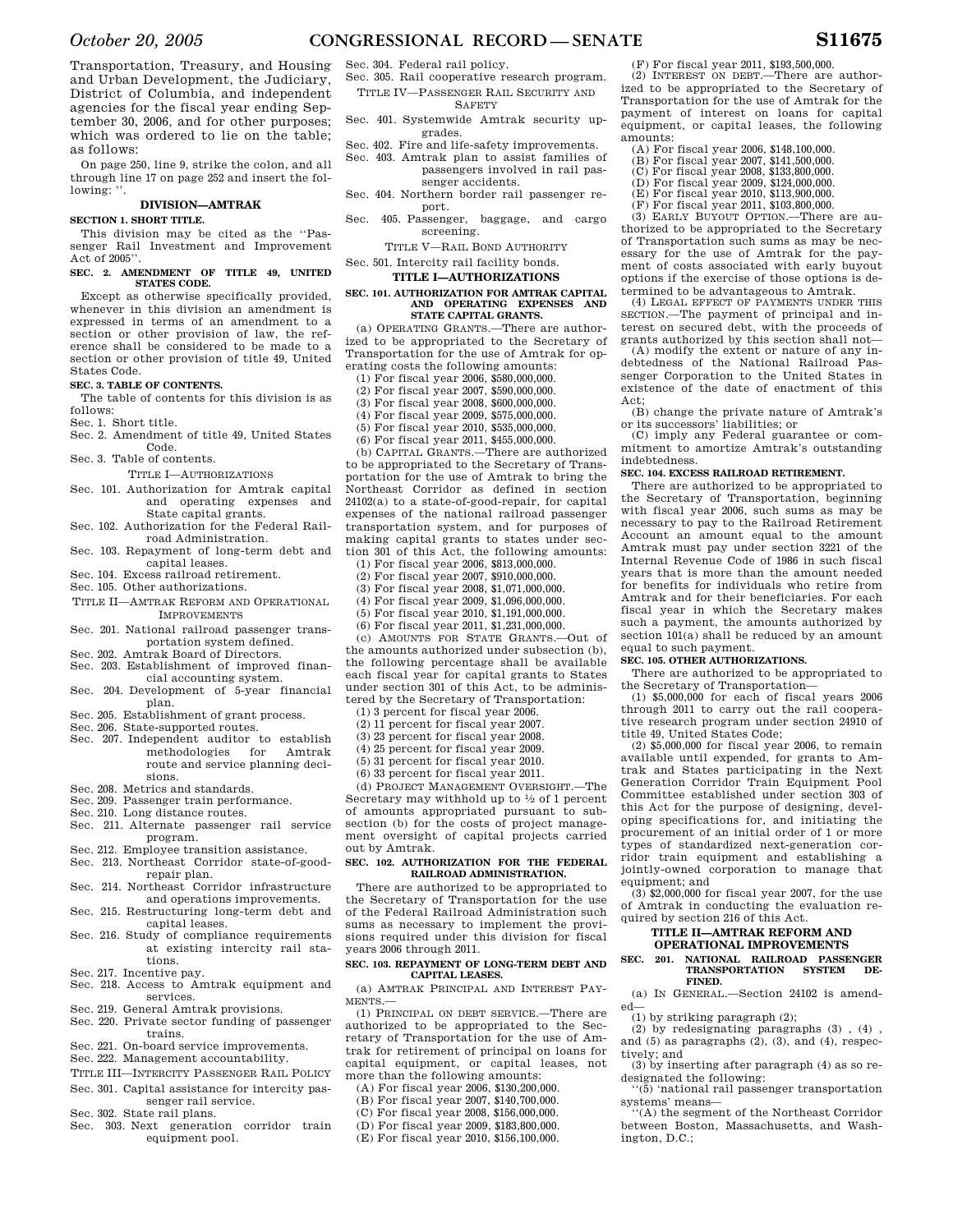''(B) rail corridors that have been designated by the Secretary of Transportation as high-speed corridors (other than corridors described in subparagraph (A)), but only after they have been improved to permit operation of high-speed service;

''(C) long-distance routes of more than 750 miles between endpoints operated by Amtrak as of the date of enactment of the Passenger Rail Investment and Improvement Act of 2005; and

''(D) short-distance corridors, or routes of not more than 750 miles between endpoints, operated by—

''(i) Amtrak; or

''(ii) another rail carrier that receives funds under chapter 244.''. (b) AMTRAK ROUTES WITH STATE FUNDING.

(1) IN GENERAL.—Chapter 247 is amended by inserting after section 24701 the following:

## **''§ 24702. Transportation requested by States, authorities, and other persons**

''(a) CONTRACTS FOR TRANSPORTATION.— Amtrak may enter into a contract with a State, a regional or local authority, or another person for Amtrak to operate an intercity rail service or route not included in the national rail passenger transportation system upon such terms as the parties thereto my agree.

''(b) DISCONTINUANCE.—Upon termination of a contract entered into under this section, or the cessation of financial support under such a contract by either party, Amtrak may discontinue such service or route, notwithstanding any other provision of law.''.

(2) CONFORMING AMENDMENT.—The chapter analysis for chapter 247 is amended by inserting after the item relating to section 24701 the following:

''24702. Transportation requested by States, authorities, and other persons''.

(c) AMTRAK TO CONTINUE TO PROVIDE NON-HIGH-SPEED SERVICES.—Nothing in this division is intended to preclude Amtrak from restoring, improving, or developing non-highspeed intercity passenger rail service.

(d) APPLICABILITY OF SECTION 24706.—Section 24706 is amended by adding at the end the following:

''(c) APPLICABILITY.—This section applies to all service over routes provided by Amtrak, notwithstanding any provision of section 24701 of this title or any other provision of this title except section 24702(b).'

## **SEC. 202. AMTRAK BOARD OF DIRECTORS.**

(a) IN GENERAL.—Section 24302 is amended to read as follows:

## **''§ 24302. Board of directors**

'(a) COMPOSITION AND TERMS.-

(1) The Board of Directors of Amtrak is composed of the following 9 directors, each of whom must be a citizen of the United States:

''(A) The Secretary of Transportation.

''(B) The President of Amtrak, who shall serve ex officio, as a non-voting member.

''(C) 7 individuals appointed by the President of the United States, by and with the advice and consent of the Senate, with general business and financial experience, experience or qualifications in transportation, freight and passenger rail transportation, travel, hospitality, cruise line, and passenger air transportation businesses, or representatives of employees or users of passenger rail transportation or State government.

''(2) In selecting individuals described in paragraph (1) for nominations for appointments to the Board, the President shall consult with the Speaker of the House of Representatives, the Minority Leader of the House of Representatives, the Majority Leader of the Senate, and the Minority Leader of the Senate and try to provide adequate and balanced representation of the major geographic regions of the United States served by Amtrak. ''(3) An individual appointed under para-

graph (l)(C) of this subsection serves for 5 years or until the individual's successor is appointed and qualified. Not more than 4 individuals appointed under paragraph (l)(C) may be members of the same political party.

(4) The Board shall elect a chairman and a vice chairman from among its membership. The vice chairman shall serve as chairman in the absence of the chairman.

''(5) The Secretary may be represented at board meetings by the Secretary's designee.

''(6) The voting privileges of the President can be changed by a unanimous decision of the Board.

''(b) PAY AND EXPENSES.—Each director not employed by the United States Government is entitled to \$300 a day when performing Board duties. Each Director is entitled to reimbursement for necessary travel, reasonable secretarial and professional staff support, and subsistence expenses incurred in attending Board meetings.

''(c) VACANCIES.—A vacancy on the Board is filled in the same way as the original selection, except that an individual appointed by the President of the United States under subsection  $(a)(l)(C)$  of this section to fill a vacancy occurring before the end of the term for which the predecessor of that individual was appointed is appointed for the remainder of that term. A vacancy required to be filled by appointment under subsection (a)  $(l)(C)$ must be filled not later than 120 days after the vacancy occurs.

''(d) QUORUM.—A majority of the members serving shall constitute a quorum for doing business.

''(e) BYLAWS.—The Board may adopt and amend bylaws governing the operation of Amtrak. The bylaws shall be consistent with this part and the articles of incorporation.''.

(b) EFFECTIVE DATE FOR DIRECTORS' PROVI-SION.—The amendment made by subsection (a) shall take effect on January 1, 2006. The members of the Amtrak Board serving on the date of enactment of this Act may continue to serve for the remainder of the term to which they were appointed.

#### **SEC. 203. ESTABLISHMENT OF IMPROVED FINAN-CIAL ACCOUNTING SYSTEM.**

(a) IN GENERAL.—The Amtrak Board of Directors—

(1) may employ an independent financial consultant with experience in railroad accounting to assist Amtrak in improving Amtrak's financial accounting and reporting system and practices; and

(2) shall implement a modern financial accounting and reporting system that will produce accurate and timely financial information in sufficient detail—

(A) to enable Amtrak to assign revenues and expenses appropriately to each of its lines of business and to each major activity within each line of business activity, including train operations, equipment maintenance, ticketing, and reservations;

(B) to aggregate expenses and revenues related to infrastructure and distinguish them from expenses and revenues related to rail operations;

(C) to allow the analysis of ticketing and reservation information on a real-time basis; (D) to provide Amtrak cost accounting data; and

(E) to allow financial analysis by route and service.

(b) VERIFICATION OF SYSTEM; REPORT.—The Inspector General of the Department of Transportation shall review the accounting system designed and implemented under subsection (a) to ensure that it accomplishes the purposes for which it is intended. The Inspector General shall report his findings and conclusions, together with any recommendations, to the Senate Committee on Commerce, Science, and Transportation and the House of Representatives Committee on Transportation and Infrastructure.

#### **SEC. 204. DEVELOPMENT OF 5-YEAR FINANCIAL PLAN.**

(a) DEVELOPMENT OF 5-YEAR FINANCIAL PLAN.—The Amtrak Board of Directors shall submit an annual budget and business plan for Amtrak, and a 5-year financial plan for the fiscal year to which that budget and business plan relate and the subsequent 4 years, prepared in accordance with this section, to the Secretary of Transportation and the Inspector General of the Department of Transportation no later than—

(1) the first day of each fiscal year beginning after the date of enactment of this Act; or

(2) the date that is 60 days after the date of enactment of an appropriation Act for the fiscal year, if later.

(b) CONTENTS OF 5-YEAR FINANCIAL PLAN.— The 5-year financial plan for Amtrak shall include, at a minimum—

(1) all projected revenues and expenditures for Amtrak, including governmental funding sources;

(2) projected ridership levels for all Amtrak passenger operations;

(3) revenue and expenditure forecasts for non-passenger operations;

(4) capital funding requirements and expenditures necessary to maintain passenger service which will accommodate predicted ridership levels and predicted sources of capital funding;

(5) operational funding needs, if any, to maintain current and projected levels of passenger service, including state-supported routes and predicted funding sources;

(6) projected capital and operating requirements, ridership, and revenue for any new passenger service operations or service expansions;

(7) an assessment of the continuing financial stability of Amtrak, as indicated by factors such as the ability of the Federal government to fund capital and operating requirements adequately, Amtrak's ability to efficiently manage its workforce, and Amtrak's ability to effectively provide passenger train service;

(8) estimates of long-term and short-term debt and associated principle and interest payments (both current and anticipated);

(9) annual cash flow forecasts;

(10) a statement describing methods of estimation and significant assumptions;

(11) specific measures that demonstrate measurable improvement year over year in Amtrak's ability to operate with reduced Federal operating assistance; and

(12) capital and operating expenditures for anticipated security needs.

(c) STANDARDS TO PROMOTE FINANCIAL STA-BILITY.—In meeting the requirements of subsection (b), Amtrak shall—

(1) apply sound budgetary practices, including reducing costs and other expenditures, improving productivity, increasing

revenues, or combinations of such practices; (2) use the categories specified in the financial accounting and reporting system developed under section 203 when preparing its 5-year financial plan; and

(3) ensure that the plan is consistent with the authorizations of appropriations under title I of this division.

(d) ASSESSMENT BY DOT INSPECTOR GEN-ERAL.—

(1) IN GENERAL.—The Inspector General of the Department of Transportation shall assess the 5-year financial plans prepared by Amtrak under this section to determine whether they meet the requirements of subsection (b), and may suggest revisions to any components thereof that do not meet those requirements.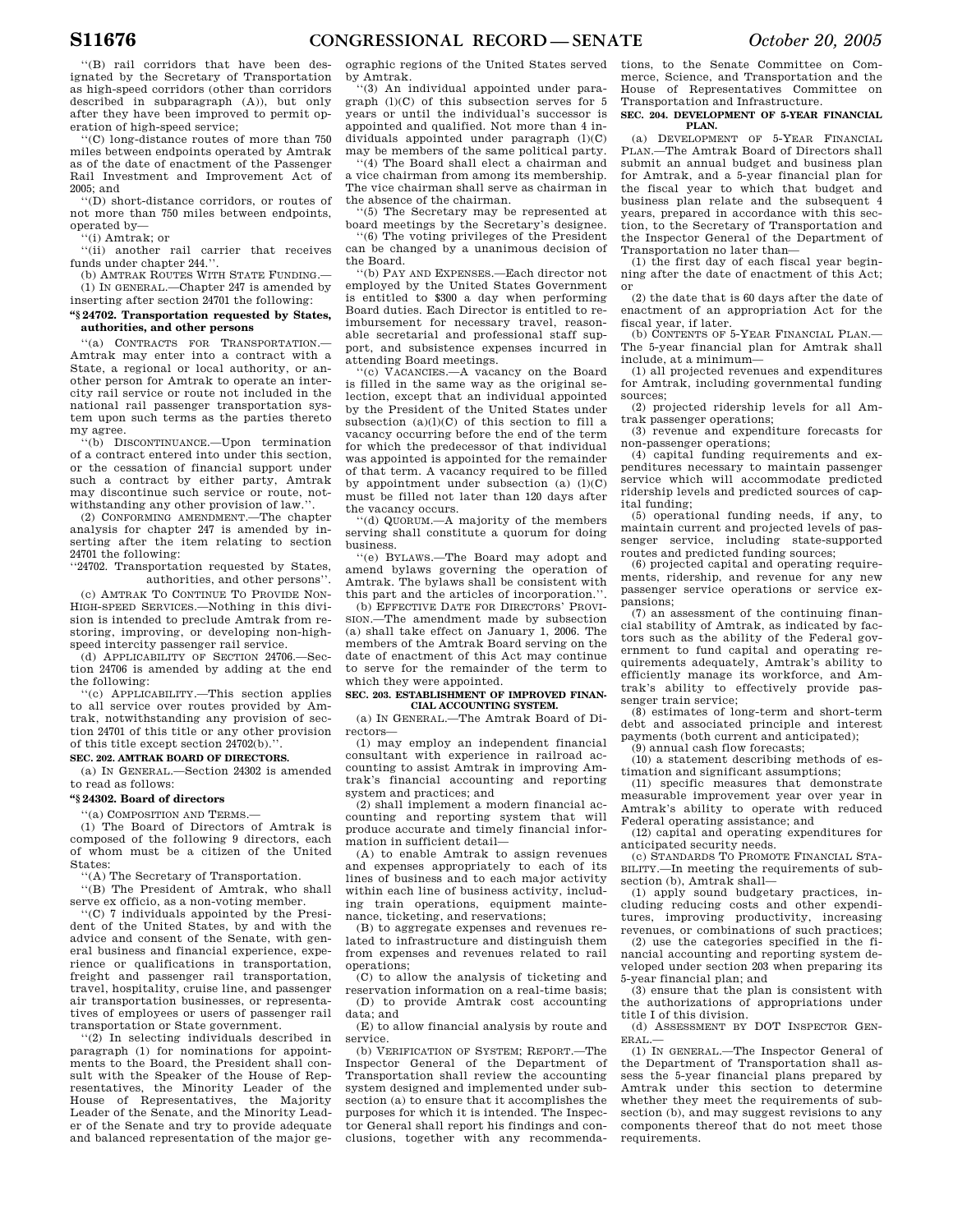(2) ASSESSMENT TO BE FURNISHED TO THE CONGRESS.—The Inspector General shall furnish to the House of Representatives Committee on Appropriations, the Senate Committee on Appropriations, the House of Representatives Committee on Transportation and Infrastructure, and the Senate Committee on Commerce, Science, and Transportation—

(A) an assessment of the annual budget within 90 days after receiving it from Amtrak; and

(B) an assessment of the remaining 4 years of the 5-year financial plan within 180 days after receiving it from Amtrak.

## **SEC. 205. ESTABLISHMENT OF GRANT PROCESS.**

(a) GRANT REQUESTS.—Amtrak shall submit grant requests (including a schedule for the disbursement of funds), consistent with the requirements of this division, to the Secretary of Transportation for funds authorized to be appropriated to the Secretary for the use of Amtrak under sections 101(a) and (b), 103, and 105.

(b) PROCEDURES FOR GRANT REQUESTS.— The Secretary shall establish substantive and procedural requirements, including schedules, for grant requests under this section not later than 30 days after the date of enactment of this Act and shall transmit copies to the Senate Committee on Commerce, Science, and Transportation and the House of Representatives Committee on Transportation and Infrastructure.

(c) REVIEW AND APPROVAL.

(1) 30-DAY APPROVAL PROCESS.—The Secretary shall complete the review of a complete grant request (including the disbursement schedule) and approve or disapprove the request within 30 days after the date on which Amtrak submits the grant request. If the Secretary disapproves the request or determines that the request is incomplete or deficient, the Secretary shall include the reason for disapproval or the incomplete items or deficiencies in the notice to Amtrak.

(2) 15-DAY MODIFICATION PERIOD.—Within 15 days after receiving notification from the Secretary under the preceding sentence, Amtrak shall submit a modified request for the Secretary's review.

(3) REVISED REQUESTS.—Within 15 days after receiving a modified request from Amtrak, the Secretary shall either approve the modified request, or, if the Secretary finds that the request is still incomplete or deficient, the Secretary shall identify in writing to the Senate Committee on Commerce, Science, and Transportation and the House of Representatives Committee on Transportation and Infrastructure the remaining deficiencies and recommend a process for resolving the outstanding portions of the request. **SEC. 206. STATE-SUPPORTED ROUTES.** 

(a) IN GENERAL.—Within 2 years after the date of enactment of this Act, the Board of Directors of Amtrak, in consultation with the Secretary of Transportation and the governors of each State and the Mayor of the District of Columbia or groups representing those officials, shall develop and implement a standardized methodology for establishing and allocating the operating and capital costs among the States and Amtrak associated with trains operated on routes described in section  $24102(5)(B)$  or (D) or section  $24702$ that—

(1) ensures, within 5 years after the date of enactment of this Act, equal treatment in the provision of like services of all States and groups of States (including the District of Columbia); and

(2) allocates to each route the costs incurred only for the benefit of that route and a proportionate share, based upon factors that reasonably reflect relative use, of costs incurred for the common benefit of more than 1 route.

(b) REVIEW.—If Amtrak and the States (including the District of Columbia) in which Amtrak operates such routes do not voluntarily adopt and implement the methodology developed under subsection (a) in allocating costs and determining compensation for the provision of service in accordance with the date established therein, the Surface Transportation Board shall determine the appropriate methodology required under subsection (a) for such services in accordance with the procedures and procedural schedule applicable to a proceeding under section 24904(c) of title 49, United States Code, and require the full implementation of this methodology with regards to the provision of such service within 1 year after the Board's determination of the appropriate methodology.

(c) USE OF CHAPTER 244 FUNDS.—Funds provided to a State under chapter 244 of title 49, United States Code, may be used, as provided in that chapter, to pay capital costs determined in accordance with this section.

#### **SEC. 207. INDEPENDENT AUDITOR TO ESTABLISH METHODOLOGIES FOR ROUTE AND SERVICE PLANNING DE-CISIONS.**

(a) METHODOLOGY DEVELOPMENT.—The Federal Railroad Administration shall obtain the services of an independent auditor or consultant to develop and recommend objective methodologies for determining intercity passenger routes and services, including the establishment of new routes, the elimination of existing routes, and the contraction or expansion of services or frequencies over such routes. In developing such methodologies, the auditor or consultant shall consider—

(1) the current or expected performance and service quality of intercity train operations, including cost recovery, on-time performance and minutes of delay, ridership, on-board services, stations, facilities, equipment, and other services;

(2) connectivity of a route with other routes;

(3) the transportation needs of communities and populations that are not well served by other forms of public transportation;

(4) Amtrak's and other major intercity passenger rail service providers in other countries' methodologies for determining intercity passenger rail routes and services; and

(5) the views of the States and other interested parties.

(b) SUBMITTAL TO CONGRESS.—The auditor or consultant shall submit recommendations developed under subsection (a) to Amtrak, the House of Representatives Committee on Transportation and Infrastructure, and the Senate Committee on Commerce, Science, and Transportation.

(c) CONSIDERATION OF RECOMMENDATIONS.— Within 90 days after receiving the recommendations developed under subsection (a) by the independent auditor or consultant, the Amtrak Board shall consider the adoption of those recommendations. The Board shall transmit a report to the Senate Committee on Commerce, Science, and Transportation and the House of Representatives Committee on Transportation and Infrastructure explaining its action in adopting or failing to adopt any of the recommendations.

(d) AUTHORIZATION OF APPROPRIATIONS. There are authorized to be made available to the Secretary of Transportation, out of any amounts authorized by this division to be appropriated for the benefit of Amtrak and not otherwise obligated or expended, such sums as may be necessary to carry out this section.

(e) PIONEER ROUTE.—Within 2 years after the date of enactment of this Act, Amtrak shall conduct a 1-time evaluation of the Pioneer Route formerly operated by Amtrak to determine, using methodologies adopted under subsection (c), whether a level of passenger demand exists that would warrant consideration of reinstating the entire Pioneer Route service or segments of that service.

#### **SEC. 208. METRICS AND STANDARDS.**

(a) IN GENERAL.—Within 180 days after the date of enactment of this Act, the Administrator of the Federal Railroad Administration and Amtrak shall jointly, in consultation with the Surface Transportation Board, rail carriers over whose rail lines Amtrak trains operate, States, and Amtrak employees, as appropriate, develop new or improve existing metrics and minimum standards for measring the performance and service quality of intercity train operations, including cost recovery, on-time performance and minutes of delay, ridership, on-board services, stations, facilities, equipment, and other services. Such metrics, at a minimum, shall include the percentage of avoidable and fully allocated operating costs covered by passenger revenues on each route, ridership per train mile operated, measures of on-time performance and delays incurred by intercity trains on the rail lines of each rail carrier and, for long distance routes, measures of connectivity with other routes in all regions currently receiving Amtrak service and the transportation needs of communities and populations that are not well-served by other forms of public transportation. Amtrak shall provide reasonable access to the Federal Railroad Administration in order to enable the Administration to carry out its duty

under this section. (b) QUARTERLY REPORTS.—The Administrator of the Federal Railroad Administration shall collect the necessary data and publish a quarterly report on the performance and service quality of intercity train operations, including cost recovery, ridership, on-time performance and minutes of delay, causes of delay, on-board services, stations, facilities, equipment, and other services.

(c) CONTRACT WITH HOST RAIL CARRIERS.— To the extent practicable, Amtrak and its host rail carriers shall incorporate the metrics and standards developed under subsection (a) into their access and service agreements.

### **SEC. 209. PASSENGER TRAIN PERFORMANCE.**

(a) IN GENERAL.—Section 24308 is amended by adding at the end the following:

''(f) PASSENGER TRAIN PERFORMANCE AND OTHER STANDARDS.—

''(1) INVESTIGATION OF SUBSTANDARD PER-FORMANCE.—If the on-time performance of any intercity passenger train averages less than 80 percent for any 2 consecutive calendar quarters, or the service quality of intercity train operations for which minimum standards are established under section 208 of the Passenger Rail Investment and Improvement Act of 2005 fails to meet those standards for 2 consecutive calendar quarters, the Surface Transportation Board shall investigate whether, and to what extent, delays or failure to achieve minimum standards are due to causes that could reasonably be, addressed by a rail carrier over the tracks of which the intercity passenger train operates or reasonably addressed by the intercity passenger rail operator. In carrying out such an investigation, the Board shall obtain information from all parties involved and make recommendations regarding reasonable measures to improve the service, quality,' and on-time performance of the train.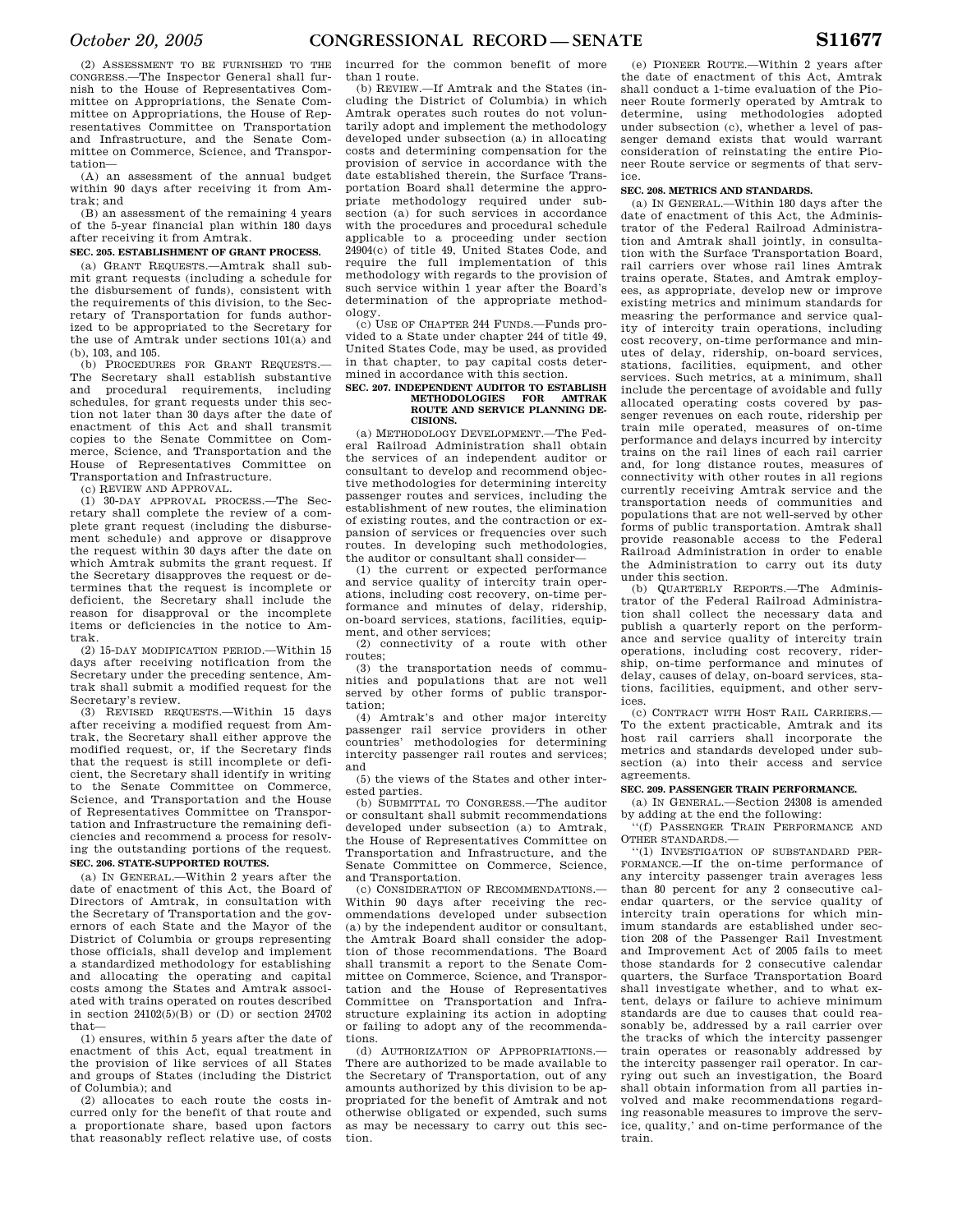''(2) PROBLEMS CAUSED BY HOST RAIL CAR-RIER.—If the Board determines that delays or failures to achieve minimum standards investigated under paragraph (1) are attributable to a rail carrier's failure to provide preference to Amtrak over freight transportation under subsection (c), then the Board shall enforce its recommendations for relief under this section.

''(3) PENALTIES.—

''(A) IN GENERAL.—The Board shall publish a schedule of penalties which will—

''(A) fairly reflect the extent to which Amtrak suffers financial loss as a result of host rail carrier delays or failure to achieve minimum standards; and

''(B) will adequately deter future actions which may reasonably be expected to be likely to result in delays to Amtrak.

''(B) ASSESSMENT.—The Board may assess these penalties upon a host rail carrier.

''(C) USE.—The Board shall make any amounts received as penalties under this paragraph available to Amtrak or a State contracting with Amtrak, as applicable, for capital or operating expenditures on such routes."

(b) CHANGE OF REFERENCE.—Section 24308 is amended—

(1) by striking ''Interstate Commerce Commission'' in subsection (a)(2)(A) and inserting ''Surface Transportation Board'';

(2) by striking ''Commission'' each place it appears and inserting ''Board'';

(3) by striking ''Secretary'' the last 3 places it appears in subsection (c) and each place it appears in subsections (d) and (e) and inserting ''Board''.

## **SEC. 210. LONG DISTANCE ROUTES.**

(a) IN GENERAL.—Chapter 247 is amended by adding at the end thereof the following:

## **§ 24710. Long distance routes**

''(a) ANNUAL EVALUATION.—Using the financial and performance metrics developed under section 208 of the Passenger Rail Investment and Improvement Act of 2005, Amtrak shall—

''(1) evaluate annually the performance of each long distance passenger rail route operated by Amtrak; and

''(2) rank the overall performance of such routes for 2006 and identify each long distance passenger rail route operated by Amtrak in 2006 according to its overall performance as belonging to the best performing third of such routes, the second best performing third of such routes, or the worst performing third of such routes.

''(b) PERFORMANCE IMPROVEMENT PLAN.— Amtrak shall develop a performance improvement plan for its long distance passenger rail routes based on the data collected through the application of the financial and performance 29 metrics developed under section 208 of that Act. The plan shall address—

''(1) on-time performance; ''(2) scheduling, frequency, routes, and

stops;  $\cdot$ (3) the feasibility of restructuring service

into connected corridor service;

''(4) performance-related equipment changes and capital improvements;

''(5) on-board amenities and service, including food, first class, and sleeping car service;

''(6) State or other non-Federal financial contributions; and

''(7) other aspects of Amtrak's long distance passenger rail routes that affect the financial, competitive, and functional performance of service on Amtrak's long distance passenger rail routes.

''(c) IMPLEMENTATION.—Amtrak shall implement the performance improvement plan developed under subsection (b)—

''(1) beginning in fiscal year 2007 for those routes identified as being in the worst performing third under subsection (a)(3);

''(2) beginning in fiscal year 2008 for those routes identified as being in the second best performing third under subsection (a)(3); and ''(3) beginning in fiscal year 2009 for those

routes identified as being in the best performing third under subsection (a) (3).

''(d) ENFORCEMENT.—The Federal Railroad Administration shall monitor the development, implementation, and outcome of improvement plans under this section. If, for any year, it determines that Amtrak is not making reasonable progress in implementing its performance improvement plan or in achieving the expected outcome of the plan for any calendar year, the Federal Railroad Administration—

''(1) shall notify Amtrak of its determination under this subsection;

''(2) shall provide an opportunity for a hearing with respect to that determination; and

''(3) may withhold any appropriated funds otherwise available to Amtrak for the operation of a route or routes on which it is not making progress, other than funds made available for passenger safety or security measures."

(b) CONFORMING AMENDMENT.—The chapter analysis for chapter 247 is amended by inserting after the item relating to section 24709 the following:

''24710. Long distance routes''.

**SEC. 211. ALTERNATE PASSENGER RAIL SERVICE PROGRAM.** 

(a) IN GENERAL.—Chapter 247, as amended by section 209, is amended by adding at the end thereof the following:

## **§ 24711. Alternate passenger rail service program**

''(a) IN GENERAL.—Within 1 year after the date of enactment of the Passenger Rail Investment and Improvement Act of 2005, the Federal Railroad Administration shall initiate a rulemaking proceeding to develop a program under which—

 $(1)$  a rail carrier or rail carriers that own infrastructure over which Amtrak operates a passenger rail service route described in subparagraph  $(B)$ ,  $(C)$ , or  $(D)$  of section 24102 $(5)$ or in section 24702 of title 49, United States Code may petition the Federal Railroad Administration to be considered as a passenger rail service provider over that route in lieu of Amtrak;

''(2) the Administration would notify Amtrak within 30 days after receiving a petition under paragraph (1) and establish a deadline by which both the petitioner and Amtrak would be required to submit a bid to provide passenger rail service over the route to which the petition relates;

''( 3) each bid would describe how the bidder would operate the route, what Amtrak passenger equipment would be needed, if any, what sources of non-Federal funding the bidder would use, including any State subsidy, among other things;

''(4) the Administration would make a decision and execute a contract within a specified, limited time after that deadline awarding to the winning bidder—

''(A) the right and obligation to provide passenger rail service over that route subject to such performance standards as the Administration may require, consistent with the standards developed under section 208 of this Act; and

''(B) an operating subsidy—

''(i) for the first year at a level not in excess of the level in effect during the fiscal year preceding the fiscal year in which the petition was received, adjusted for inflation; (ii) for any subsequent years at such level, adjusted for inflation; and

''(5) each bid would contain a staffing plan describing the number of employees needed to operate the service, the job assignments and requirements, and the terms of work for prospective and current employees of the bidder for the service outlined in the bid, and such staffing plan would be made available by the winning bidder to the public after the bid award.

''(b) IMPLEMENTATION.—

''(1) INITIAL PETITIONS.—Pursuant to any rules or regulations promulgated under subsection (A), the Administration shall establish a deadline for the submission of a petition under subsection (a)—

'(A) during fiscal year 2007 for operations commencing in fiscal year 2008; and

''(B) during the immediately preceding fiscal year for operations commencing in subsequent fiscal years.

''(2) ROUTE LIMITATIONS.—The Administration may not make the program available with respect to more than 1 Amtrak passenger rail route for operations beginning in fiscal year 2008 nor to more than 2 such routes for operations beginning in fiscal year 2010 and subsequent fiscal years.

''(c) PERFORMANCE STANDARDS; ACCESS TO FACILITIES; EMPLOYEES.—If the Administration awards the right and obligation to provide passenger rail service over a route under the program to a rail carrier or rail carriers—-

''(1) it shall execute a contract with the rail carrier or rail carriers for rail passenger operations on that route that conditions the operating and subsidy rights upon—

''(A) the service provider continuing to provide passenger rail service on the route that is no less frequent, nor over a shorter distance, than Amtrak provided on that route before the award; and

''(B) the service provider's compliance with the minimum standards established under section 208 of the Passenger Rail Investment and Improvement Act of 2005 and such additional performance standards as the Administration may establish;

''(2) it shall, if the award is made to a rail carrier other than Amtrak, require Amtrak to provide access to its reservation system, stations, and facilities to any rail carrier or rail carriers awarded a contract under this section, in accordance with section 218 of that Act, necessary to carry out the purposes of this section;

''(3) the employees of any person used by a rail carrier or rail carriers (as defined in section 10102(5) of this title) in the operation of a route under this section shall be considered an employee of that carrier or carriers and subject to the applicable Federal laws and regulations governing similar crafts or classes of employees of Amtrak, including provisions under section 121 of the Amtrak Reform and Accountability Act of 1997 relating to employees that provide food and beverage service; and

''( 4) the winning bidder shall provide preference in hiring to qualified Amtrak employees displaced by the award of the bid, consistent with the staffing plan submitted by the bidder.

''(d) CESSATION OF SERVICE.—If a rail carrIer or rail carriers awarded a route under this section'.cease to operate the service or fail to fulfill their obligations under the contract required under subsection (c), the Administrator, in collaboration with the Surface Transportation Board shall take any necessary action consistent with this title to enforce the contract and ensure the continued provision of service, including the installment of an interim service provider and re-bidding the contract to operate the service. The entity providing service shall either be Amtrak or a rail carrier defined in section 24711(a)(1).

''(e) ADEQUATE RESOURCES.—Before taking any action allowed under this section, the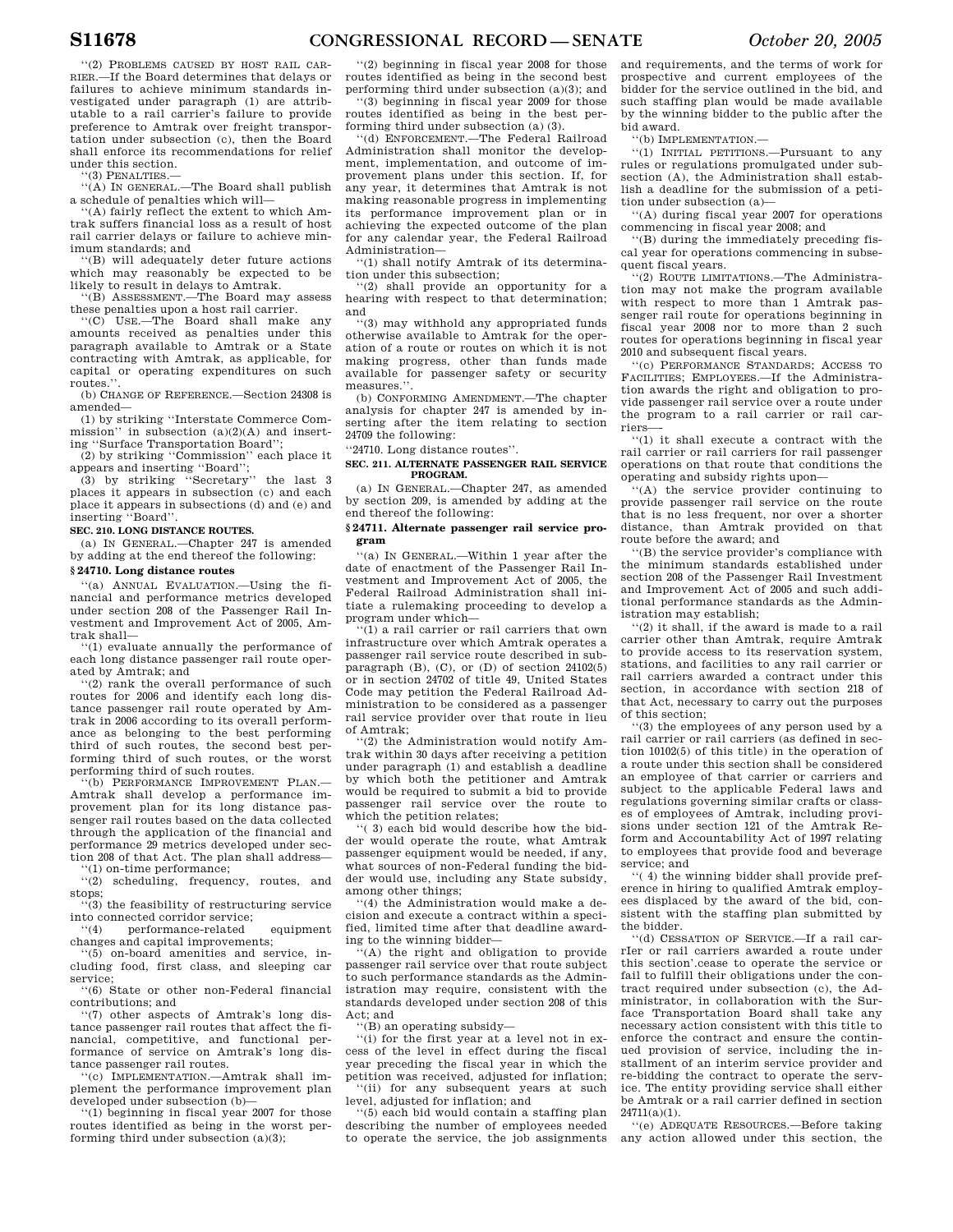Secretary shall certify that the Administrator has sufficient resources that are adequate to undertake the program established under this section."

(b) CONFORMING AMENDMENT.—The chapter analysis for chapter 247, as amended by section 209, is amended by inserting after the item relating to section 24710 the following: ''24711. Alternate passenger rail service program''.

#### **SEC. 212. EMPLOYEE TRANSITION ASSISTANCE.**

(a) PROVISION OF FINANCIAL INCENTIVES.— For Amtrak employees who are adversely affected by the cessation of the operation of a long distance route or any other route under section 24711 of title 49, United States Code, previously operated by Amtrak, the Secretary shall develop a program under which the Secretary may, in the Secretary's discretion, provide grants for financial incentives to be provided to employees of the National Railroad Passenger Corporation who voluntarily terminate their employment with the Corporation and relinquish any legal rights to receive termination-related payments under any contractual agreement with the Corporation.

(b) CONDITIONS FOR FINANCIAL INCEN-TIVES.—As a condition for receiving financial assistance grants under this section, the Corporation must certify that—

(1) a reasonable attempt was made to reassign an employee adversely affected under section 24711 of title 49, United States Code, or by the elimination of any route, to other positions within the Corporation in accordance with any contractual agreements;

(2) the financial assistance results in a net reduction in the total number of employees equal to the number receiving financial incentives;

(3) the financial assistance results in a net reduction in total employment expense equivalent to the total employment expenses associated with the employees receiving financial incentives; and

(4) the total number of employees eligible for termination-related payments will not be increased without the express written consent of the Secretary.

(c) AMOUNT OF FINANCIAL INCENTIVES.—The financial incentives authorized under this section may be no greater than \$50,000 per employee.

(d) AUTHORIZATION OF APPROPRIATIONS.— There are hereby authorized to be appropriated to the Secretary such sums as may be necessary to make grants to the National Railroad Passenger Corporation to provide financial incentives under subsection (a).

(e) TERMINATION-RELATED PAYMENTS.—If Amtrak employees adversely affected by the cessation of Amtrak service resulting from the awarding of a grant to an operator other than Amtrak for the operation of a route under section 24711 of title 49, United States Code, or any other route, previously operated by Amtrak do not receive financial incentives under subsection (a), then the Secretary shall make grants to the National Railroad Passenger Cor- poration from funds authorized by section 102 of this Act for termination-related payments to employees under existing contractual agreements.

#### **SEC. 213. NORTHEAST CORRIDOR STATE-OF-GOOD-REPAIR PLAN.**

(a) IN GENERAL.—Within 6 months after the date of enactment of this Act, the National Railroad Passenger Corporation, in consultation with the Secretary and the States (including the District of Columbia) that make up the Northeast Corridor (as defined in section 24102 of title 49, United States Code), shall prepare a capital spending plan for capital projects required to return the Northeast Corridor to a state of good repair by the end of fiscal year 2011, consistent with the funding levels au- thorized in this division and shall submit the plan to the Secretary. (b) APPROVAL BY THE SECRETARY.

(1) The Corporation shall submit the capital spending plan prepared under this section to the Secretary of Transportation for review and approval pursuant to the procedures developed under section 205 of this Act.

(2) The Secretary of Transportation shall require that the plan be updated at least annually and shall review and approve such updates. During review, the Secretary shall seek comments and review from the commission established under section 24905 of title 49, United States Code, and other Northeast Corridor users regarding the plan.

(3) The Secretary shall make grants to the Corporation with funds authorized by section 101(b) for Northeast Corridor capital investments contained within the capital spending plan prepared by the Corporation and approved by the Secretary.

(4) Using the funds authorized by section 101(d), the Secretary shall review Amtrak's capital expenditures funded by this section to ensure that such expenditures are consistent with the capital spending plan and that Amtrak is providing adequate project management oversight and fiscal controls.

(c) ELIGIBILITY OF EXPENDITURES.—The Federal share of expenditures for capital improvements under this section may not exceed 100 percent.

#### **SEC. 214. NORTHEAST CORRIDOR INFRASTRUC-TURE AND OPERATIONS IMPROVE-MENTS.**

(a) IN GENERAL.—Section 24905 is amended to read as follows:

## **''§ 24905. Northeast Corridor Infrastructure and Operations Advisory Commission; Safety and Security Committee.**

''(a) NORTHEAST CORRIDOR INFRASTRUCTURE AND OPERATIONS ADVISORY COMMISSION.—

''(1) Within 180 days after the date of enactment of the Passenger Rail Investment and Improvement Act of 2005, the Secretary of Transportation shall establish a Northeast Corridor Infrastructure and Operations Advisory Commission (hereinafter referred to in this section as the 'Commission') to promote mutual cooperation and planning pertaining to the rail operations and related activities of the Northeast Corridor. The Commission shall be made up of—

''(A) members representing the National Railroad Passenger Corporation;

''(B) members representing the Secretary of Transportation and the Federal Railroad Administration;

''(C) 1 member from each of the States (including the District of Columbia) that constitute the Northeast Corridor as defined in section 24102, designated by, and serving at the pleasure of, the chief executive officer thereof; and

''(D) non-voting representatives of freight railroad carriers using the Northeast Corridor selected by the Secretary.

''(2) The Secretary shall ensure that the membership belonging to any of the groups enumerated under subparagraph (1) shall not constitute a majority of the commission's memberships.

''(3) The commission shall establish a schedule and location for convening meetings, but shall meet no less than four times per fiscal year, and the commission shall develop rules and procedures to govern the commission's proceedings.

''(4) A vacancy in the Commission shall be filled in the manner in which the original appointment was made.

''(5) Members shall serve without pay but shall receive travel expenses, including per diem in lieu of subsistence, in accordance with sections 5702 and 5703 of title 5, United States Code.

''(6) The Chairman of the Commission shall be elected by the members.

''(7) The Commission may appoint and fix the pay of such personnel as it considers appropriate.

''(8) Upon request of the Commission, the head of any department or agency of the United States may detail, on a reimbursable basis, any of the personnel of that department or agency to the Commission to assist it in carrying out its duties under this section.

''(9) Upon the request of the Commission, the Administrator of General Services shall provide to the Commission, on a reimbursable basis, the administrative support services necessary for the Commission to carry out its responsibilities under this section.

''(10) The commission shall consult with other entities as appropriate.

''(b) GENERAL RECOMMENDATIONS.—The Commission shall develop recommendations concerning northeast corridor rail infrastructure and operations including proposals addressing, as appropriate—

''(1) short-term and long term capital investment needs beyond the state-of-good-repair under section 213;

''(2) future funding requirements for capital improvements and maintenance;

''(3) operational improvements of intercity passenger rail, commuter rail, and freight rail services;

''(4) opportunities for additional non-rail uses of the Northeast Corridor;

- ''(5) scheduling and dispatching;
- ''(6) safety and security enhancements;
- ''(7) equipment design;
- ''(8) marketing of rail services; and
- ''(9) future capacity requirements. ''(c) ACCESS COSTS.—

''(1) DEVELOPMENT OF FORMULA.—Within 1 year after verification of Amtrak's new financial accounting system pursuant to section 203(b) of the Passenger Rail Investment and Improvement Act of 2005, the Commission shall—

''(A) develop a standardized formula for determining and allocating costs, revenues, and compensation for northeast corridor commuter rail passenger transportation, as defined in section 24102 of this title, that use National Railroad Passenger Corporation facilities or services or that provide such facilities or services to the National Railroad Passenger Corporation that ensure that—

''(i) there is no cross-subsidization of commuter rail passenger, intercity rail passenger, or freight rail transportation; and

''(ii) each service is assigned the costs incurred only for the benefit of that service, and a proportionate share, based upon factors that reasonably reflect relative use, of costs incurred for the common benefit of more than 1 service;

'(B) develop a proposed timetable for implementing the formula before the end of the 6th year following the date of enactment of that Act;

''(C) transmit the proposed timetable to the Surface Transportation Board; and

''(D) at the party's request, petition the Surface Transportation Board to appoint a mediator to assist the parties through nonbinding mediation to reach an agreement under this section.

''(2) IMPLEMENTATION.—The National Railroad Passenger Corporation and the commuter authorities providing commuter rail passenger transportation on the northeast corridor shall implement new agreements for usage of facilities or services based on the formula proposed in paragraph (1) in accordance with the timetable established therein. If the parties fail to implement such new agreements in accordance with the timetable, the parties shall petition the Surface Transportation Board to determine the appropriate compensation amounts for such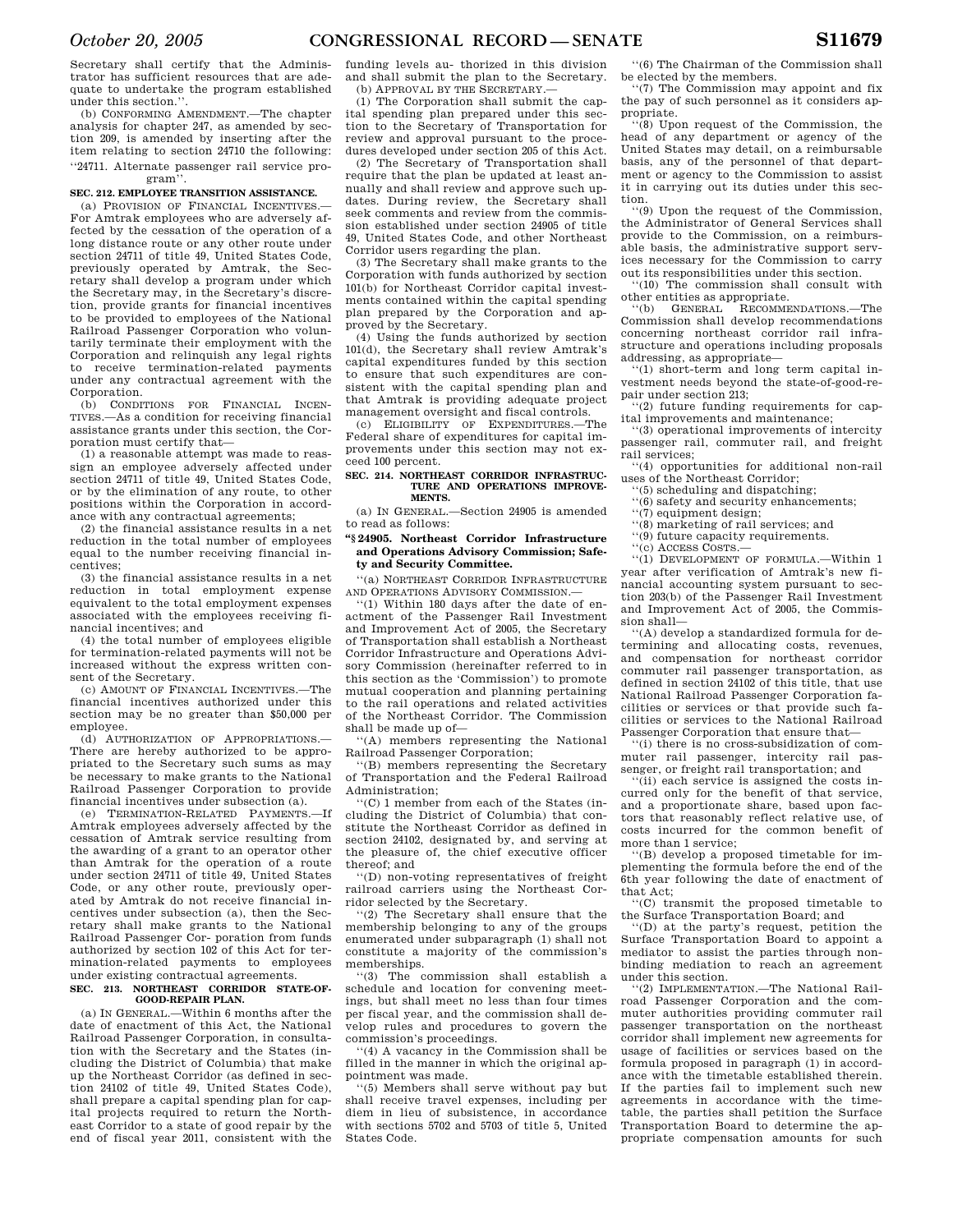services in accordance with section 24904(c) of this title.

''(d) TRANSMISSION OF RECOMMENDATIONS.— The commission shall annually transmit the recommendations developed under subsection (b) and the formula and timetable developed under subsection (c)(1) to the Senate Committee on Commerce, Science, and Transportation and the House of Representatives Committee on Transportation and Infrastructure.

''(e) NORTHEAST CORRIDOR SAFETY AND SE-CURITY COMMITTEE.—

''(1) IN GENERAL.—The Secretary shall establish a Northeast Corridor Safety and Security Committee composed of members appointed by the Secretary. The members shall be representatives of—

''(A) the Secretary;

''(B) Amtrak;

''( C) freight carriers operating more than 150,000 train miles a year on the main line of the Northeast Corridor;

''(D) commuter agencies;

''(E) rail passengers;

''(F) rail labor;

''(G) the Transportation Security Administration; and

''(H) other individuals and organizations the Secretary decides have a significant interest in rail safety.

''(2) FUNCTION; MEETINGS.—The Secretary shall consult with the Committee about safety and security improvements on the Northeast Corridor main line. The Committee shall meet at least once every 2 years to consider safety matters on the main line.

 $(3)$  REPORT  $-At$  the beginning of the first session of each Congress, the Secretary shall submit a report to the Commission and to Congress on the status of efforts to improve safety and security on the Northeast Corridor main line. The report shall include the safety recommendations of the Committee and the comments of the Secretary on those recommendations."<br>(3) CONFORMING

AMENDMENTS.-Section  $24904(c)(2)$  is amended by-

(A) inserting ''commuter rail passenger'' after ''between''; and

(B) striking ''freight'' in the second sentence.

**SEC. 215. RESTRUCTURING LONG-TERM DEBT AND CAPITAL LEASES.** 

(a) IN GENERAL.—The Secretary of the Treasury, in consultation with the Secretary of Transportation and Amtrak, may make agreements to restructure Amtrak's indebtedness as of the date of enactment of this Act. This authorization expires on January 1, 2007.

(b) DEBT RESTRUCTURING.—The Secretary of Treasury, in consultation with the Secretary of the Transportation and Amtrak, shall enter into negotiations with the holders of Amtrak debt, including leases, outstanding on the date of enactment of this Act for the purpose of restructuring (including repayment) and repaying that debt. The Secretary of the Treasury may secure agreements for restructuring or repayment on such terms as the Secretary of the Treasury deems favorable to the interests of the Government.

(c) CRITERIA.—In restructuring Amtrak's indebtedness, the Secretary and Amtrak—

(1) shall take into consideration repayment costs, the term of any loan or loans, and market conditions; and

(2) shall ensure that the restructuring results in significant savings to Amtrak and the United States Government.

(d) PAYMENT OF RENEGOTIATED DEBT.—If the criteria under subsection (c) are met, the Secretary of Treasury shall assume or repay the restructured debt, as appropriate.

(e) AMTRAK PRINCIPAL AND INTEREST PAY-MENTS.—

(1) PRINCIPAL ON DEBT SERVICE.—Unless the Secretary of Treasury makes sufficient payments to creditors under subsection (d) so that Amtrak is required to make no payments to creditors in a fiscal year, the Secretary of Transportation shall use funds authorized by section  $103(a)(1)$  for the use of Amtrak for retirement of principal on loans for capital equipment, or capital leases.

(2) INTEREST ON DEBT.—Unless the Secretary of Treasury makes sufficient payments to creditors under subsection (d) so that Amtrak is required to make no payments to creditors in a fiscal year, the Secretary of Transportation shall use funds authorized by section 103(a)(2) for the use of Amtrak for the payment of interest on loans for capital equipment, or capital leases.

(3) REDUCTIONS IN AUTHORIZATION LEVELS.— Whenever action taken by the Secretary of the Treasury under subsection (a) results in reductions in amounts of principal or interest that Amtrak must service on existing debt, the corresponding amounts authorized by section  $103(a)(1)$  or  $(2)$  shall be reduced accordingly.

(f) LEGAL EFFECT OF PAYMENTS UNDER THIS SECTION.—The payment of principal and interest on secured debt, other than debt assumed under subsection (d), with the proceeds of grants under subsection (e) shall not—

(1) modify the extent or nature of any indebtedness of the National Railroad Passenger Corporation to the United States in existence of the date of enactment of this Act;

(2) change the private nature of Amtrak's or its successors' liabilities; or

(3) imply any Federal guarantee or commitment to amortize Amtrak's outstanding indebtedness.

(g) SECRETARY APPROVAL.—Amtrak may not incur more debt after the date of enactment of this Act without the express advance approval of the Secretary of Transportation.

(h) REPORT.—The Secretary of the Treasury shall transmit a report to the Senate Committee on Commerce, Science, and Transportation, the Senate Committee on Appropriations, the House of Representatives Committee on Transportation and Infrastructure, and the House of Representatives Committee on Appropriations by June 1, 2007—

(1) describing in detail any agreements to restructure the Amtrak debt; and

(2) providing an estimate of the savings to Amtrak and the United States Government. **SEC. 216. STUDY OF COMPLIANCE REQUIRE-MENTS AT EXISTING INTERCITY RAIL STATIONS.** 

Amtrak, in consultation with station owners, shall evaluate the improvements necessary to make all existing stations it serves readily accessible to and usable by individuals with disabilities, as required by section 242(e)(2) of the Americans with Disabilities Act of 1990 (42 U.S.C. 12162(e)(2)). The evaluation shall include the estimated cost of the improvements necessary, the identification of the responsible person (as defined in section 241(5) of that Act (42 U.S.C. 12161(5))), and the earliest practicable date when such improvements can be made. Amtrak shall submit the evaluation to the Senate Committee on Commerce, Science, and Transportation, the House of Representatives Committee on Transportation and Infrastructure, and the National Council on Disability by September 30, 2007, along with recommendations for funding the necessary improvements.

#### **SEC. 217. INCENTIVE PAY.**

The Amtrak Board of Directors is encouraged to develop an incentive pay program for Amtrak management employees.

## **SEC. 218. ACCESS TO AMTRAK EQUIPMENT AND SERVICES.**

If a State desires to select or selects an entity other than Amtrak to provide services required for the operation of an intercity passenger train route described in section  $24102(5)(D)$  or  $24702$  of title 49, United States Code, the State may make an agreement with Amtrak to use facilities and equipment of, or have services provided by, Amtrak under terms agreed to by the State and Amtrak to enable the State to utilize an entity other than Amtrak to provide services required for operation of the route. If the parties cannot agree upon terms, and the Surface Transportation Board finds that access to Amtrak's facilities or equipment, or the provision of services by Amtrak, is necessary to carry out this provision and that the operation of Amtrak's other services will not be impaired thereby, the Surface Transportation Board shall, within 120 days after submission of the dispute, issue an order that the facilities and equipment be made available, and that services be provided, by Amtrak, and shall determine reasonable compensation, liability and other terms for use of the facilities and equipment and provision of the services. Compensation shall be determined in accord with the methodology established pursuant to section 206 of this Act.

**SEC. 219. GENERAL AMTRAK PROVISIONS.** 

(a) REPEAL OF SELF-SUFFICIENCY REQUIRE-MENTS.

(1) TITLE 49 AMENDMENTS.—Chapter 241 is amended—

(A) by striking the last sentence of section 24101(d); and

(B) by striking the last sentence of section 24104(a).

(2) AMTRAK REFORM AND ACCOUNTABILITY ACT AMENDMENTS.—Title II of the Amtrak Reform and Accountability Act of 1997 (49 U.S.C. 24101 nt) is amended by striking sections 204 and 205.

(3) COMMON STOCK REDEMPTION DATE.—Section 415 of the Amtrak Reform and Accountability Act of 1997 (49 U.S.C. 24304 nt) is amended by striking subsection (b).

(b) LEASE ARRANGEMENTS.—Amtrak may obtain services from the Administrator of General Services, and the Administrator may provide services to Amtrak, under section 201(b) and 211(b) of the Federal Property and Administrative Service Act of 1949 (40 U.S.C. 481(b) and 491(b)) for each of fiscal years 2006 through 2011.

#### **SEC. 220. PRIVATE SECTOR FUNDING OF PAS-SENGER TRAINS.**

Amtrak is encouraged to increase its operation of trains funded by the private sector in order to minimize its need for Federal subsidies. Amtrak shall utilize the provisions of section 24308 of title 49, United States Code, when necessary to obtain access to facilities, train and engine crews, or services of a rail carrier or regional transportation authority that are required to operate such trains.

## **SEC. 221. ON-BOARD SERVICE IMPROVEMENTS.**

(a) IN GENERAL.—Within 1 year after metrics and standards are established under section 208 of this Act, Amtrak shall develop and implement a plan to improve on-board service pursuant to the metrics and standards for such service developed under that section.

(b) REPORT.—Amtrak shall provide a report to the Senate Committee on Commerce, Science, and Transportation and the House of Representatives Committee on Transportation and Infrastructure on the on-board service improvements proscribed in the plan and the timeline for implementing such improvements.

#### **SEC. 222. AMTRAK MANAGEMENT ACCOUNT-ABILITY.**

(a) IN GENERAL.—Chapter 243 is amended by inserting after section 24309 the following: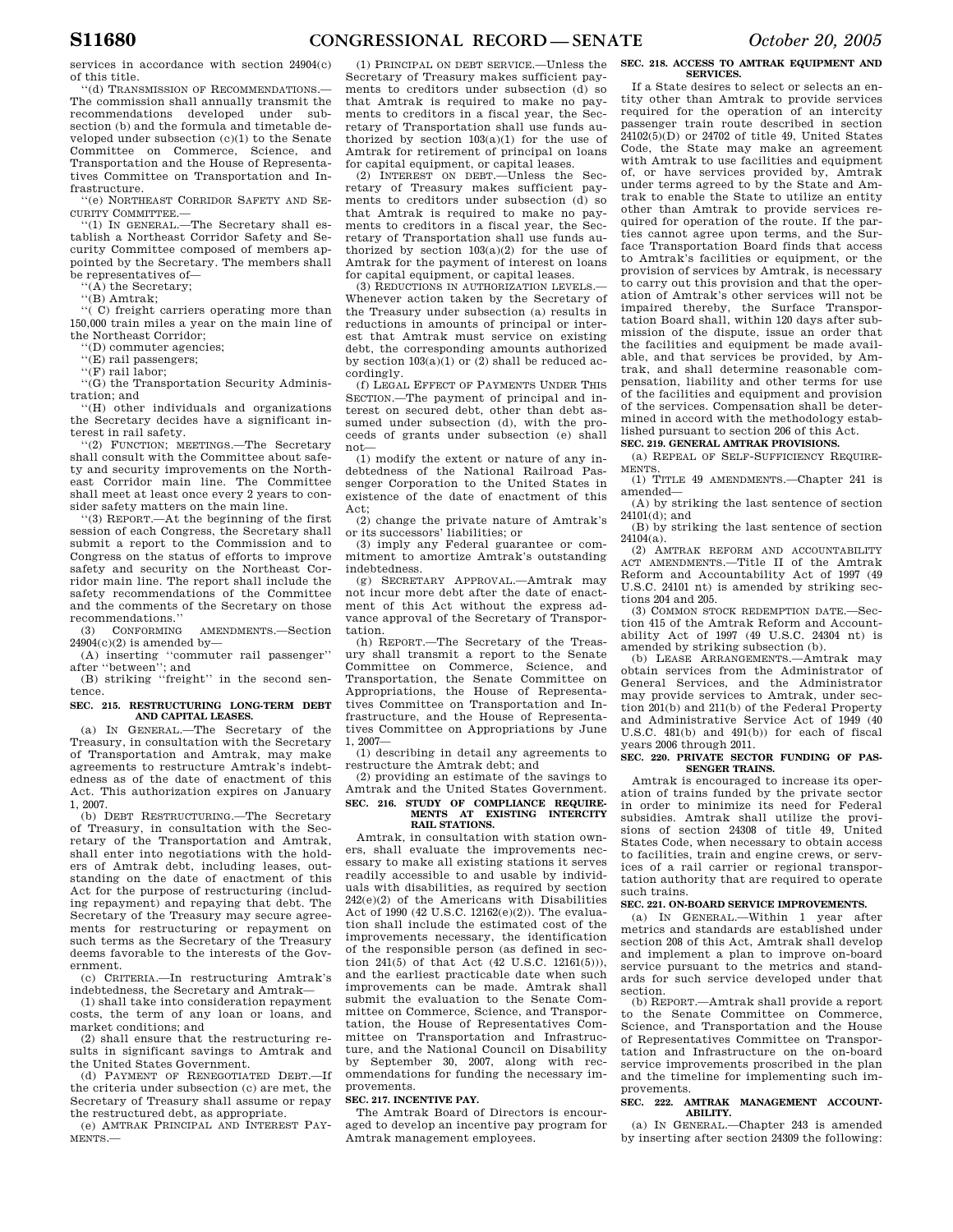#### **§ ''24310. Management accountability**

''(a) IN GENERAL.—Three years after the date of enactment of the Passenger Rail Investment and Improvement Act of 2005, and two years thereafter, the Inspector General of the Department of Transportation shall complete an overall assessment of the progress made by Amtrak management and the Department of Transportation in implementing the provisions of that Act.

''(b) ASSESSMENT.—The management assessment undertaken by the Inspector General may include a review of—

''(1) effectiveness improving annual financial planning;

''(2) effectiveness in implementing improved financial accounting;

''(3) efforts to implement minimum train performance standards;

''( 4) progress maximizing revenues and minimizing Federal subsidies; and

'( 5) any other aspect of Amtrak operations the Inspector General finds appropriate to review.''.

(b) CONFORMING AMENDMENT.—The chapter analysis for chapter 243 is amended by inserting after the item relating to section 24309 the following:

''24310. Management accountability''.

## **TITLE III—INTERCITY PASSENGER RAIL POLICY**

#### **SEC. 301. CAPITAL ASSISTANCE FOR INTERCITY PASSENGER RAIL SERVICE; STATE RAIL PLANS.**

(a) IN GENERAL.—Part C of subtitle V is amended by inserting the following after chapter 243:

''CHAPTER 244. INTERCITY PASSENGER RAIL SERVICE CORRIDOR CAPITAL ASSISTANCE

- "Sec.<br>"24401.
- Definitions.
- ''24402. Capital investment grants to support intercity passenger rail service.

''24403. Project management oversight.

''24404. Use of capital grants to finance first-dollar liability of grant project.

''24405. Grant conditions.

## **§ ''24401. Definitions**

''In this subchapter:

''(1) APPLICANT.—The term 'applicant' means a State (including the District of Columbia), a group of States, an Interstate Compact, or a public agency established by one or more States and having responsibility for providing intercity passenger rail service.

''(2) CAPITAL PROJECT.—The term 'capital project' means a project or program in a State rail plan developed under chapter 225 of this title for—

''(A) acquiring, constructing, improving, or inspecting equipment, track and track structures, or a facility for use in or for the primary benefit of intercity passenger rail service, expenses incidental to the acquisition or construction (including designing, engineering, location surveying, mapping, environmental studies, and acquiring rights-of-way), payments for the capital portions of rail trackage rights agreements, highway-rail grade crossing improvements related to intercity passenger rail service, security, mitigating environmental impacts, communication and signalization improvements, relocation assistance, acquiring replacement housing sites, and acquiring, constructing, relocating, and rehabilitating replacement housing;

''(B) rehabilitating, remanufacturing or overhauling rail rolling stock and facilities used primarily in intercity passenger rail service;

''(C) costs associated with developing State rail plans; and

''(D) the first-dollar liability costs for insurance related to the provision of intercity passenger rail service under section 24404.

'(3) INTERCITY PASSENGER RAIL SERVICE. The term 'intercity passenger rail service' means transportation services with the primary purpose of passenger transportation between towns, cities and metropolitan areas by rail, including high-speed rail, as defined in section 24102 of title 49, United States Code.

## **''§ 24402. Capital investment grants to support intercity passenger rail service.**

'(a) GENERAL AUTHORITY.-

''(1) The Secretary of Transportation may make grants under this section to an applicant to assist in financing the capital costs of facilities and equipment necessary to provide or improve intercity passenger rail transportation.<br>"(2) The Sec

The Secretary shall require that a grant under this section be subject to the terms, conditions, requirements, and provisions the Secretary decides are necessary or appropriate for the purposes of this section, including requirements for the disposition of net increases in value of real property resulting from the project assisted under this section and shall prescribe procedures and schedules for the awarding of grants under this title, including application and qualification procedures and a record of decision on applicant eligibility. The Secretary shall issue a final rule establishing such procedures not later than 90 days after the date of enactment of the Passenger Rail Investment and Improvement Act of 2005.

''(b) PROJECT AS PART OF STATE RAIL  $P_{\text{LAN.}}$  $(1)$ 

The Secretary may not approve a grant for a project under this section unless the Secretary finds that the project is part of a State rail plan developed under chapter 225 of this title and that the applicant or recipient has or will have the legal, financial, and technical capacity to carry out the project, satisfactory continuing control over the use of the equipment or facilities, and the capability and willingness to maintain the equipment or facilities.

 $'(2)$  An applicant shall provide sufficient information upon which the Secretary can make the findings required by this subsection.

''(3) If an applicant has not selected the pro- posed operator of its service competitively, the applicant shall provide written justification to the Secretary showing why the proposed operator is the best, taking into account price and other factors, and that use of the proposed operator will not unnecessarily increase the cost of the project.

''(c) PROJECT SELECTION CRITERIA.—The Secretary, in selecting the recipients of financial assistance to be provided under subsection (a), shall—

''(1) require that each proposed project meet all safety and security requirements that are applicable to the project under law;

''(2) give preference to projects with high levels of estimated ridership, increased ontime performance, reduced trip time, additional service frequency to meet anticipated or existing demand, or other significant service enhancements as measured against minimum standards developed under section 208 of the Passenger Rail Investment and Improvement Act of 2005;

''(3) encourage intermodal connectivity through projects that provide direct connections between train stations, airports, bus terminals, subway stations, ferry ports, and other modes of transportation;

''(4) ensure that each project is compatible with, and is operated in conformance with—

''(A) plans developed pursuant to the requirements of section 135 of title 23, United States Code; and

''(B) the national rail plan (if it is available); and

''(5) favor the following kinds of projects: ''(A) Projects that are expected to have a significant favorable impact on air or high-

way traffic congestion, capacity, or safety. ''(B) Projects that also improve freight or

commuter rail operations. ''(C) Projects that have significant environmental benefits.

''(D) Projects that are—

''(i) at a stage of preparation that all precommencement compliance with environmental protection requirements has already been completed; and

''(ii) ready to be commenced.

''(E) Projects with positive economic and employment impacts.

 $(F)$  Projects that encourage the use of positive train control technologies.

''(G) Projects that have commitments of funding from non-Federal Government sources in a total amount that exceeds the minimum amount of the non-Federal contribution required for the project.

''(H) Projects that involve donated property interests or services.

 $\widetilde{f}(I)$  Projects that are identified by the Surface Transportation Board as necessary to improve the on time performance and reliability of intercity passenger rail under section 24308(f).

''(d) AMTRAK ELIGIBILITY.—To receive a grant under this section, the National Railroad Passenger Corporation may enter into a cooperative agreement with 1 or more States to carry out 1 or more projects on a State rail plan's ranked list of rail capital projects developed under section 22504(a)(5) of this title.

''(e) LETTERS OF INTENT, FULL FUNDING GRANT AGREEMENTS, AND EARLY SYSTEMS WORK AGREEMENTS-

''(1)(A) The Secretary may issue a letter of intent to an applicant announcing an intention to obligate, for a major capital project under this section, an amount from future available budget authority specified in law that is not more than the amount stipulated as the financial participation of the Secretary in the project.

''(B) At least 30 days before issuing a letter under subparagraph (A) of this paragraph or entering into a full funding grant agreement, the Secretary shall notify in writing the Committee on Transportation and Infrastructure of the House of Representatives and the Committee on Commerce, Science, and Transportation of the Senate and the House and Senate Committees on Appropriations of the proposed letter or agreement. The Secretary shall include with the notification a copy of the proposed letter or agreement as well as the evaluations and ratings for the project.

''(C) An obligation or administrative commitment may be made only when amounts are appropriated.

''(2)(A) The Secretary may make a full funding grant agreement with an applicant. The agreement shall—

''(i) establish the terms of participation by the United States Government in a project under this section;

''(ii) establish the maximum amount of Government financial assistance for the project;

''(iii) cover the period of time for completing the project, including a period extending beyond the period of an authorization; and

''(iv) make timely and efficient management of the project easier according to the law of the United States.

''(B) An agreement under this paragraph obligates an amount of available budget authority specified in law and may include a commitment, contingent on amounts to be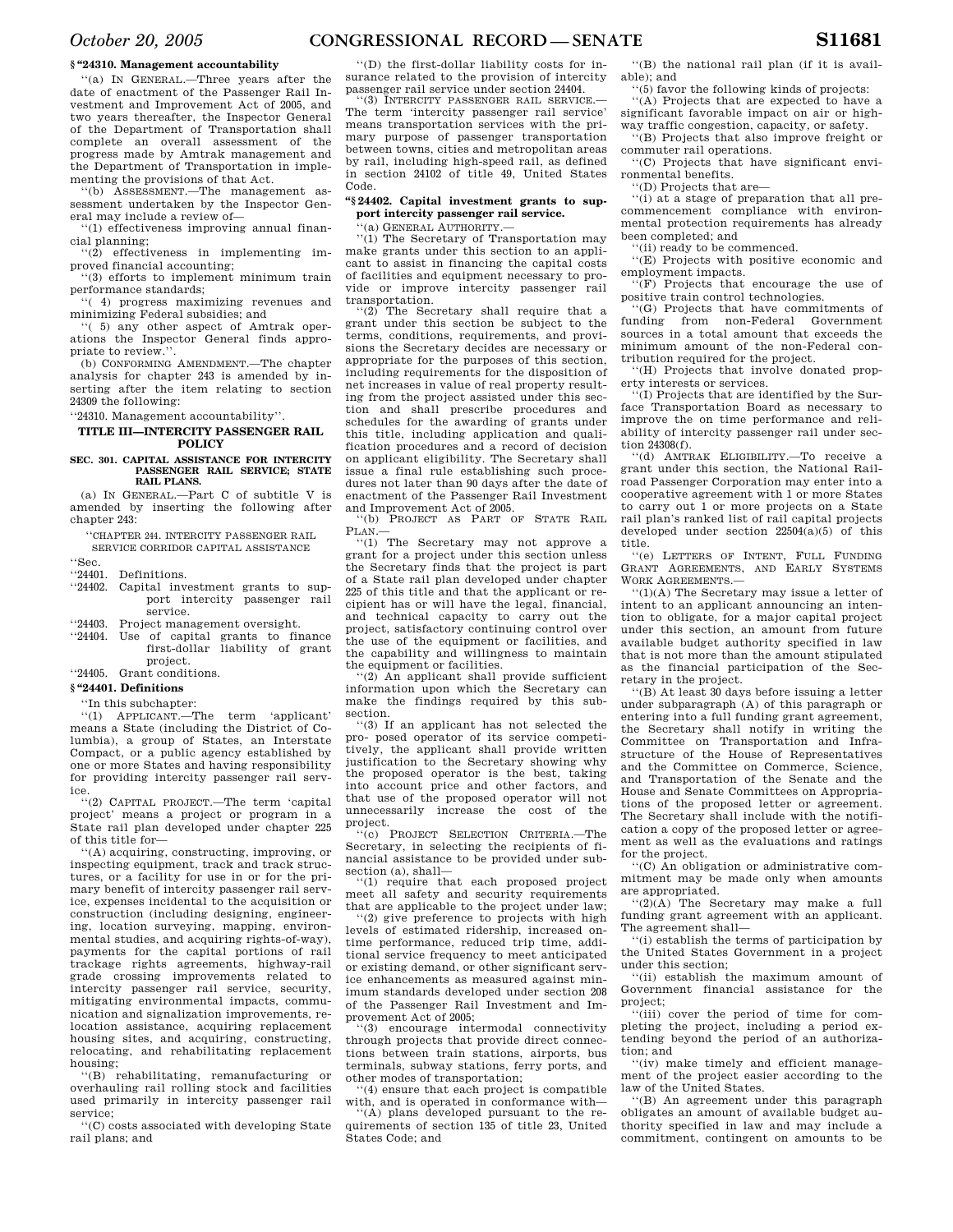specified in law in advance for commitments under this paragraph, to obligate an additional amount from future available budget authority specified in law. The agreement shall state that the contingent commitment is not an obligation of the Government and is subject to the availability of appropriations made by Federal law and to Federal laws in force on or enacted after the date of the contingent commitment. Interest and other financing costs of efficiently carrying out a part of the project within a reasonable time are a cost of carrying out the project under a full funding grant agreement, except that eligible costs may not be more than the cost of the most favorable financing terms reasonably available for the project at the time of borrowing. The applicant shall certify, in a way satisfactory to the Secretary, that the applicant has shown reasonable diligence in seeking the most favorable financing terms.

''(3)(A) The Secretary may make an early systems work agreement with an applicant if a record of decision under the National Environmental Policy Act of 1969 (42 U.S.C. 4321 et seq.) has been issued on the project and the Secretary finds there is reason to believe—

''(i) a full funding grant agreement for the project will be made; and

''(ii) the terms of the work agreement will promote ultimate completion of the project more rapidly and at less cost.

''(B) A work agreement under this paragraph obligates an amount of available budget authority specified in law and shall provide for reimbursement of preliminary costs of carrying out the project, including land acquisition, timely procurement of system elements for which specifications are decided, and other activities the Secretary decides are appropriate to make efficient, longterm project management easier. A work agreement shall cover the period of time the Secretary considers appropriate. The period may extend beyond the period of current authorization. Interest and other financing costs of efficiently carrying out the work agreement within a reasonable time are a cost of carrying out the agreement, except that eligible costs may not be more than the cost of the most favorable financing terms reasonably available for the project at the time of borrowing. The applicant shall certify, in a way satisfactory to the Secretary, that the applicant has shown reasonable diligence in seeking the most favorable financing terms. If an applicant does not carry out the project for reasons within the control of the applicant, the applicant shall repay all Government payments made under the work agreement plus reasonable interest and penalty charges the Secretary establishes in the agreement.

''(4) The total estimated amount of future obligations of the Government and contingent commitments to incur obligations covered by all outstanding letters of intent, full funding grant agreements, and early systems work agreements may be not more than the amount authorized under section 101(c) of Passenger Rail Investment and Improvement Act of 2005, less an amount the Secretary reasonably estimates is necessary for grants under this section not covered by a letter. The total amount covered by new letters and contingent commitments included in full funding grant agreements and early systems work agreements may be not more than a limitation specified in law.

''(f) FEDERAL SHARE OF NET PROJECT  $CosT$ .

''(1)(A) Based on engineering studies, studies of economic feasibility, and information on the expected use of equipment or facilities, the Secretary shall estimate the net project cost.

''(B) A grant for the project shall not exceed 80 percent of the project net capital cost.

''(C) The Secretary shall give priority in allocating future obligations and contingent commitments to incur obligations to grant requests seeking a lower Federal share of the project net capital cost.

''(2) Up to an additional 20 percent of the required non-Federal funds may be funded from amounts appropriated to or made available to a department or agency of the Federal Government that are eligible to be expended for transportation.

(3) 50 percent of the average amounts expended by a State or group of States (including the District of Columbia) for capital projects to benefit intercity passenger rail service in fiscal years 2004 and 2005 shall be credited towards the matching requirements for grants awarded under this section. The Secretary may require such information as necessary to verify such expenditures.

(4) 50 percent of the average amounts expended by a State or group of States (including the District of Columbia) in a fiscal year beginning in 2006 for capital projects to benefit intercity passenger rail service or for the operating costs of such service above the average of expenditures made for such service in fiscal years 2004 and 2005 shall be credited towards the matching requirements for grants awarded under this section. The Secretary may require such information as necessary to verify such expenditures.

''(g) UNDERTAKING PROJECTS IN ADVANCE.— ''(1) The Secretary may pay the Federal share of the net capital project cost to an applicant that carries out any part of a project described in this section according to all applicable procedures and requirements if—

''(A) the applicant applies for the payment; ''(B) the Secretary approves the payment; and

''(C) before carrying out the part of the project, the Secretary approves the plans and specifications for the part in the same way as other projects under this section.

(2) The cost of carrying out part of a project includes the amount of interest earned and payable on bonds issued by the applicant to the extent proceeds of the bonds are expended in carrying out the part. However, the amount of interest under this paragraph may not be more than the most favorable interest terms reasonably available for the project at the time of borrowing. The applicant shall certify, in a manner satisfactory to the Secretary, that the applicant has shown reasonable diligence in seeking the most favorable financial terms.

''(3) The Secretary shall consider changes in capital project cost indices when determining the estimated cost under paragraph (2) of this subsection.

''(h) 2-YEAR AVAILABILITY.—Funds appropriated under this section shall remain available until expended. If any amount provided as a grant under this section is not obligated or expended for the purposes described in subsection (a) within 2 years after the date on which the State received the grant, such sums shall be returned to the Secretary for other intercity passenger rail development projects under this section at the discretion of the Secretary.

''(i) PUBLIC-PRIVATE PARTNERSHIPS.''—

''(1) IN GENERAL.—A metropolitan planning organization, State transportation department, or other project sponsor may enter into an agreement with any public, private, or nonprofit entity to cooperatively implement any project funded with a grant under this title.

''(2) FORMS OF PARTICIPATION.—Participation by an entity under paragraph (1) may consist of—

''(A) ownership or operation of any land, facility, locomotive, rail car, vehicle, or other physical asset associated with the project;

''(B) cost-sharing of any project expense;

''(C) carrying out administration, construction management, project management, project operation, or any other management or operational duty associated with the project; and

''(D) any other form of participation approved by the Secretary.

''(3) SUB-ALLOCATION.—A State may allocate funds under this section to any entity described in paragraph  $(1)$ .<br>
"(j) SPECIAL TRANS

TRANSPORTATION CIR-CUMSTANCES.—In carrying out this section, the Secretary shall allocate an appropriate portion of the amounts available under this section to provide grants to States—

'(1) in which there is no intercity passenger rail service for the purpose of funding freight rail capital projects that are on a State rail plan developed under chapter 225 of this title that provide public benefits (as defined in chapter 225) as determined by the Secretary; or

''(2) in which the rail transportation system is not physically connected to rail systems in the continental United States or may not otherwise qualify for a grant under this section due to the unique characteristics of the geography of that State or other relevant considerations, for the purpose of funding transportation-related capital projects.

'(k) SMALL CAPITAL PROJECTS.-The Secretary shall make available \$10,000,000 annually from the amounts authorized under section 101(c) of the Passenger Rail Investment and Improvement Act of 2005 beginning in fiscal year 2007 for grants for capital projects eligible under this section not exceeding \$2,000,000, including costs eligible under section 206(c) of that Act. The Secretary may wave requirements of this section, including state rail plan requirements, as appropriate. **''§ 24403. Project management oversight** 

''(a) PROJECT MANAGEMENT PLAN REQUIRE-MENTS.—To receive Federal financial assistance for a major capital project under this subchapter, an applicant must prepare and carry out a project management plan approved by the Secretary of Transportation. The plan shall provide for-

''(1) adequate recipient staff organization with well-defined reporting relationships, statements of functional responsibilities, job descriptions, and job qualifications;

''(2) a budget covering the project management organization, appropriate consultants, property acquisition, utility relocation, systems demonstration staff, audits, and miscellaneous payments the recipient may be prepared to justify;

''(3) a construction schedule for the project;

''(4) a document control procedure and recordkeeping system;

''(5) a change order procedure that includes a documented, systematic approach to handling the construction change orders;

''(6) organizational structures, management skills, and staffing levels required throughout the construction phase;

''(7) quality control and quality assurance functions, procedures, and responsibilities for construction, system installation, and integration of system components;

''(8) material testing policies and procedures;

''(9) internal plan implementation and reporting requirements;

''(10) criteria and procedures to be used for testing the operational system or its major components;

 $\cdot$ (11) periodic updates of the plan, especially related to project budget and project schedule, financing, and ridership estimates; and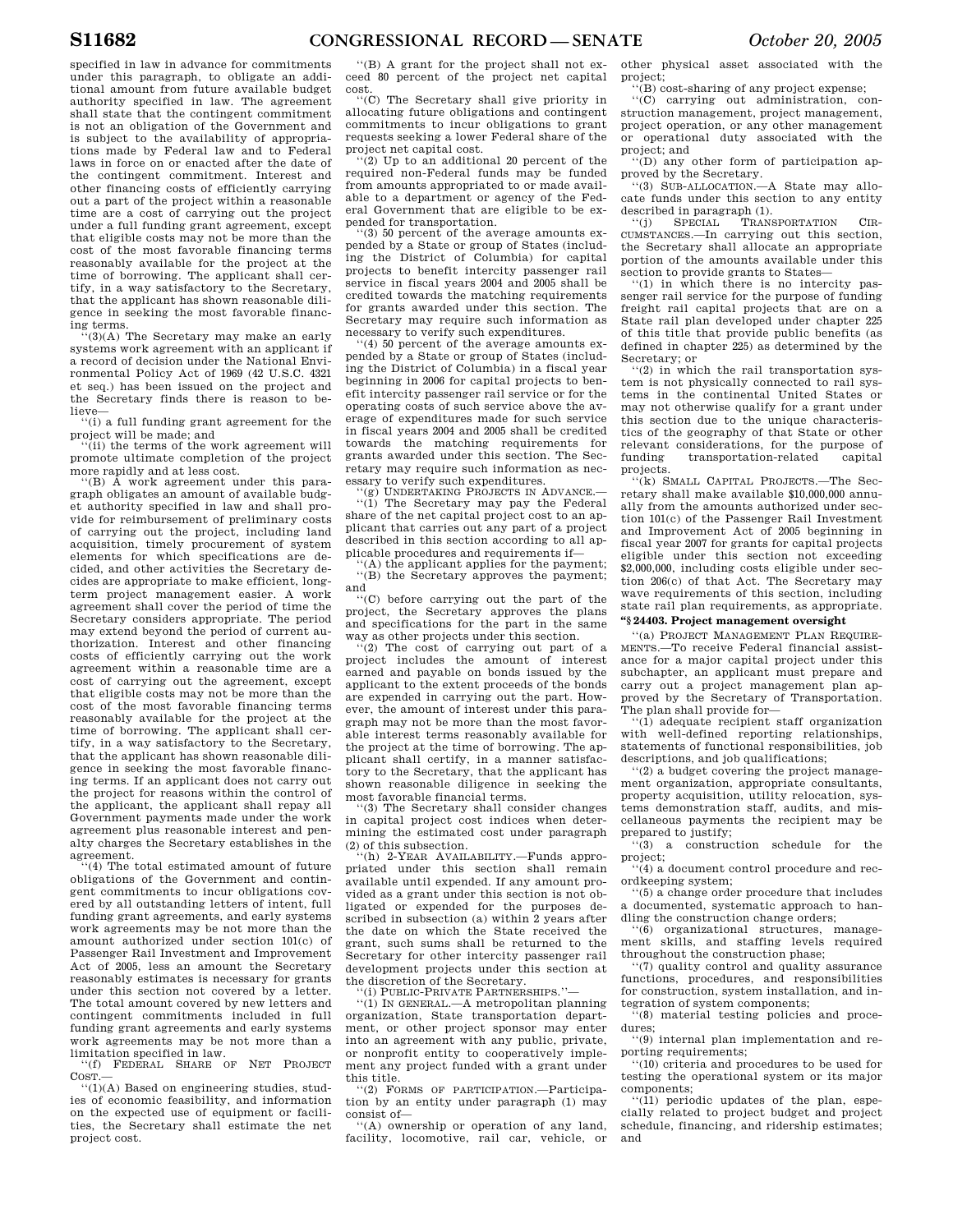''(12) the recipient's commitment to submit a project budget and project schedule to the Secretary each month.

''(b) SECRETARIAL OVERSIGHT.— ''(1) The Secretary may use no more than 0.5 percent of amounts made available in a fiscal year for capital projects under this subchapter to enter into contracts to oversee the construction of such projects.

'(2) The Secretary may use amounts available under paragraph (1) of this subsection to make contracts for safety, procurement, management, and financial compliance reviews and audits of a recipient of amounts under paragraph (1).

'(3) The Federal Government shall pay the entire cost of carrying out a contract under this subsection.

''(c) ACCESS TO SITES AND RECORDS.—Each recipient of assistance under this subchapter shall provide the Secretary and a contractor the Secretary chooses under subsection (c) of this section with access to the construction sites and records of the recipient when reasonably necessary.

## **''§ 24404. Use of capital grants to finance firstdollar liability of grant project**

''Notwithstanding the requirements of section 24402 of this subchapter, the Secretary of Transportation may approve the use of capital assistance under this subchapter to fund self-insured retention of risk for the first tier of liability insurance coverage for rail passenger service associated with the capital assistance grant, but the coverage may not exceed \$20,000,000 per occurrence or \$20,000,000 in aggregate per year.

#### **''§ 24405. Grant conditions**

''(a) DOMESTIC BUYING PREFERENCE.—

''(1) REQUIREMENT.—

''(A) IN GENERAL.—In carrying out a project funded in whole or in part with a grant under this title, the grant recipient shall purchase only—

unmanufactured articles, material, and supplies mined or produced in the United States; or

''(ii) manufactured articles, material, and supplies manufactured in the United States substantially from articles, material, and supplies mined, produced, or manufactured in the United States.

''(B) DE MINIMIS AMOUNT.—Subparagraph (1) applies only to a purchase in an total amount that is not less than \$1,000,000.

 $'(2)$  EXEMPTIONS.—On application of a recipient, the Secretary may exempt a recipient from the requirements of this subsection if the Secretary decides that, for particular articles, material, or supplies—

'(A) such requirements are inconsistent with the public interest;

(B) the cost of imposing the requirements is unreasonable; or

''(C) the articles, material, or supplies, or the articles, material, or supplies from which they are manufactured, are not mined, produced, or manufactured in the United States in sufficient and reasonably available commercial quantities and are not of a satisfactory quality.

'(3) UNITED STATES DEFINED.—In this subsection, the term 'the United States' means the States, territories, and possessions of the United States and the District of Columbia.

''(b) OPERATORS DEEMED RAIL CARRIERS AND EMPLOYERS FOR CERTAIN PURPOSES.—A person that conducts rail operations over rail infrastructure constructed or improved with funding provided in whole or in part in a grant made under this title shall be considered a rail carrier as defined in section 10102(5) of this title for purposes of this title and any other statute that adopts that definition or in which that definition applies, including—

''(1) the Railroad Retirement Act of 1974 (45 U.S.C. 231 et seq.); and

''(2) the Railway Labor Act (43 U.S.C. 151 et

seq.). ''(c) GRANT CONDITIONS.—The Secretary shall require as a condition of making any grant under this title for a project that uses rights-of-way owned by a railroad that—

''(1) a written agreement exist between the applicant and the railroad regarding such use and ownership, including—

''(A) any compensation for such use;

'(B) assurances regarding the adequacy of infrastructure capacity to accommodate both existing and future freight and passenger operations; and

''(C) an assurance by the railroad that collective bargaining agreements with the railroad's employees (including terms regulating the contracting of work) will remain in full force and effect according to their terms for work performed by the railroad on the railroad transportation corridor;

 $\cdot$ <sup>'</sup>(D) an assurance that an applicant complies with liability requirements consistent with section 28103 of this title; and

''(2) the applicant agrees to comply with—

''(A) the standards of section 24312 of this title, as such section was in effect on September 1, 2003, with respect to the project in the same manner that the National Railroad Passenger Corporation is required to comply with those standards for construction work financed under an agreement made under section 24308(a) of this title; and

''(B) the protective arrangements established under section 504 of the Railroad Revitalization and Regulatory Reform Act of 1976 (45 U.S.C. 836) with respect to employees affected by actions taken in connection with the project to be financed in whole or in part by grants under this subchapter.

''(d) REPLACEMENT OF EXISTING INTERCITY PASSENGER RAIL SERVICE.—

''(1) COLLECTIVE BARGAINING AGREEMENT FOR INTERCITY PASSENGER RAIL PROJECTS.— Any entity providing intercity passenger railroad transportation that begins operations after the date of enactment of this Act on a project funded in whole or in part by grants made under this title and replaces intercity rail passenger service that was provided by Amtrak, unless such service was provided solely by Amtrak to another entity, as of such date shall enter into an agreement with the authorized bargaining agent or agents for adversely affected employees of the predecessor provider that—

''(A) gives each such qualified employee of the predecessor provider priority in hiring according to the employee's seniority on the predecessor provider for each position with the replacing entity that is in the employee's craft or class and is available within 3 years after the termination of the service being replaced;

''(B) establishes a procedure for notifying such an employee of such positions;

''(C) establishes a procedure for such an employee to apply for such positions; and

''(D) establishes rates of pay, rules, and working conditions.

''(2) IMMEDIATE REPLACEMENT SERVICE.—

''(A) NEGOTIATIONS.—If the replacement of preexisting intercity rail passenger service occurs concurrent with or within a reasonable time before the commencement of the replacing entity's rail passenger service, the replacing entity shall give written notice of its plan to replace existing rail passenger service to the authorized collective bargaining agent or agents for the potentially adversely affected employees of the predecessor provider at least 90 days before the date on which it plans to commence service. Within 5 days after the date of receipt of such written notice, negotiations between the replacing entity and the collective bargaining agent or agents for the employees of the predecessor provider shall commence for the purpose of reaching agreement with respect to all matters set forth in subparagraphs (A) through (D) of paragraph (1). The negotiations shall continue for 30 days or until an agreement is reached, whichever is sooner. If at the end of 30 days the parties have not entered into an agreement with respect to all such matters, the unresolved issues shall be submitted for arbitration in accordance with the procedure set forth in subparagraph (B).

''(B) ARBITRATION.—If an agreement has not been entered into with respect to all matters set forth in subparagraphs (A) through (D) of paragraph (1) as described in subparagraph (A) of this paragraph, the parties shall select an arbitrator. If the parties are unable to agree upon the selection of such arbitrator within 5 days, either or both parties shall notify the National Mediation Board, which shall provide a list of seven arbitrators with experience in arbitrating rail labor protection disputes. Within 5 days after such notification, the parties shall alternately strike names from the list until only 1 name remains, and that person shall serve as the neutral arbitrator. Within 45 days after selection of the arbitrator, the arbitrator shall conduct a hearing on the dispute and shall render a decision with respect to the unresolved issues among the matters set forth in subparagraphs (A) through (D) of paragraph (1). This decision shall be final, binding, and conclusive upon the parties. The salary and expenses of the arbitrator shall be borne equally by the parties; all other expenses shall be paid by the party incurring them.

''(3) SERVICE COMMENCEMENT.—A replacing entity under this subsection shall commence service only after an agreement is entered into with respect to the matters set forth in subparagraphs (A) through (D) of paragraph (1) or the decision of the arbitrator has been rendered.

''(4) SUBSEQUENT REPLACEMENT OF SERV-ICE.—If the replacement of existing rail passenger service takes place within 3 years after the replacing entity commences intercity passenger rail service, the replacing entity and the collective bargaining agent or agents for the adversely affected employees of the predecessor provider shall enter into an agreement with respect to the matters set forth in subparagraphs (A) through (D) of paragraph (1). If the parties have not entered into an agreement with respect to all such matters within 60 days after the date on which the replacing entity replaces the predecessor provider, the parties shall select an arbitrator using the procedures set forth in paragraph  $(2)(B)$ , who shall, within 20 days after the commencement of the arbitration, conduct a hearing and decide all unresolved issues. This decision shall be final, binding, and conclusive upon the parties.

''(e) INAPPLICABILITY TO CERTAIN RAIL OP-ERATIONS.—Nothing in this section applies to—

''(1) commuter rail passenger transportation (as defined in section 24102(4) of this title) operations of a State or local government authority (as those terms are defined in section 5302(11) and (6), respectively, of this title) eligible to receive financial assistance under section 5307 of this title, or to its contractor performing services in connection with commuter rail passenger operations (as so defined);

''(2) the Alaska Railroad or its contractors; or

''(3) the National Railroad Passenger Corporation's access rights to railroad rights of way and facilities under current law.''. (b) CONFORMING AMENDMENTS.

(1) The table of chapters for the title is

amended by inserting the following after the item relating to chapter 243: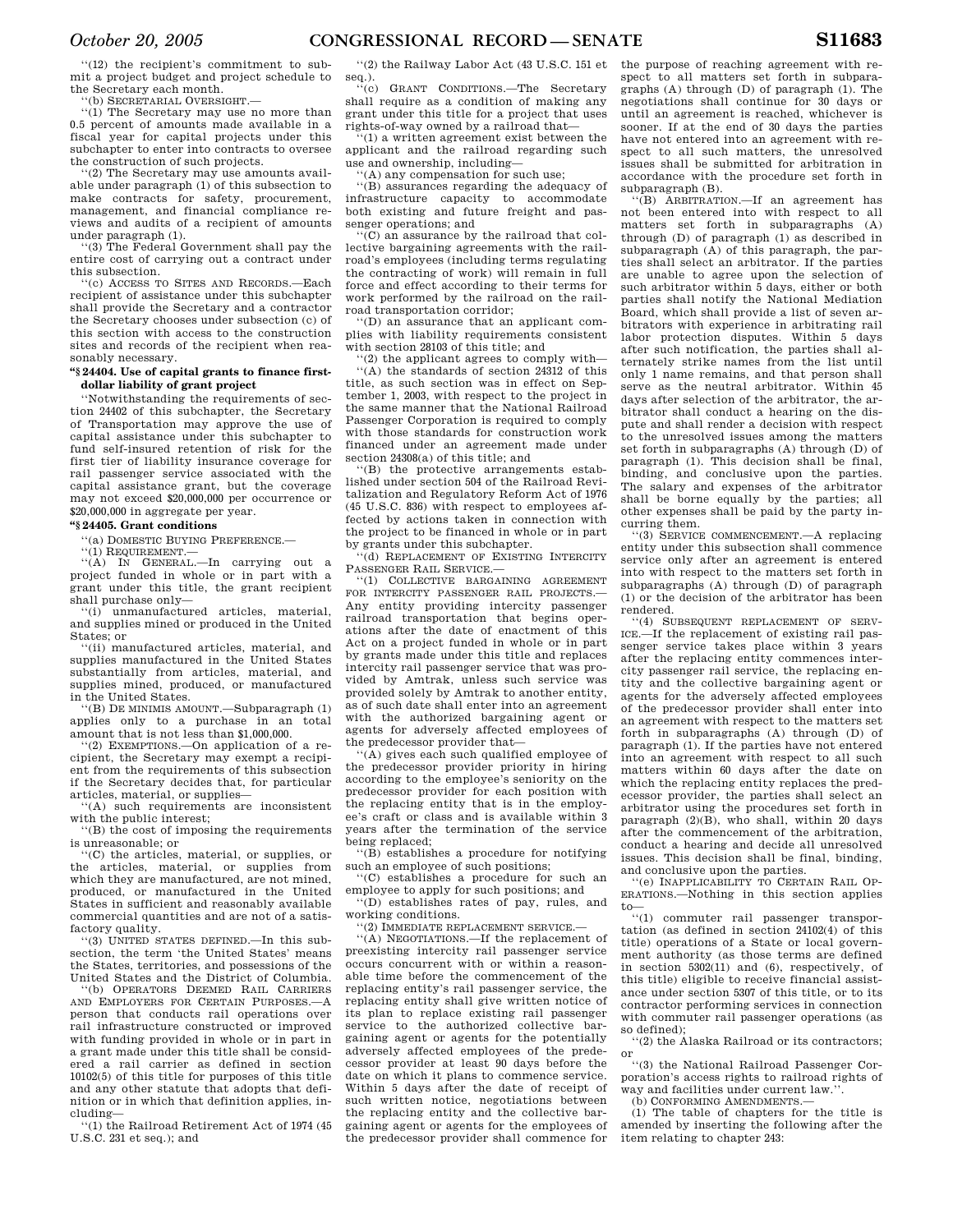''244. Intercity passenger rail service capital assistance ......... 24401''. ''(2) The chapter analysis for subtitle V is amended by inserting the following after the

item relating to chapter 243:

''244. Intercity passenger rail

service capital assistance ......... 24401''. **SEC. 302. STATE RAIL PLANS.** 

(a) IN GENERAL.—Part B of subtitle V is amended by adding at the end the following:

#### ''CHAPTER 225. STATE RAIL PLANS AND HIGH PRIORITY PROJECTS

''Sec.

''22501. Definitions

''22502. Authority

''22503. Purposes

''22504. Transparency; coordination; review

''22505. Content

''22506. Review

## **''§ 22501. Definitions**

''In this subchapter:

''(1) PRIVATE BENEFIT.—

'' (A) IN GENERAL.—The term 'private benefit'—

''(i) means a benefit accrued to a person or private entity, other than the National Railroad Passenger Corporation, that directly improves the economic and competitive condition of that person or entity through improved assets, cost reductions, service improvements, or any other means as defined by the Secretary; and

'(ii) shall be determined on a project-byproject basis, based upon an agreement between the parties.

''(B) CONSULTATION.—The Secretary may seek the advice of the States and rail carriers in further defining this term.

''(2) PUBLIC BENEFIT.—

''(A) IN GENERAL.—The term 'public benefit'—

''(i) means a benefit accrued to the public in the form of enhanced mobility of people or goods, environmental protection or enhancement, congestion mitigation, enhanced trade and economic development, improved air quality or land use, more efficient energy use, enhanced public safety or security, reduction of public expenditures due to improved transportation efficiency or infrastructure preservation, and any other positive community effects as defined by the Secretary; and

''(ii) shall be determined on a project-byproject basis, based upon an agreement between the parties.

''(B) CONSULTATION.—The Secretary may seek the advice of the States and rail carriers in further defining this term.

''(3) STATE.—The term 'State' means any of the 50 States and the District of Columbia.

''(4) STATE RAIL TRANSPORTATION AUTHOR-ITY.—The term 'State rail transportation authority' means the State agency or official responsible under the direction of the Governor of the State or a State law for preparation, maintenance, coordination, and administration of the State rail plan.'

## **''§ 22502. Authority**

''(a) IN GENERAL.—Each State may prepare and maintain a State rail plan in accordance with the provisions of this subchapter.

''(b) REQUIREMENTS.—For the preparation and periodic revision of a State rail plan, a State shall—

''(1) establish or designate a State rail transportation authority to prepare, maintain, coordinate, and administer the plan;

''(2) establish or designate a State rail plan approval authority to approve the plan; ''(3) submit the State's approved plan to

the Secretary of Transportation for review; and

''(4) revise and resubmit a State-approved plan no less frequently than once every 5 years for reapproval by the Secretary.

## **''§ 22503. Purposes**

''(a) PURPOSES.—The purposes of a State rail plan are as follows:

''(1) To set forth State policy involving freight and passenger rail transportation, including commuter rail operations, in the State.

''(2) To establish the period covered by the State rail plan.

''(3) To present priorities and strategies to enhance rail service in the State that benefits the public.

''(4) To serve as the basis for Federal and State rail investments within the State.

''(b) COORDINATION.—A State rail plan shall be coordinated with other State transportation planning goals and programs and set forth rail transportation's role within the State transportation system.

## **''§ 22504. Transparency; coordination; review**

''(a) PREPARATION.—A State shall provide adequate and reasonable notice and opportunity for comment and other input to the public, rail carriers, commuter and transit authorities operating in, or affected by rail operations within the State, units of local government, and other interested parties in the preparation and review of its State rail plan.

''(b) INTERGOVERNMENTAL COORDINATION.— A State shall review the freight and passenger rail service activities and initiatives by regional planning agencies, regional transportation authorities, and municipalities within the State, or in the region in which the State is located, while preparing the plan, and shall include any recommendations made by such agencies, authorities, and municipalities as deemed appropriate by the State.

## **''§ 22505. Content**

''(a) IN GENERAL.—Each State rail plan shall contain the following:

''(1) An inventory of the existing overall rail transportation system and rail services and facilities within the State and an analysis of the role of rail transportation within the State's surface transportation system.

''(2) A review of all rail lines within the State, including proposed high speed rail corridors and significant rail line segments not currently in service.

''(3) A statement of the State's passenger rail service objectives, including minimum service levels, for rail transportation routes in the State.

''(4) A general analysis of rail's transportation, economic, and environmental impacts in the State, including congestion mitigation, trade and economic development, air quality, land use, energy use, and community impacts.

''(5) A long-range rail investment program for current and future freight and passenger infrastructure in the State that meets the requirements of subsection (b).

''(6) A statement of public financing issues for rail projects and service in the State, including a list of current and prospective public capital and operating funding resources, public subsidies, State taxation, and other financial policies relating to rail infrastructure development.

''(7) An identification of rail infrastructure issues within the State that reflects consultation with all relevant stake holders.

''(8) A review of major passenger and freight intermodal rail connections and facilities within the State, including seaports, and prioritized options to maximize service integration and efficiency between rail and other modes of transportation within the State.

''(9) A review of publicly funded projects within the State to improve rail transportation safety and security, including all

major projects funded under section 130 of title 23. ''(10) A performance evaluation of pas-

senger rail services operating in the State, including possible improvements in those services, and a description of strategies to achieve those improvements.

''(11) A compilation of studies and reports on high-speed rail corridor development within the State not included in a previous plan under this subchapter, and a plan for funding any recommended development of such corridors in the State.

''(12) A statement that the State is in compliance with the requirements of section 22102.

''(b) LONG-RANGE SERVICE AND INVESTMENT PROGRAM.—

''(1) PROGRAM CONTENT.—A long-range rail investment program included in a State rail plan under subsection (a)(5) shall include the following matters:

''(A) A list of any rail capital projects expected to be undertaken or supported in whole or in part by the State.

''(B) A detailed funding plan for those projects.

''(2) PROJECT LIST CONTENT.—The list of rail capital projects shall contain—

''(A) a description of the anticipated public and private benefits of each such project; and ''(B) a statement of the correlation between—

''(i) public funding contributions for the projects; and

''(ii) the public benefits.

''(3) CONSIDERATIONS FOR PROJECT LIST.—In preparing the list of freight and intercity passenger rail capital projects, a State rail transportation authority should take into consideration the following matters:

''(A) Contributions made by non-Federal and non-State sources through user fees, matching funds, or other private capital involvement.

''(B) Rail capacity and congestion effects. ''(C) Effects on highway, aviation, and

maritime capacity, congestion, or safety. ''(D) Regional balance.

''(E) Environmental impact.

''(F) Economic and employment impacts.

''(G) Projected ridership and other service measures for passenger rail projects.

#### **''§ 22506. Review**

The Secretary shall prescribe procedures for States to submit State rail plans for review under this title, including standardized format and data requirements. State rail plans completed before the date of enactment of the Passenger Rail Investment and Improvement Act of 2005 that substantially meet the requirements of this chapter, as determined by the Secretary, shall be deemed by the Secretary to have met the requirements of this chapter''.

(b) CONFORMING AMENDMENTS.—

(1) The table of chapters for the title is amended by inserting the following after the item relating to chapter 223:

''225. State rail plans ......................... 22501''.

''(2) The chapter analysis for subtitle V is amended by inserting the following after the item relating to chapter 223:

''225. State rail plans ......................... 24401''.

#### **SEC. 303. NEXT GENERATION CORRIDOR TRAIN EQUIPMENT POOL.**

(a) IN GENERAL.—Within 180 days after the date of enactment of this Act, Amtrak shall establish a Next Generation Corridor Equipment Pool Committee, comprised of representatives of Amtrak, the Federal Railroad Administration, and interested States. The purpose of the Committee shall be to design, develop specifications for, and procure standardized next-generation corridor equipment.

(b) FUNCTIONS.—The Committee may—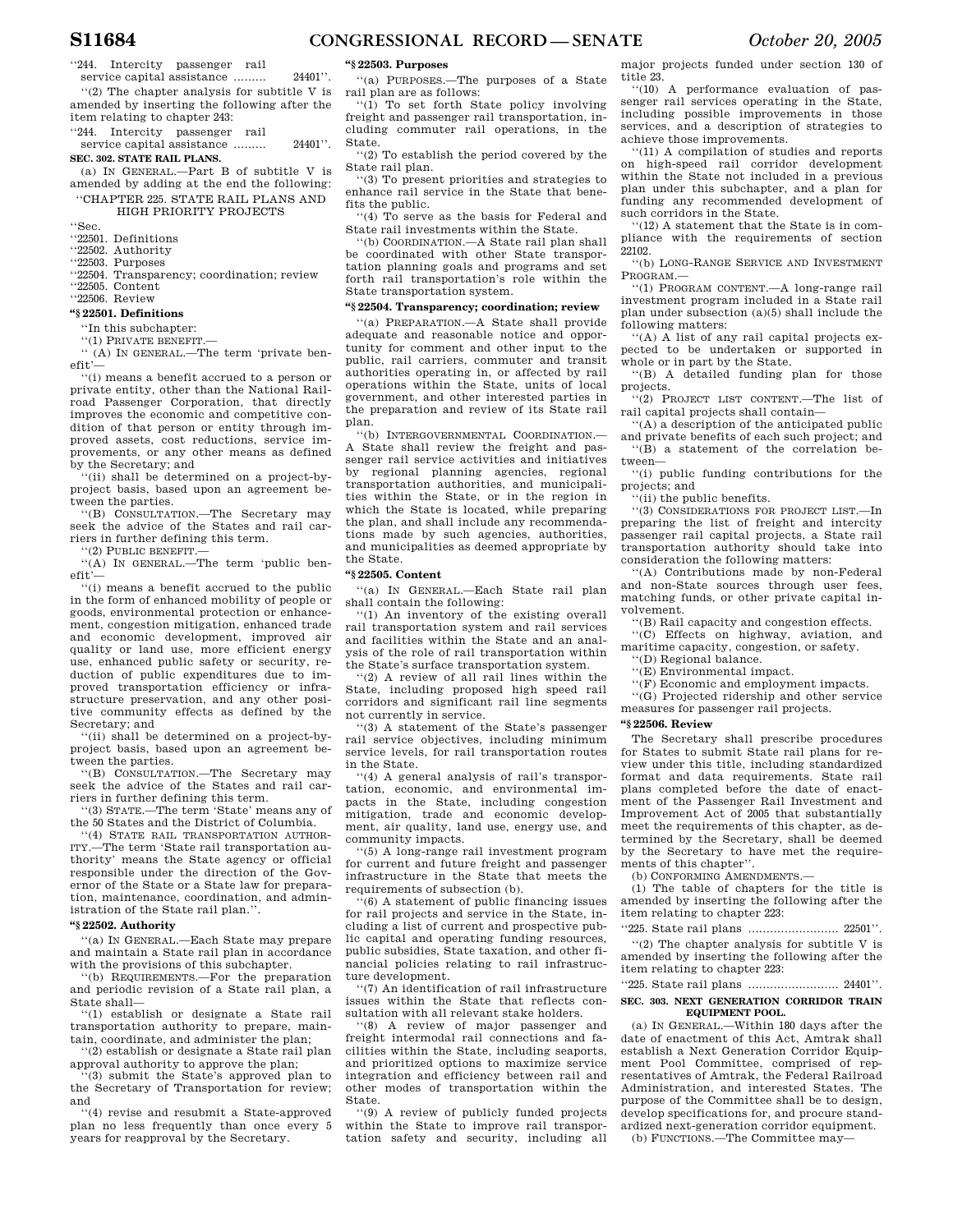(1) determine the number of different types of equipment required, taking into account variations in operational needs and corridor infrastructure;

(2) establish a pool of equipment to be used on corridor routes funded by participating States; and

(3) subject to agreements between Amtrak and States, utilize services provided by Amtrak to design, maintain and remanufacture equipment.

(c) COOPERATIVE AGREEMENTS.—Amtrak and States participating in the Committee may enter into agreements for the funding, procurement, remanufacture, ownership and management of corridor equipment, including equipment currently owned or leased by Amtrak and next-generation corridor equipment acquired as a result of the Committee's actions, and may establish a corporation, which may be owned or jointly-owned by Amtrak, participating States or other entities, to perform these functions.

 $(d)$  FUNDING  $\equiv$  In addition to the authorization provided in section 105 of this Act, capital projects to carry out the purposes of this section shall be eligible for grants made pursuant to chapter 244 of title 49, United States Code.

## **SEC. 304. FEDERAL RAIL POLICY.**

Section 103 is amended—

(1) by inserting ''IN GENERAL.—'' before "The Federal" in subsection (a);

(2) by striking the second and third sentences of subsection (a);

(3) by inserting ''ADMINISTRATOR.—'' before "The head" in subsection (b);

(4) by redesignating subsections (c), (d), and (e) as subsections (d), (e), and (f), respectively and by inserting after subsection (b) the following:

''(c) SAFETY.—To carry out all railroad safety laws of the United States, the Administration is divided on a geographical basis into at least 8 safety offices. The Secretary of Transportation is responsible for all acts taken under those laws and for ensuring that the laws are uniformly administered and enforced among the safety offices."

(5) by inserting ''POWERS AND DUTIES.—'' before ''The'' in subsection (d), as redesignated;

(6) by striking ''and'' after the semicolon in paragraph (1) of subsection (d), as redesignated;

(7) by redesignating paragraph (2) of subsection (d), as redesignated, as paragraph (3) and inserting after paragraph (1) the following:

''(2) the duties and powers related to railroad policy and development under subsection (e); and":

(8) by inserting ''TRANSFERS OF DUTY.—'' before ''A duty'' in subsection (e), as redesignated;

(9) by inserting ''CONTRACTS, GRANTS, LEASES, COOPERATIVE AGREEMENTS, AND SIMI-LAR TRANSACTIONS.—'' before ''Subject'' in subsection (f), as redesignated;

(10) by striking the last sentence in subsection (f), as redesignated; and

(11) by adding at the end the following:

'(g) ADDITIONAL DUTIES OF THE ADMINIS-TRATOR.—The Administrator shall—

''(1) provide assistance to States in developing State rail plans prepared under chapter 225 and review all State rail plans submitted under that section;

''(2) develop a long range national rail plan that is consistent with approved State rail plans and the rail needs of the Nation, as determined by the Secretary in order to promote an integrated, cohesive, efficient, and optimized national rail system for the movement of goods and people;

''(3) develop a preliminary national rail plan within a year after the date of enact-

ment of the Passenger Rail Investment and Improvement Act of 2005;

''(4) develop and enhance partnerships with the freight and passenger railroad industry, States, and the public concerning rail development;

''(5) support rail intermodal development and high-speed rail development, including high speed rail planning;

''(6) ensure that programs and initiatives developed under this section benefit the public and work toward achieving regional and national transportation goals; and

''(7) facilitate and coordinate efforts to assist freight and passenger rail carriers, transit agencies and authorities, municipalities, and States in passenger-freight service integration on shared rights of way by providing neutral assistance at the joint request of affected rail service providers and infrastructure owners relating to operations and capacity analysis, capital requirements, operating costs, and other research and planning related to corridors shared by passenger or commuter rail service and freight rail operations.

''(h) PERFORMANCE GOALS AND REPORTS.—

''(1) PERFORMANCE GOALS.—In conjunction with the objectives established and activities under-taken under section 103(e) of this title, the Administrator shall develop a schedule for achieving specific, measurable performance goals.

''(2) RESOURCE NEEDS.—The strategy and annual plans shall include estimates of the funds and staff resources needed to accomplish each goal and the additional duties required under section 103(e).

''(3) SUBMISSION WITH PRESIDENT'S BUDG-ET.—Beginning with fiscal year 2007 and each fiscal year thereafter, the Secretary shall submit to Congress, at the Isame time as the President's budget submission, the Administration's performance goals and schedule developed under paragraph (1), including an assessment of the progress of the Administration toward achieving its performance goals.'' .

#### **SEC. 305. RAIL COOPERATIVE RESEARCH PRO-GRAM.**

(a) ESTABLISHMNT AND CONTENT.—Chapter 249 is amended by adding at the end the following:

## **''24910. Rail cooperative research program**

''(a) IN GENERAL.—The Secretary shall establish and carry out a rail cooperative research program. The program shall—

''(1) address, among other matters, intercity rail passenger and freight rail services, including existing rail passenger and freight technologies and speeds, incrementally enhanced rail systems and infrastructure, and new highspeed wheel-on-rail systems and rail security;

''(2) address ways to expand the transportation of international trade traffic by rail, enhance the efficiency of intermodal interchange at ports and other intermodal terminals, and increase capacity and availability of rail service for seasonal freight needs;

''(3) consider research on the interconnectedness of commuter rail, passenger rail, freight rail, and other rail networks; and

''(4) give consideration to regional concerns regarding rail passenger and freight transportation, including meeting research needs common to desgnated high-speed corridors, long-distance rail services, and regional intercity rail corridors, projects, and entities.

''(b) CONTENT.—The program to be carried out under this section shall include research designed—

 $''(1)$  to identify the unique aspects and attributes of rail passenger and freight service; ''(2) to develop more accurate models for evaluating the impact of rail passenger and

freight service, including the effects on highway and airport and airway congestion, environmental quality, and energy consumption;

''(3) to develop a better understanding of modal choice as it affects rail passenger and freight transportation, including development of better models to predict utilization; ''(4) to recommend priorities for tech-

nology demonstration and development;

''(5) to meet additional priorities as determined by the advisory board established under subsection (c), including any recommendations made by the National Research Council;

''(6) to explore improvements in management, financing, and institutional structures;

''(7) to address rail capacity constraints that affect passenger and freight rail service through a wide variety of options, ranging from operating improvements to dedicated new infrastructure, taking into account thei impact of such options on operations;

 $(8)$  to improve maintenance, operations, customer service, or other aspects of intercity rail passenger and freight service;

 $\tilde{f}(9)$  to recommend objective methodologies for determining intercity passenger rail routes and services, including the establishment of new routes, the elimination of existing routes, and the contraction or expansion of services or frequencies over such routes;

''(10) to review the impact of equipment and operational safety standards on the further development of high speed passenger rail operations connected to or integrated with non-high speed freight or passenger rail operations; and

 $(11)$  to recommend any legislative or regulatory changes necessary to foster further development and implementation of high speed passenger rail operations while ensuring the safety of such operations that are connected to or integrated with non-high speed freight or passenger rail operations. '(c) ADVISORY BOARD.-

''(1) ESTABLISHMENT.—In consultation with the heads of appropriate Federal departments and agencies, the Secretary shall establish an advisory board to recommend research, technology, and technology transfer activities related to rail passenger and freight transportation.

''(2) MEMBERSHIP.—The advisory board shall include—

''(A) representatives of State transportation agencies;

''(B) transportation and environmental economists, scientists, and engineers; and

''(C) representatives of Amtrak, the Alaska Railroad, freight railroads, transit operating agencies, intercity rail passenger agencies, railway labor organizations, and environmental organizations.

''(d) NATIONAL ACADEMY OF SCIENCES.—The Secretary may make grants to, and enter into cooperative agreements with, the National Academy of Sciences to carry out such activities relating to the research, technology, and technology transfer activities described in subsection (b) as the Secretary deems appropriate.''

(b) CLERICAL AMENDMENT.—The chapter analysis for chapter 249 is amended by adding at the end the following:

### ''24910. Rail cooperative research program''. **TITLE IV—PASSENGER RAIL SECURITY AND SAFETY**

#### **SEC. 401. SYSTEMWIDE AMTRAK SECURITY UP-GRADES.**

(a) IN GENERAL—Subject to subsection (c) the Secretary of Homeland Security, in consultation with the Secretary of Transportation, is authorized to make grants to Amtrak—

(1) to secure major tunnel access points and ensure tunnel integrity in New York, Baltimore, and Washington, DC;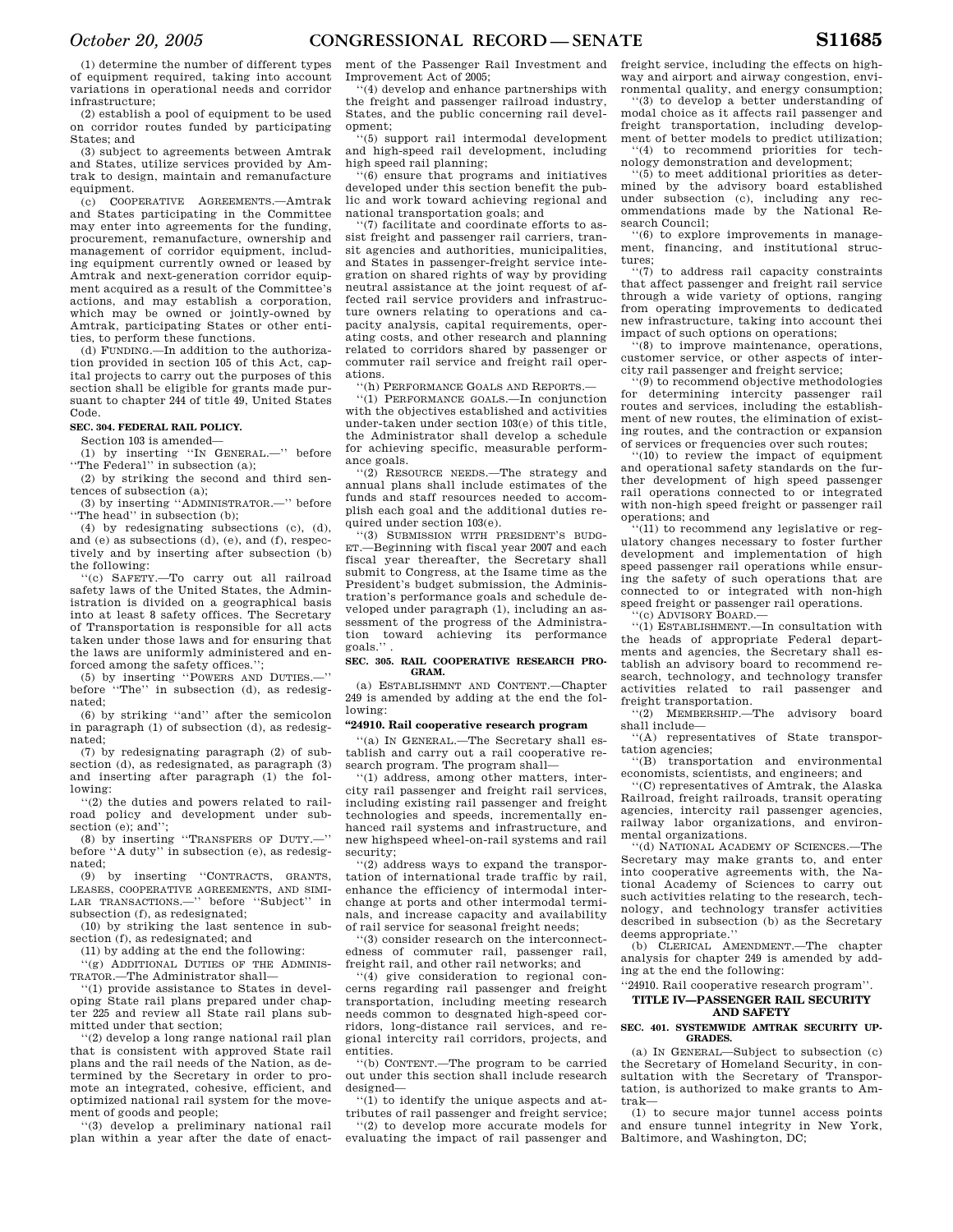(2) to secure Amtrak trains;

(3) to secure Amtrak stations; (4) to obtain a watch list identification

system approved by the Secretary:

(5) to obtain train tracking and interoperable communications systems that are coordinated to the maximum extent possible;

(6) to hire additional police and security officers, including canine units;

(7) to expand emergency preparedness efforts; and (8) for employee security training.

(b) CONDITIONS.—The Secretary of Transportation shall disburse funds to Amtrak provided under subsection (a) for projects contained in a systemwide security plan approved by the Secretary of Homeland Security. The plan shall include appropriate measures to address security awareness, emergency response, and passenger evacuation training.

(c) EQUITABLE GEOGRAPHIC ALLOCATION.— The Secretary shall ensure that, subject to meeting the highest security needs on Amtrak's entire system, stations and facilities located outside of the Northeast Corridor receive an equitable share of the security funds authorized by this section.

(d) AUTHORIZATION OF APPROPRIATIONS. There are authorized to be appropriated to the Secretary of Homeland Security to carry out this section—

(1) \$63,500,000 for fiscal year 2006;

(2) \$30,000,000 for fiscal year 2007; and

(3) \$30,000,000 for fiscal year 2008.

Amounts appropriated pursuant to this subsection shall remain available until expended.

**SEC. 402. FIRE AND LIFE-SAFETY IMPROVE-MENTS.** 

(a) LIFE-SAFETY NEEDS.—The Secretary of Transportation is authorized to make grants to Amtrak for the purpose of making fire and life-safety improvements to Amtrak tunnels on the Northeast Corridor in New York, NY, Baltimore, MD, and Washington, DC.

(b) AUTHORIZATION OF APPROPRIATIONS. There are authorized to be appropriated to the Secretary of Transportation for the purposes of carrying out subsection (a) the following amounts:

(1) For the 6 New York tunnels to provide ventilation, electrical, and fire safety technology upgrades, emergency communication and lighting systems, and emergency access and egress for passengers—

(A) \$190,000,000 for fiscal year 2006;

(B) \$190,000,000 for fiscal year 2007;

(C) \$190,000,000 for fiscal year 2008;

(2) For the Baltimore & Potomac tunnel and the Union tunnel, together, to provide adequate drainage, ventilation, communication, lighting, and passenger egress upgrades—

(A) \$19,000,000 for fiscal year 2006;

(B) \$19,000,000 for fiscal year 2007;

(C) \$19,000,000 for fiscal year 2008;

(3) For the Washington, DC, Union Station tunnels to improve ventilation, communication, lighting, and passenger egress upgrades—

(A) \$13,333,000 for fiscal year 2006;

(B) \$13,333,000 for fiscal year 2007;

(C) \$13,333,000 for fiscal year 2008; (c) INFRASTRUCTURE UPGRADES.—There are

authorized to be appropriated to the Secretary of Transportation for fiscal year 2006 \$3,000,000 for the preliminary design of options for a new tunnel on a different alignment to augment the capacity of the exist-

ing Baltimore tunnels.<br>(d) AVAILABILITY (d) AVAILABILITY OF APPROPRIATED FUNDS.—Amounts made available pursuant to this section shall remain available until expended.

(e) PLANS REQUIRED.—The Secretary may not make amounts available to Amtrak for obligation or expenditure under subsection  $(a)$ 

(1) until Amtrak has submitted to the Secretary, and the Secretary has approved, an engineering and financial plan for such projects; and

(2) unless, for each project funded pursuant to this section, the Secretary has approved a project management plan prepared by Amtrak addressing appropriate project budget, construction schedule, recipient staff organization, document control and record keeping, change order procedure, quality control and assurance, periodic plan updates, and periodic status reports.

(f) REVIEW OF PLANS.—The Secretary of Transportation shall complete the review of the plans required by paragraphs (1) and (2) of subsection (e) and approve or disapprove the plans within 45 days after the date on which each such plan is submitted by Amtrak. If the Secretary determines that a plan is incomplete or deficient, the Secretary shall notify Amtrak of the incomplete items or deficiencies and Amtrak shall, within 30 days after receiving the Secretary's notification, submit a modified plan for the Secretary's review. Within 15 days after receiving additional information on items previously included in the plan, and within 45 days after receiving items newly included in a modified plan, the Secretary shall either approve the modified plan, or, if the Secretary finds the plan is still incomplete or deficient, the Secretary shall identify in writing to the Senate Committee on Commerce, Science, and Transportation and the House of Representatives Committee on Transportation and Infrastructure the portions of the plan the Secretary finds incomplete or deficient, approve all other portions of the plan, obligate the funds associated with those other portions, and execute an agreement with Amtrak within 15 days thereafter on a process for resolving the remaining portions of the plan.

(g) FINANCIAL CONTRIBUTION FROM OTHER TUNNEL USERS.—The Secretary shall, taking into account the need for the timely completion of all portions of the tunnel projects described in subsection (a)—

(1) consider the extent to which rail carriers other than Amtrak use or plan to use the tunnels;

(2) consider the feasibility of seeking a financial contribution from those other rail carriers toward the costs of the projects; and

(3) obtain financial contributions or commitments from such other rail carriers at levels reflecting the extent of their use or planned use of the tunnels, if feasible.

#### **SEC. 403. AMTRAK PLAN TO ASSIST FAMILIES OF PASSENGERS INVOLVED IN RAIL PASSENGER ACCIDENTS.**

(a) IN GENERAL.—Chapter 243 of title 49, United States Code, is amended by adding at the end the following:

### **''§ 24316. Plans to address needs of families of passengers involved in rail passenger accidents**

''(a) SUBMISSION OF PLAN.—Not later than 6 months after the date of the enactment of the Passenger Rail Investment and Improvement Act of 2005, Amtrak shall submit to the Chairman of the National Transportation Safety Board and the Secretary of Transportation a plan for addressing the needs of the families of passengers involved in any rail passenger accident involving an Amtrak intercity train and resulting in a loss of life.

''(b) CONTENTS OF PLANS.—The plan to be submitted by Amtrak under subsection (a) shall include, at a minimum, the following:

''(1) A process by which Amtrak will maintain and provide to the National Transportation Safety Board and the Secretary of Transportation, immediately upon request, a list (which is based on the best available information at the time of the request) of the

names of the passengers aboard the train (whether or not such names have been verified), and will periodically update the list. The plan shall include a procedure, with respect to unreserved trains and passengers not holding reservations on other trains, for Amtrak to use reasonable efforts to ascertain the number and names of passengers aboard a train involved in an accident.

''(2) A plan for creating and publicizing a reliable, toll-free telephone number within 4 hours after such an accident occurs, and for providing staff, to handle calls from the families of the passengers.

''(3) A process for notifying the families of the passengers, before providing any public notice of the names of the passengers, by suitably trained individuals.

''(4) A process for providing the notice described in paragraph (2) to the family of a passenger as soon as Amtrak has verified that the passenger was aboard the train (whether or not the names of all of the passengers have been verified).

''(5) A process by which the family of each passenger will be consulted about the disposition of all remains and personal effects of the passenger within Amtrak's control; that any possession of the passenger within Amtrak's control will be returned to the family unless the possession is needed for the accident investigation or any criminal investigation; and that any unclaimed possession of a passenger within Amtrak's control will be retained by the rail passenger carrier for at least 18 months.

''(6) A process by which the treatment of the families of nonrevenue passengers will be the same as the treatment of the families of revenue passengers.

''(7) An assurance that Amtrak will provide adequate training to its employees and agents to meet the needs of survivors and family members following an accident.

''(c) USE OF INFORMATION.—The National Transportation Safety Board, the Secretary of Transportation, and Amtrak may not release to any person information on a list obtained under subsection (b)(l) but may provide information on the list about a passenger to the family of the passenger to the extent that the Board or Amtrak considers appropriate.

(d) LIMITATION ON LIABILITY.—Amtrak shall not be liable for damages in any action brought in a Federal or State court arising out of the performance of Amtrak in preparing or providing a passenger list, or in providing information concerning a train reservation, pursuant to a plan submitted by Amtrak under subsection (b), unless such liability was caused by Amtrak's conduct.

''(e) LIMITATION ON STATUTORY CONSTRUC-TION.—Nothing in this section may be construed as limiting the actions that Amtrak may take, or the obligations that Amtrak may have, in providing assistance to the families of passengers involved in a rail passenger accident.

''(f) FUNDING.—There are authorized to be appropriated to the Secretary of Transportation for the use of Amtrak \$500,000 for fiscal year 2006 to carry out this section. Amounts made available pursuant to this subsection shall remain available until expended.''.

(b) CONFORMING AMENDMENT.—The chapter analysis for chapter 243 of title 49, United States Code, is amended by adding at the end the following:

''24316. Plan to assist families of passengers involved in rail passenger accidents."

#### **SEC. 404. NORTHERN BORDER RAIL PASSENGER REPORT.**

Within 180 days after the date of enactment of this Act, the Secretary of Transportation, in consultation with the Secretary of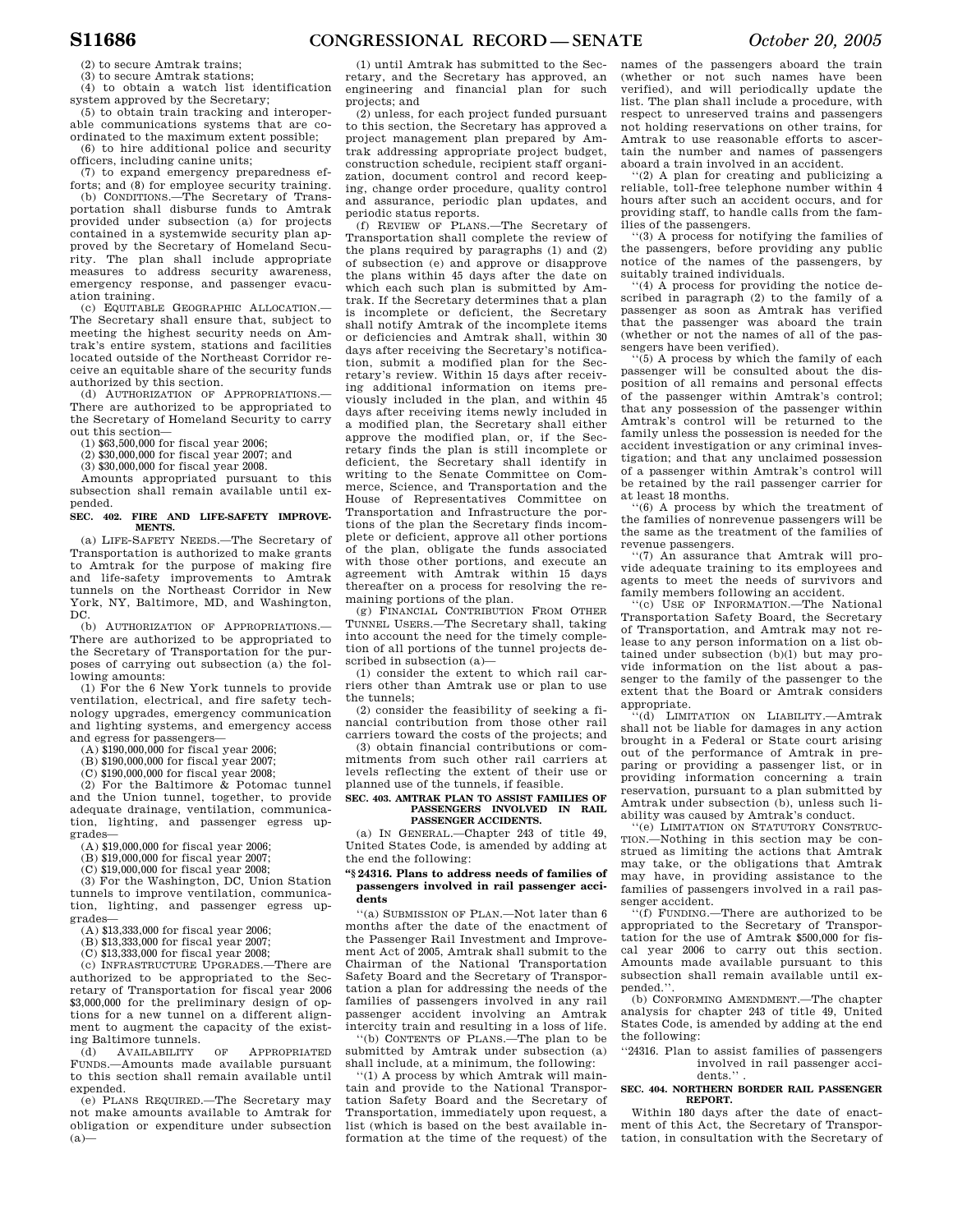Homeland Security, the Assistant Secretary of Homeland Security (Transportation Security Administration), heads of other appropriate Federal departments, and agencies and the National Railroad Passenger Corporation, shall transmit a report to the Senate Committee on Commerce, Science, and Transportation and the House of Representatives Committee on Transportation and Infrastructure that contains—

(1) a description of the current system for screening passengers and baggage on passenger rail service between the United States and Canada;

(2) an assessment of the current program to provide preclearance of airline passengers between the United States and Canada as outlined in ''The Agreement on Air Transport Preclearance between the Government of Canada and the Government of the United

States of America'', dated January 18, 2001; (3) an assessment of the current program to provide preclearance of freight railroad traffic between the United States and Canada as outlined in the ''Declaration of Principle for the Improved Security of Rail Shipments by Canadian National Railway and Canadian Pacific Railway from Canada to the United States'', dated April 2, 2003;

(4) information on progress by the Department of Homeland Security and other Federal agencies towards finalizing a bilateral protocol with Canada that would provide for preclearance of passengers on trains operating between the United States and Canada;

(5) a description of legislative, regulatory, budgetary, or policy barriers within the United States Government to providing prescreened passenger lists for rail passengers traveling between the United States and Canada to the Department of Homeland Security;

(6) a description of the position of the Government of Canada and relevant Canadian agencies with respect to preclearance of such passengers;

(7) a draft of any changes in existing Federal law necessary to provide for pre-screening of such passengers and providing prescreened passenger lists to the Department of Homeland Security; and

(8) an analysis of the feasibility of reinstating United States Customs and Border Patrol rolling inspections onboard international Amtrak trains.

#### **SEC. 405. PASSENGER, BAGGAGE, AND CARGO SCREENING.**

(a) REQUIREMENT FOR STUDY AND REPORT.— The Secretary of Homeland Security, in cooperation with the Secretary of Transportation through the Assistant Secretary of Homeland Security (Transportation Security Administration) and other appropriate agencies, shall—

(1) study the cost and feasibility of requiring security screening for passengers, baggage, and cargo on passenger trains including an analysis of any passenger train screening pilot programs undertaken by the Department of Homeland Security; and

 $(2)$  report the results of the study, together with any recommendations that the Secretary of Homeland Security may have for implementing a rail security screening program to the Senate Committee on Commerce, Science, and Transportation and the House of Representatives Committee on Transportation and Infrastructure within 1 year after the date of enactment of this Act. (b) AUTHORIZATION OF APPROPRIATIONS.

There are authorized to be appropriated to the Secretary of Homeland Security \$1,000,000 for fiscal year 2006 to carry out this section.

## **TITLE V—RAIL BOND AUTHORITY SEC. 501. INTERCITY RAIL FACILITY BONDS.**

(a) IN GENERAL.—Chapter 261 is amended by adding at the end the following:

## **''§ 26106. Rail infrastructure bonds**

''(a) DESIGNATION.—The Secretary may designate bonds for purposes of section 54A of the Internal Revenue Code of 1986 if—

''(1) the bonds are to be issued by—

''(A) a State, if the entire railroad passenger transportation corridor containing the infrastructure project to be financed is within the State;

''(B) 1 or more of the States that have entered into an agreement or an interstate compact consented to by Congress under section 410(a) of Public Law 105–134 (49 U.S.C. 24101 note);

''(C) an agreement or an interstate compact described in subparagraph (B); or

''(D) Amtrak, for capital projects under its 5–year plan;

 $(2)$  the bonds are for the purpose of financing projects that make a substantial contribution to providing the infrastructure and equipment required to complete or improve a rail transportation corridor (including projects for the acquisition, financing, or refinancing of equipment and other capital improvements, including the introduction of new high-speed technologies such as magnetic levitation systems, track or signal improvements, the elimination of grade crossings, development of intermodal facilities, improvement of train speeds or safety, or both, and station rehabilitation or construction), but only if the Secretary determines that the projects are part of a viable and comprehensive rail transportation corridor design for intercity passenger service included in a State rail plan under chapter 225 (except for bonds issued under paragraph  $(1)(D)$ ; and

''(3) for a railroad passenger transportation corridor not operated by Amtrak that includes the use of rights-of-way owned by a freight railroad, a written agreement exists between the applicant and the freight railroad regarding such use and ownership, including compensation for such use and assurances regarding the adequacy of infrastructure capacity to accommodate both existing and future freight and passenger operations, and including an assurance by the freight railroad that collective bargaining agreements with the freight railroad's employees (including terms regulating the contracting of work) shall remain in full force and effect according to their terms for work performed by the freight railroad on such railroad passenger transportation corridor.

'(b) PROJECT SELECTION CRITERIA.—The Secretary shall give preference to the designation under this section of bonds for projects selected using the criteria in chapter 244.

''(c) TIMELY DISPOSITION OF APPLICATION.— The Secretary shall grant or deny a requested designation within 9 months after receipt of an application.

''(d) REFINANCING RULES.—Bonds designated by the Secretary under subsection (a) may be issued for refinancing projects only if the indebtedness being refinanced (including any obligation directly or indirectly refinanced by such indebtedness) was originally incurred by the issuer—

''(1) after the date of the enactment of this section;

''(2) for a term of not more than 3 years;

''(3) to finance projects described in subsection (a)(2); and

''(4) in anticipation of being refinanced with proceeds of a bond designated under subsection (a).

''(e) APPLICATION OF CONDITIONS.—Any entity providing railroad transportation (within the meaning of section 20102) that begins operations after the date of the enactment of this section and that uses property acquired pursuant to this section (except as provided

in subsection  $(a)(2)(B)$ ), shall be subject to the conditions under section 24405.

''(f) ISSUANCE OF REGULATIONS.—Not later than 6 months after the date of the enactment of the Passenger Rail Investment and Improvement Act of 2005, the Secretary shall issue regulations for carrying out this section.

''(g) SECTION 54A BOND DEFINED.—In this section, the term 'section 54A bond' means a bond designated by the Secretary under subsection (a) for purposes of section 54A of the Internal Revenue Code of 1986 (relating to credit to holders of qualified rail infrastructure bonds)''

(b) CONFORMING AMENDMENT.—The table of sections for chapter 261 is amended by adding after the item relating to section 26105 the following new item:

''26106. Rail infrastructure bonds.''

**SA 2152.** Mr. COLEMAN (for himself, Mr. DAYTON, and Mr. DEWINE) submitted an amendment intended to be proposed by him to the bill H.R. 3058, making appropriations for the Departments of Transportation, Treasury, and Housing and Urban Development, the Judiciary, District of Columbia, and independent agencies for the fiscal year ending September 30, 2006, and for other purposes; which was ordered to lie on the table; as follows:

At the appropriate place, insert the following:

**SEC. \_\_\_. ALL-TERRAIN VEHICLES.**<br>(a) IN GENERAL.—Notwithstanding any other provision of law, it is unlawful for any person to import into the United States or any manufacturer or wholesale distributor to distribute in commerce any new assembled or unassembled ATV unless—

(1)(A) with respect to an ATV designed for use by single operator only, such ATV complies with any applicable provision of the American National Standard for Four Wheel All-Terrain Vehicles—Equipment, Configuration, and Performance Requirements developed by the Specialty Vehicle Institute of America (American National Standard ANSI/ SVIA–1–2001) or any applicable provision of a revision of such Standard; or

(B) with respect to an ATV designed for use by an operator and passengers, such ATV complies with any applicable provisions of any future American National Standard developed for such vehicles;

(2) with respect to an ATV, it is subject to or covered by a letter of undertaking or an ATV action plan that—

(A) applies to such ATV;

(B) includes actions to promote ATV safety; and

(C)(i) was submitted to the Commission and implemented prior to September 23, 2005; or

(ii) is approved by the Commission and is substantially implemented at the time of the import into the United States or the distribution in commerce of such ATV; and

(3) such ATV bears a permanent label certifying that it complies with the provisions of paragraphs (1) and (2).

(b) DEFINITIONS.—In this section: (1) ATV.—The term ''ATV'' means any motorized, off-highway, all-terrain vehicle designed to travel on 4 wheels, having a seat designed to be straddled by the operator and handlebars for steering control and does not include a prototype of an motorized, offhighway, all-terrain vehicle or other offhighway, all-terrain vehicle that is intended exclusively for research and development purposes.

(2) COMMISSION, DISTRIBUTION IN COMMERCE, TO DISTRIBUTE IN COMMERCE, IMPORT, UNITED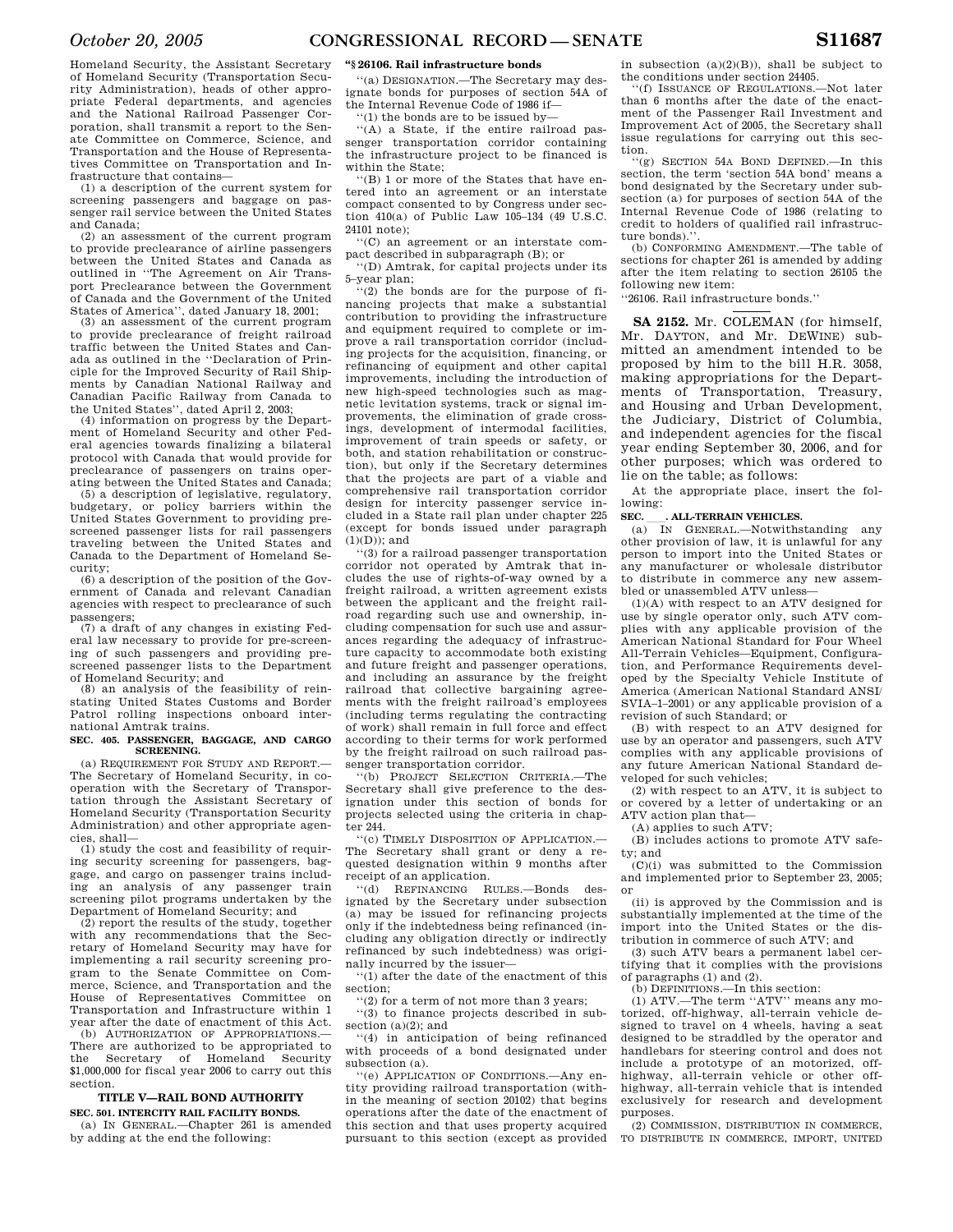STATES.—The terms ''Commission'', ''distribution in commerce'', ''to distribute in commerce'', ''import'', and ''United States'' have the meaning given those terms in section 3(a) of the Consumer Product Safety Act  $(15 \text{ U.S.C. } 2052(a)).$ 

(c) VIOLATION OF CPSA.—Any violation of subsection (a) shall be considered to be a prohibited act within the meaning of section 19 of the Consumer Product Safety Act (15 U.S.C. 2068) and shall be subject to the penalties and remedies available for prohibited acts under the Consumer Product Safety Act.

(d) VIOLATION OF CUSTOMS LAWS.—The importation of an ATV into the United States in violation of subsection (a) shall be a violation of the customs laws of the United States and any applicable provisions thereof.

(e) EFFECTIVE DATE.—This section shall become effective 90 days after the date of the enactment of this Act.

**SA 2153.** Mr. COBURN submitted an amendment intended to be proposed by him to the bill H.R. 3058, making appropriations for the Departments of Transportation, Treasury, and Housing and Urban Development, the Judiciary, District of Columbia, and independent agencies for the fiscal year ending September 30, 2006, and for other purposes; which was ordered to lie on the table; as follows:

On page 436, between lines 10 and 11, insert the following:<br>SEC. 8 . No funds made available under

SEC. 8<sub>ll</sub>. No funds made available under this Act shall be used to plan, design, or construct, in the State of Alaska—

(1) the Knik Arm Bridge; or

(2) a bridge joining the Island of Gravina to the community of Ketchikan.

**SA 2154.** Mr. COBURN submitted an amendment intended to be proposed by him to the bill H.R. 3058, making appropriations for the Departments of Transportation, Treasury, and Housing and Urban Development, the Judiciary, District of Columbia, and independent agencies for the fiscal year ending September 30, 2006, and for other purposes; which was ordered to lie on the table; as follows:

On page 406, between lines 7 and 8, insert the following:

**SEC. 724. DEPARTMENT OF HOUSING AND URBAN DEVELOPMENT RISK ASSESSMENT.** 

None of the funds made available in this Act shall be used by the Department of Housing and Urban Development for programs and activities not in compliance with section 2 of the Improper Payments Information Act of 2002 (Public Law 107–300), including any programs under the community development block grant program under title I of the Housing and Community Development Act of 1974 (42 U.S.C. 5301 et seq.).

**SA 2155.** Mr. LAUTENBERG (for himself and Mr. CORZINE) submitted an amendment intended to be proposed by him to the bill H.R. 3058, making appropriations for the Departments of Transportation, Treasury, and Housing and Urban Development, the Judiciary, District of Columbia, and independent agencies for the fiscal year ending September 30, 2006, and for other purposes; which was ordered to lie on the table; as follows:

On page 227, line 7, strike the period and insert the following: '': *Provided further,* That

not later than December 31, 2015, public-use airports shall improve their runway safety areas to comply with the Federal Aviation Administration design standards.''.

**SA 2156.** Mr. LAUTENBERG (for himself and Mr. CORZINE) submitted an amendment intended to be proposed by him to the bill H.R. 3058, making appropriations for the Departments of Transportation, Treasury, and Housing and Urban Development, the Judiciary, District of Columbia, and independent agencies for the fiscal year ending September 30, 2006, and for other purposes; which was ordered to lie on the table; as follows:

On page 276, after line 24, add the following:

## SEC. \_\_\_\_. AMENDMENTS TO EXCLUDE SOLID WASTE DISPOSAL FROM THE JURIS-**DICTION OF THE BOARD.**

Section 10501 of title 49, United States Code, is amended—

(1) in subsection (b)(2), by inserting "except solid waste management facilities (as defined in section 1004 of the Solid Waste Disposal Act (42 U.S.C. 6903))," after "facilities,''; and

(2) in subsection  $(c)(2)$ —

(A) by striking ''over mass'' and inserting the following: ''over—

''(A) mass''; and

(B) by striking the period at the end and inserting the following: ''; or

''(B) the processing or sorting of solid waste<sup>'</sup>

**SA 2157.** Mr. LEAHY (for himself, Mr. COLEMAN, Mr. SARBANES, Mr. GRAHAM, Mr. REED, Ms. SNOWE, Mr. SCHUMER, Mr. OBAMA, Mr. KOHL, Mr. DORGAN, Mr. NELSON of Florida, Mr. LAUTENBERG, Mr. LEVIN, Mr. KERRY, Mr. JEFFORDS, Mr. DODD, Ms. STABENOW, Mr. CORZINE, Mr. SALAZAR, Mrs. CLINTON, Mr. DUR-BIN, Ms. COLLINS, Mrs. FEINSTEIN, Mr. VOINOVICH, Mr. KENNEDY, Mr. DEWINE, Mr. SANTORUM, Mr. HARKIN, Mr. ROCKE-FELLER, Mr. LIEBERMAN, Mr. DAYTON, Ms. CANTWELL, Mr. SPECTER, Mr. BINGAMAN, Ms. LANDRIEU, Mr. GRASS-LEY, Mr. BAYH, Ms. MIKULSKI, Mr. JOHNSON, Mr. CHAFEE, and Mr. TALENT) submitted an amendment intended to be proposed by him to the bill H.R. 3058, making appropriations for the Departments of Transportation, Treasury, and Housing and Urban Development, the Judiciary, District of Columbia, and independent agencies for the fiscal year ending September 30, 2006, and for other purposes; which was ordered to lie on the table; as follows:

On page 298, on line 13 strike ''\$1,500,000,000'' and insert ''\$2,100,000,000''.

On page 299, line 14 strike the period and insert the following: '': Provided further, That notwithstanding the foregoing provisos, of the amounts recaptured from amounts appropriated in prior years under this heading, such amounts are provided as follows:

''(1) \$200,000,000 for activities provided for under the heading 'Tenant-based rental assistance', including \$130,000,000 for the renewal of expiring section 8 contracts under section 8 of the United States Housing Act of 1937 (42 U.S.C. 1437f), and not to exceed \$70,000,000 for the conversion of section 811 vouchers to tenant-based rental assistance vouchers.

''(2) \$200,000,000 to be equally divided for activities provided for under the headings

'Public Housing Capital Fund' and 'Public Housing Operating Fund'.

''(3) \$200,000,000 for activities provided for under the heading 'Community Development Fund' to carry out the community development block grant program under title I of the Housing and Community Development Act of 1974 (42 U.S.C. 5301 et seq.).''.

**SA 2158.** Mr. ENSIGN (for himself and Mr. VITTER) proposed an amendment to amendment S. 2133 proposed by Mr. DORGAN (for himself, Mr. CRAIG, Mr. ENZI, and Mr. BAUCUS) to the bill H.R. 3058, making appropriations for the Departments of Transportation, Treasury, and Housing and Urban Development, the Judiciary, District of Columbia, and independent agencies for the fiscal year ending September 30, 2006, and for other purposes; as follows:

Strike all after the first word and insert the following:<br>. (a) SHORT TITLE.—This section may be

ll. (a) SHORT TITLE.—This section may be cited as the ''Child Custody Protection Act''.

(b) TRANSPORTATION OF MINORS IN CIR-CUMVENTION OF CERTAIN LAWS RELATING TO ABORTION.—

(1) IN GENERAL.—Title 18, United States Code, is amended by inserting after chapter 117 the following:

## **''CHAPTER 117A—TRANSPORTATION OF MINORS IN CIRCUMVENTION OF CER-TAIN LAWS RELATING TO ABORTION**

''Sec.

''2431. Transportation of minors in circumvention of certain laws relating to abortion

## **''§ 2431. Transportation of minors in circumvention of certain laws relating to abortion**

''(a) OFFENSE.—

''(1) GENERALLY.—Except as provided in subsection (b), whoever knowingly transports a minor across a State line, with the intent that such minor obtain an abortion, and thereby in fact abridges the right of a parent under a law requiring parental involvement in a minor's abortion decision, in force in the State where the minor resides, shall be fined under this title or imprisoned not more than one year, or both.

''(2) DEFINITION.—For the purposes of this subsection, an abridgement of the right of a parent occurs if an abortion is performed on the minor, in a State other than the State where the minor resides, without the parental consent or notification, or the judicial authorization, that would have been required by that law had the abortion been performed in the State where the minor resides.

''(b) EXCEPTIONS.—

''(1) The prohibition of subsection (a) does not apply if the abortion was necessary to save the life of the minor because her life was endangered by a physical disorder, physical injury, or physical illness, including a life endangering physical condition caused by or arising from the pregnancy itself.

''(2) A minor transported in violation of this section, and any parent of that minor, may not be prosecuted or sued for a violation of this section, a conspiracy to violate this section, or an offense under section 2 or 3 based on a violation of this section.

''(c) AFFIRMATIVE DEFENSE.—It is an affirmative defense to a prosecution for an offense, or to a civil action, based on a violation of this section that the defendant reasonably believed, based on information the defendant obtained directly from a parent of the minor or other compelling facts, that before the minor obtained the abortion, the parental consent or notification, or judicial authorization took place that would have been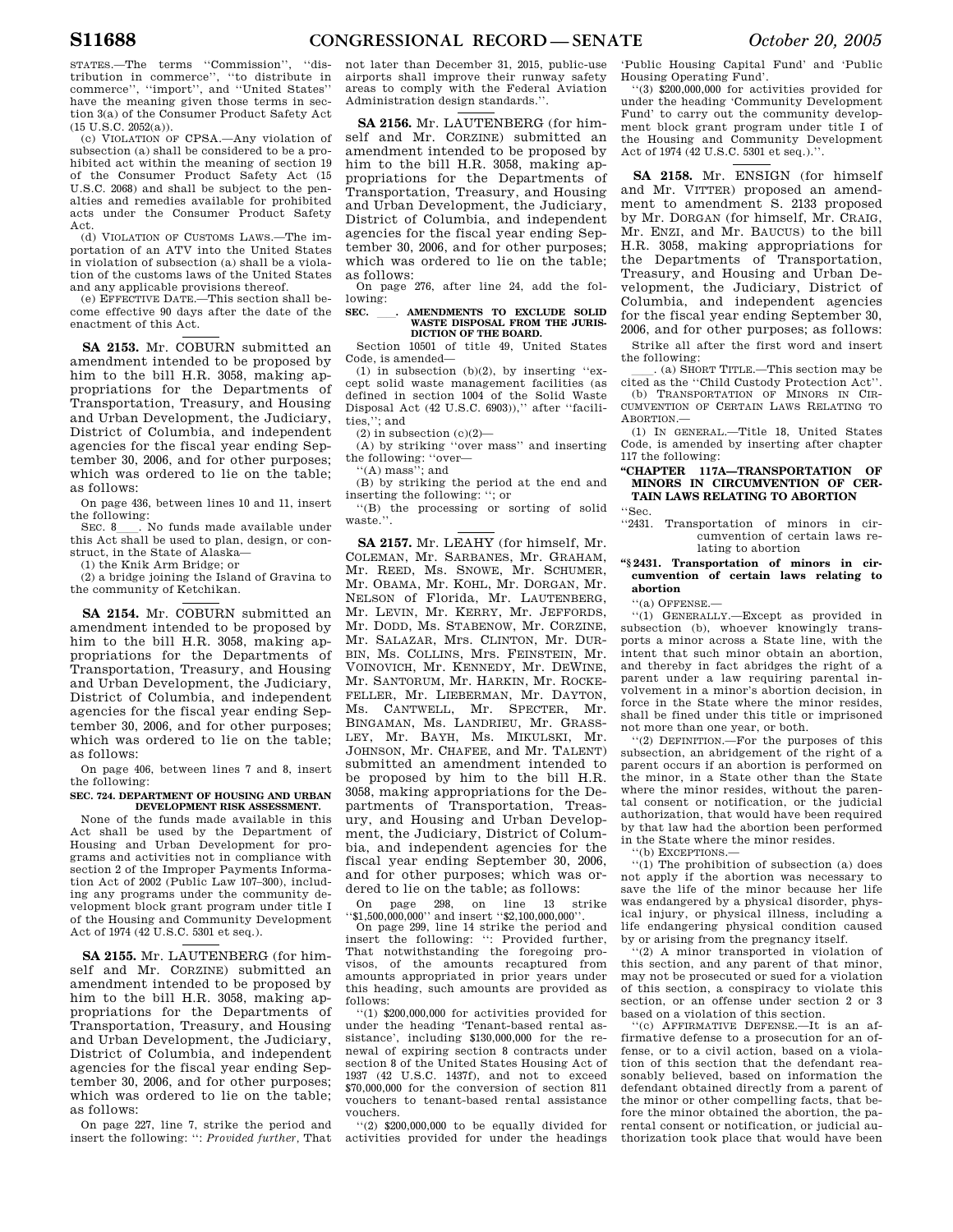required by the law requiring parental involvement in a minor's abortion decision, had the abortion been performed in the State where the minor resides.

''(d) CIVIL ACTION.—Any parent who suffers harm from a violation of subsection (a) may obtain appropriate relief in a civil action.

''(e) DEFINITIONS.—For the purposes of this section—

''(1) a 'law requiring parental involvement in a minor's abortion decision' means a law— ''(A) requiring, before an abortion is per-

formed on a minor, either— ''(i) the notification to, or consent of, a parent of that minor; or

''(ii) proceedings in a State court; and

''(B) that does not provide as an alternative to the requirements described in subparagraph (A) notification to or consent of any person or entity who is not described in that subparagraph;

'(2) the term 'parent' means-

''(A) a parent or guardian;

''(B) a legal custodian; or

''(C) a person standing in loco parentis who has care and control of the minor, and with whom the minor regularly resides, who is designated by the law requiring parental involvement in the minor's abortion decision as a person to whom notification, or from whom consent, is required;

''(3) the term 'minor' means an individual who is not older than the maximum age requiring parental notification or consent, or proceedings in a State court, under the law requiring parental involvement in a minor's abortion decision; and

''(4) the term 'State' includes the District of Columbia and any commonwealth, possession, or other territory of the United States.''.

(2) CLERICAL AMENDMENT.—The table of chapters for part I of title 18, United States Code, is amended by inserting after the item relating to chapter 117 the following new item:

''117A. Transportation of minors

in circumvention of certain

laws relating to abortion .......... 2431''.

**SA 2159.** Mr. NELSON of Florida (for himself and Mr. SMITH) submitted an amendment intended to be proposed by him to the bill H.R. 3058, making appropriations for the Departments of Transportation, Treasury, and Housing and Urban Development, the Judiciary, District of Columbia, and independent agencies for the fiscal year ending September 30, 2006, and for other purposes; which was ordered to lie on the table; as follows:

On page 293, after line 25, insert the following:

SEC. 221. It is the sense of Congress that the Secretary of the Treasury should place al-Manar, a global satellite television operation, on the Specially Designated Global Terrorist list.

**SA 2160.** Mr. GRASSLEY (for himself, Mr. DORGAN, and Mr. BOND) proposed an amendment to the bill H.R. 3058, making appropriations for the Departments of Transportation, Treasury, and Housing and Urban Development, the Judiciary, District of Columbia, and independent agencies for the fiscal year ending September 30, 2006, and for other purposes; as follows:

On page 356, between lines 4 and 5, insert the following:

SEC. 408. (a) The division of the court shall release to the Congress and to the public not later than 60 days after the date of enactment of this Act all portions of the final report of the independent counsel of the investigation of Henry Cisneros made under section 594(h) of title 28, United States Code, except for any such portions that contain information of a personal nature that the division of the court determines the disclosure of which would cause a clearly unwarranted invasion of privacy that outweighs the public interest in a full accounting of this investigation. Upon the release of the final report, the final report shall be published pursuant to section 594(h)(3) of title 28, United States Code.

(b)(1) After the release and publication of the final report referred to in subsection (a), the independent counsel shall continue his office only to the extent necessary and appropriate to perform the noninvestigative and nonprosecutorial tasks remaining of his statutory duties as required to conclude the functions of his office.

(2) The duties referred to in paragraph (1) shall specifically include—

(A) the evaluation of claims for attorney fees, pursuant to section 593(l) of title 28, United States Code;

(B) the transfer of records to the Archivist of the United States pursuant to section 594(k) of title 28, United States Code;

(C) compliance with oversight obligations pursuant to section 595(a) of title 28, United States Code; and

(D) preparation of statements of expenditures pursuant to section 595(c) of title 28, United States Code.

(c)(1) The independent counsel shall have not more than 90 days after the release and publication of the final report referred to in subsection (a) to complete his remaining statutory duties unless the division of the court determines that it is necessary for the independent counsel to have additional time to complete his remaining statutory duties.

(2) If the division of the court finds that the independent counsel needs additional time under paragraph (1), the division of the court shall issue a public report stating the grounds for the extension and a proposed date for completion of all aspects of the investigation of Henry Cisneros and termination of the office of the independent counsel.

**SA 2161.** Ms. CANTWELL (for herself, Mr. COLEMAN, Mr. HARKIN, Mr. BAYH, Mr. LUGAR, and Mr. DAYTON) submitted an amendment intended to be proposed by her to the bill H.R. 3058, making appropriations for the Departments of Transportation, Treasury, and Housing and Urban Development, the Judiciary, District of Columbia, and independent agencies for the fiscal year ending September 30, 2006, and for other purposes; which was ordered to lie on the table; as follows:

On page 276, after line 24, insert the following:

SEC. 1\_\_\_\_. (a) In this section:<br>(1) The term ''flexible fuel mixture'' means any mixture of gasoline and ethanol up to 85 percent of which is ethanol, or any mixture of diesel and biodiesel of which 85 percent is biodiesel, as measured by volume.

(2) The term ''light truck'' has the meaning given that term in section 523.5 of title 49, Code of Federal Regulations (or a successor regulation).

(b) Not later than 90 days after the date of enactment of this Act, using funds made available to the National Highway Traffic Safety Administration, the Secretary of Transportation shall prepare and submit to Congress a report describing the feasibility

and marginal production costs of making all new passenger automobiles and light trucks sold in the United States capable of using a flexible fuel mixture.

**SA 2162.** Mr. REED submitted an amendment intended to be proposed by him to the bill H.R. 3058, making appropriations for the Departments of Transportation, Treasury, and Housing and Urban Development, the Judiciary, District of Columbia, and independent agencies for the fiscal year ending September 30, 2006, and for other purposes; as follows:

On page 293, after line 25, add the following:<br>SEC.

## **SEC.** ll**. APPLICATION OF ARBITRAGE BOND REGULATIONS TO CERTAIN STATE REVOLVING FUNDS.**

Not later than 90 days after the date of the enactment of this Act, the Secretary of the Treasury shall submit a report to the Committees on Appropriations of the House of Representatives and the Senate to provide a legal basis for the application of section 1.148-1(c) of the United States Treasury Regulations (regarding arbitrage bond regulations) to the reserve funds held by the Clean Water and Safe Drinking Water State revolving funds which generally contain replacement proceeds but not bond proceeds.

**SA 2163.** Mr. HAGEL submitted an amendment intended to be proposed by him to the bill H.R. 3058, making appropriations for the Departments of Transportation, Treasury, and Housing and Urban Development, the Judiciary, District of Columbia, and independent agencies for the fiscal year ending September 30, 2006, and for other purposes; which was ordered to lie on the table; as follows:

At the appropriate place, insert the following:

#### **SECTION 1. DISTRICT JUDGESHIP FOR THE DIS-TRICT OF NEBRASKA.**

(a) IN GENERAL.—The President shall appoint, by and with the advice and consent of the Senate, 1 additional district judge for the district of Nebraska.

(b) TECHNICAL AND CONFORMING AMEND-MENT.—The table under section 133(a) of title 28, United States Code, is amended by striking the item relating to Nebraska and inserting the following:

''Nebraska ....................................... 4''.

**SA 2164.** Mr. SALAZAR submitted an amendment intended to be proposed by him to the bill H.R. 3058, making appropriations for the Departments of Transportation, Treasury, and Housing and Urban Development, the Judiciary, District of Columbia, and independent agencies for the fiscal year ending September 30, 2006, and for other purposes; which was ordered to lie on the table; as follows:

On page 276, after line 24, add the following:<br>SEC. 1

SEC. 1<sub>1</sub> Section 543 of the National Energy Conservation Policy Act (42 U.S.C. 8253) (as amended by section 103 of the Energy Policy Act of 2005 (Public Law 109–58)) is amended by adding at the end the following:

''(f) REDUCTION OF EMPLOYEE VEHICLE FUEL CONSUMPTION BY CERTAIN FEDERAL AGEN-CIES.—

''(1) DEFINITION OF AFFECTED AGENCY.—In this subsection, the term 'affected agency' means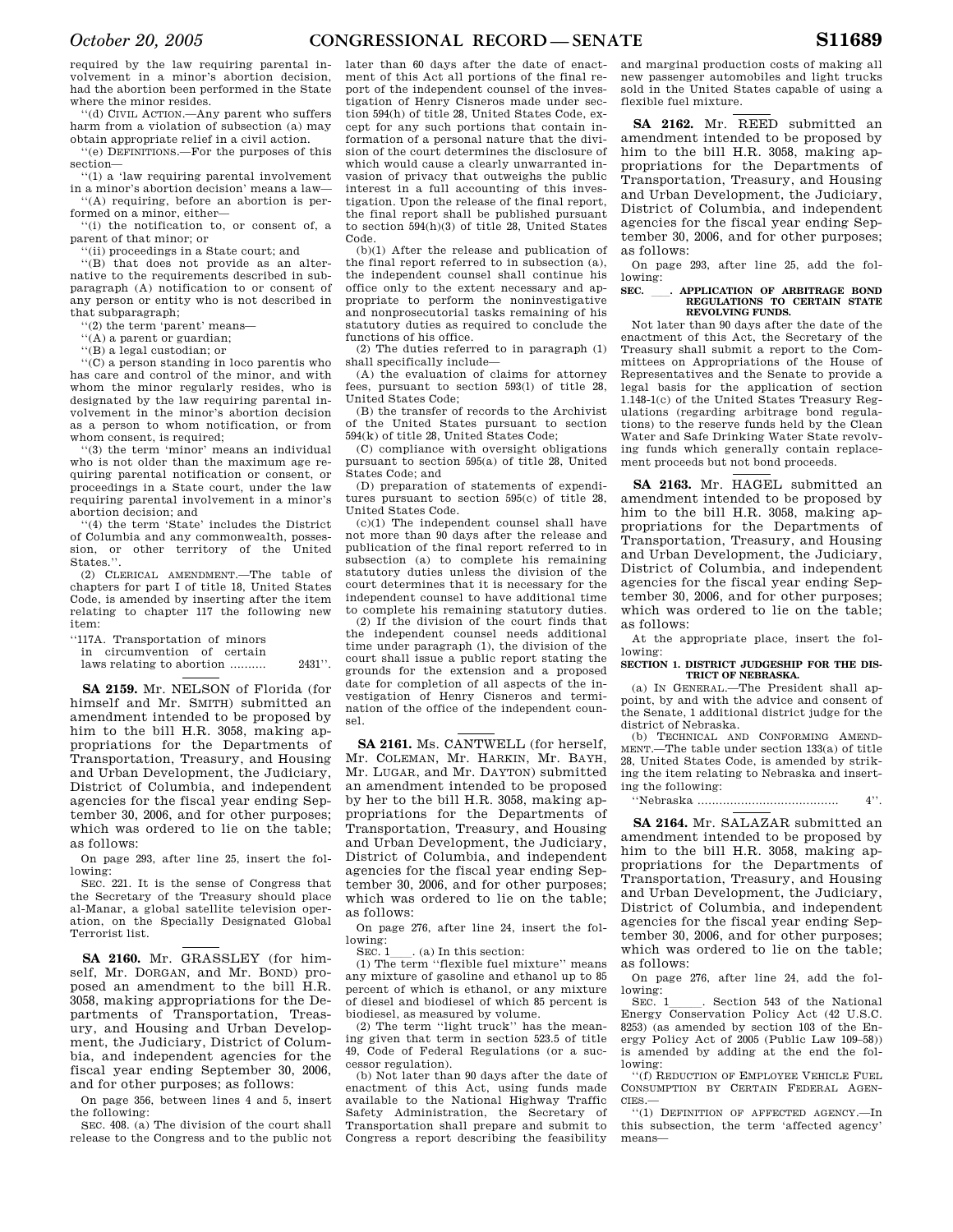''(A) the Department of Transportation;

''(B) the Department of the Treasury; ''(C) the Department of Housing and Urban

Development; and ''(D) any agency of the judicial branch of

the Federal Government.

''(2) REDUCTION OF EMPLOYEE VEHICLE FUEL CONSUMPTION.—Each affected agency shall take such actions as are necessary to reduce the level of fuel consumed by vehicles of employees of the affected agency (other than fuel used for military purposes), in connection with the employment of the employees, by (to the maximum extent practicable) at least 10 percent during the 1-year period beginning on the date of enactment of this subsection.

''(3) METHODS.—An affected agency may use such methods as the agency determines are appropriate to achieve the target established by paragraph (2), including—

''(A) telework;

''(B) carpooling;

''(C) bicycling and walking to work;

''(D) fuel-efficient trip planning;

''(E) public transportation use; and

''(F) limiting travel days for vehicle travel outside the office.

''(4) MEASUREMENT.—An affected agency may use such measures as the affected agency determines are appropriate to determine whether the affected agency has achieved the target established by paragraph (2), including certification of the methods described in paragraph (3).''.

**SA 2165.** Mr. COBURN submitted an amendment intended to be proposed by him to the bill H.R. 3058, making appropriations for the Departments of Transportation, Treasury, and Housing and Urban Development, the Judiciary, District of Columbia, and independent agencies for the fiscal year ending September 30, 2006, and for other purposes; as follows:

At the appropriate place, add the following: Section  $144(g)(1)$  of title 23, United States Code, is amended—

(1) in subparagraph (A)(ii), by striking ''for the construction of a bridge joining the Island of Gravina to the community of Ketchikan in Alaska'' and inserting ''for the reconstruction of the Twin Spans Bridge connecting New Orleans, Louisiana, and Slidell, Louisiana'';

(2) by striking subparagraph (B); and

(3) by redesignating subparagraph (C) as subparagraph (B).

(b) Item number 14 of the table contained in section 1302 of the Safe, Accountable, Flexible, Efficient Transportation Equity Act: A Legacy for Users (Public Law 109–59; 119 Stat. 1144) is amended—

(1) by striking ''AK'' and inserting ''LA''; and

(2) by striking ''Planning, design, and construction of Knik Arm Bridge'' and inserting ''Reconstruction of Twin Spans Bridge connecting New Orleans and Slidell, Louisiana'

(c) The table contained in section 1702 of the Safe, Accountable, Flexible, Efficient Transportation Equity Act: A Legacy for Users (Public Law 109–59; 119 Stat. 1144) is amended—

(1) in item number 406—

(A) by striking ''AK'' and inserting ''LA''; and

(B) by striking ''Planning, design, and construction of a bridge joining the Island of Gravina to the Community of Ketchikan'' and inserting ''Reconstruction of Twin Spans Bridge connecting New Orleans and Slidell, Louisiana'';

(2) in item number 2465—

(A) by striking ''AK'' and inserting ''LA''; and

(B) by striking ''Planning, design, and construction of Knik Arm Bridge'' and inserting ''Reconstruction of Twin Spans Bridge connecting New Orleans and Slidell, Louisiana'';

(3) in item number 3323— (A) by striking ''AK'' and inserting ''LA''; and

(B) by striking ''Earthwork and roadway construction Gravina Access Project'' and inserting ''Reconstruction of Twin Spans Bridge connecting New Orleans and Slidell, Louisiana''; and

(4) in item number 3677—

(A) by striking ''AK'' and inserting ''LA''; and

(B) by striking ''Planning, design, and construction of Knik Arm Bridge'' and inserting ''Reconstruction of Twin Spans Bridge connecting New Orleans and Slidell, Louisiana''.

(d) Item number 2 of the table contained in section 1934 of the Safe, Accountable, Flexible, Efficient Transportation Equity Act: A Legacy for Users (Public Law 109–59; 119 Stat. 1144) is amended—

(1) by striking "AK" and inserting "LA"; and

(2) by striking ''Improvements to the Knik Arm Bridge'' and inserting ''Reconstruction of Twin Spans Bridge connecting New Orleans and Slidell, Louisiana''.

(e) Sections 1949, 4410, and 4411 of the Safe, Accountable, Flexible, Efficient Transportation Equity Act: A Legacy for Users (Public Law 109–59; 119 Stat. 1144) are repealed.

(f) No funds made available under this Act shall be used to plan, design, or construct, in the State of Alaska—

(1) the Knik Arm Bridge; or

(2) a bridge joining the Island of Gravina to the community of Ketchikan.

(g) Nothing in this section or an amendment made by this section affects the allocation of funds to any State other than the States of Alaska and Louisiana.

**SA 2166.** Ms. LANDRIEU submitted an amendment intended to be proposed by her to the bill H.R. 3058, making appropriations for the Departments of Transportation, Treasury, and Housing and Urban Development, the Judiciary, District of Columbia, and independent agencies for the fiscal year ending September 30, 2006, and for other purposes; which was ordered to lie on the table; as follows:

On page 348, between lines 5 and 6, insert the following:

SEC. 321. HOME MORTGAGE PROTECTION RE-**VOLVING LOAN FUND.** 

(a) ESTABLISHMENT.—There is established in the Treasury of the United States the Home Mortgage Protection Revolving Loan Fund (hereafter referred to in this section as the ''Fund'') to carry out the lending and guarantee functions authorized under this section.

(b) CAPITAL.—Except as provided under subsection (j), the capital of the Fund shall remain available until expended.

(c) AUTHORITIES, SCOPE, AND PURPOSES; CONDITIONS; INTEREST RATE; REPAYMENT.—

(1) LOANS AUTHORIZED.—The Secretary is authorized to make or guarantee loans, either directly or in cooperation with banks or other organizations through agreements to participate on an immediate or deferred basis, to eligible financial institutions, for the purposes described in subsection (e).

(2) CONDITIONS.—No loans, guarantees, or other financial assistance shall be provided under this section unless the Secretary determines that—

(A) there is reasonable assurance of repayment of the loan;

(B) the loan is not otherwise available on reasonable terms from private sources or other Federal, State, or local programs; and

(C) the amount of the loan, together with other funds available, is adequate to assure completion or achievement of the purposes for which the loan is made.

(3) LIMITATIONS.—

(A) IN GENERAL.—The Secretary may not loan amounts out of the Fund to an eligible financial institution for mortgage payments deferred under subsection (g) in an amount in excess of the sum of 6 deferred mortgage payments.

(B) EXCLUSION.—The amount calculated under subparagraph (A) shall not include any deferrals that an eligible financial institution granted to a mortgagor prior to the date of enactment of this section.

(C) OUTSTANDING LOAN AMOUNT.—The total amount of outstanding loan amounts under this section may not exceed \$2,000,000,000.

(4) INTEREST RATE.—Loans made by the Secretary pursuant to this section shall bear interest at a rate equal to not less than a rate determined by the Secretary of the Treasury, taking into consideration the average market yield on outstanding Treasury obligations of comparable maturity, plus such additional charge, if any, toward covering other costs of the program, as the Secretary may determine to be consistent with its purposes.

(5) REPAYMENT.—All loans made under this section shall be repayable within a period of not more than 30 years.

(6) ADJUSTMENT OF INTEREST RATES, MORA-TORIUM ON PRINCIPAL AND INTEREST.—The Secretary is authorized to adjust interest rates, grant moratoriums on repayment of principal and interest, collect or compromise any obligations held by the Secretary, and to take such other actions in respect to such loans as the Secretary shall determine to be necessary or appropriate, consistent with the purposes of this section.

(d) APPLICATION.—An eligible financial institution seeking a loan under this section shall submit an application to the Secretary at such time, in such manner, and containing such information as the Secretary may require, including providing proper documentation to the Secretary that—

(1) such financial institution is the holder of a mortgage;

(2) mortgage payments have been deferred for 6 months under subsection (g);

(3) the property secured by the mortgage is located in an affected area;

(4) the property secured by mortgage was rendered unusable or uninhabitable, or was completely destroyed, as a result of Hurricane Katrina or Hurricane Rita; and

(5) such financial institution has not initiated any foreclosure proceeding against any property held by a mortgagor for which the financial institution is seeking a loan.

(e) USE OF FUNDS.—Amounts in the Fund may only be used to provide loans to eligible financial institutions to reimburse such financial institutions for mortgage payments deferred under subsection (g).

(f) FORECLOSURES.—

(1) IN GENERAL.—An eligible financial institution that does not seek a loan under this section, may not foreclose on property held by a mortgagor in an affected area, if the mortgagor can demonstrate that the property meets the requirements listed under subsection (d).

(2) REIMBURSEMENT FROM FUND.—If an eligible financial institution is unable to foreclose under paragraph (1), such financial institution may seek a loan under this section in accordance with the provisions of this section.

(3) LIMITATION.—An eligible financial institution may not receive a loan under this section for mortgage payments deferred under subsection (g) for any foreclosure proceeding initiated prior to August 26, 2005.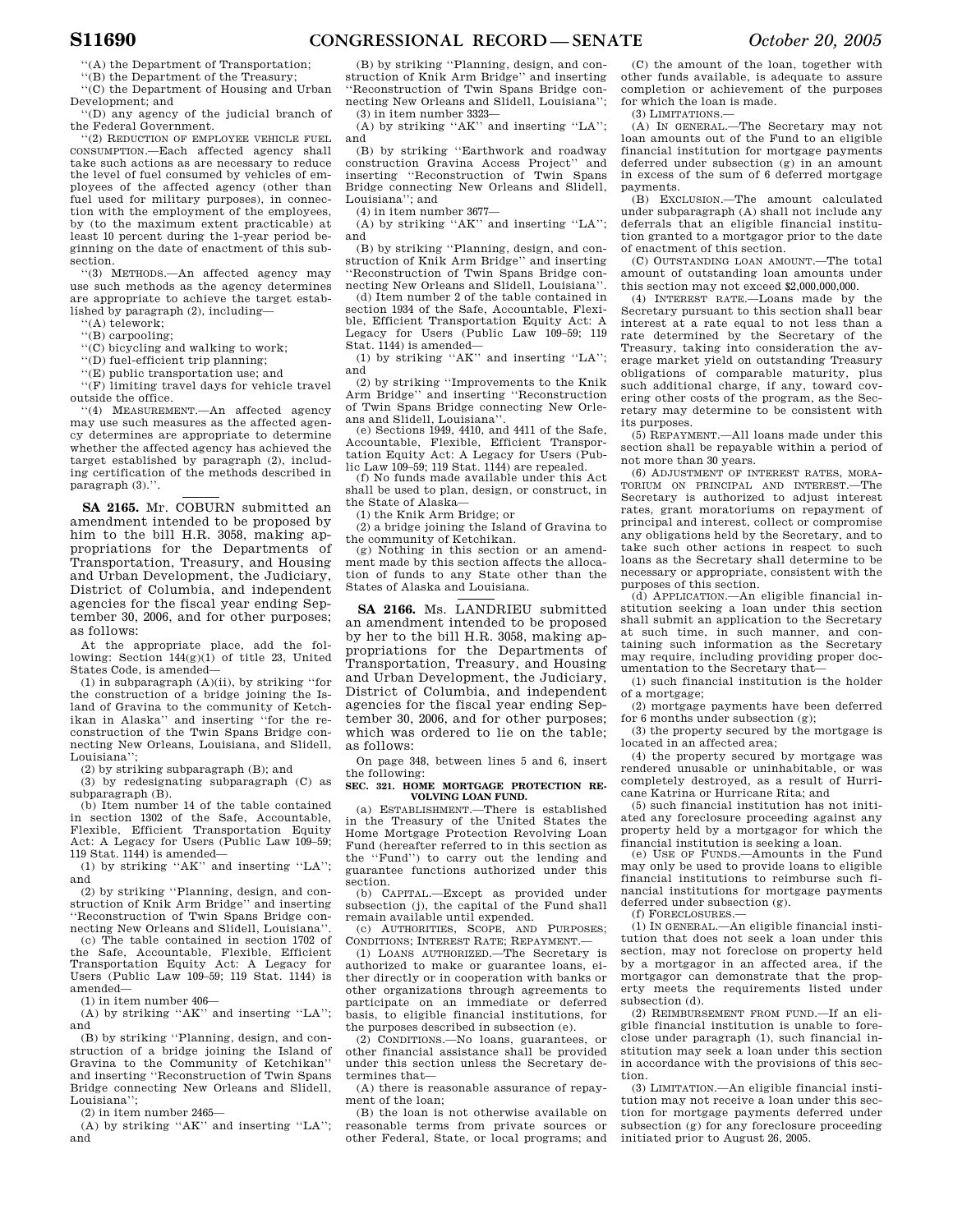(4) REPAYMENT FOR ANY PROPERTY SEIZED.— If an eligible financial institution forecloses, or otherwise seizes or disposes of, property held by a mortgagor in an affected area, such financial institution shall repay to the Fund any loan amounts received under this section.

(g) DEFERRAL OF MORTGAGE PAYMENTS.—

(1) IN GENERAL.—An eligible financial institution shall extend for an additional 6 months any deferral of mortgage payments of a mortgagor initiated prior to August 26, 2005.

(2) REIMBURSEMENT FOR EXTENSION.—An eligible financial institution that extends the deferral of any mortgage payments under paragraph (1) may seek a loan under this section for reimbursement for the deferral of such mortgage payments.

(3) REFINANCE, REAMORTIZATION, OR RE-STRUCTURING OF MORTGAGES.—An eligible financial institution may refinance, reamortize, or restructure any mortgage deferred under paragraph (1) to extend the term of such mortgage to cover any mortgage payments missed or deferred under that paragraph.

(4) LIMITATION ON REFINANCING.—If an eligible financial institution exercises its authority to refinance, reamortize, or restructure a mortgage under paragraph (3), such institution shall repay to the Fund any amounts received under paragraph (2).

(5) INELIGIBILITY OF CERTAIN MORTGAGORS.— An eligible financial institution shall not extend the deferral of any mortgage payments under paragraph (1), if the mortgagor has a homeowners or other insurance policy that includes coverage of mortgage payments.

(h) CREDIT PROTECTION.—A failure by a mortgagor to make a mortgage payment on any property located in an affected area shall not be reported to any consumer reporting agency, as such term is defined under section 603 of the Fair Credit Reporting Act (15 U.S.C. 1681a).

(i) DEPOSITS.—

(1) INVESTMENT.—To the extent that amounts in the Fund at any time exceed the immediate needs of the Fund, the excess shall be invested in short-term obligations of the United States.

(2) INTEREST.—To the extent that interest accrues on any funds invested under paragraph (1), that interest shall remain in the fund and shall be made available for the purposes of this section.

(j) REVERSION OF FUNDS TO THE TREAS-URY.—Any amounts in the Fund that are unexpended and unobligated after March 30, 2007, shall be covered into the General Fund of the Treasury as miscellaneous receipts, and the Fund shall be terminated.

(k) REGULATIONS.—Not later than 15 days after the date of enactment of this section, the Secretary shall issue regulations necessary to carry out the administration of this section and to ensure that the purposes of this section are accomplished.

(l) DEFINITIONS.—In this section, the following definitions shall apply:

(1) AFFECTED AREA.—The term ''affected area'' means any area—

(A) with respect to which the President has declared a major disaster pursuant to title IV of the Robert T. Stafford Disaster Relief and Emergency Assistance Act (42 U.S.C. 5121 et seq.) as a result of Hurricane Katrina or Hurricane Rita; or

(B) that is determined to be eligible for disaster relief under other Federal law by reason of damage related to Hurricane Katrina or Hurricane Rita.

(2) ELIGIBLE FINANCIAL INSTITUTION.—The term ''eligible financial institution'' means any—

(A) commercial bank;

(B) community bank;

(C) mortgage bank;

(D) credit union;

(E) enterprise, as that term is defined in section 1303 of the Housing and Community Development Act of 1992 (12 U.S.C. 4502);

(F) Bank, as that term is used in the Housing and Community Development Act of 1992 (12 U.S.C. 4501 et seq.); or

(G) other lender approved by the Secretary as eligible for insurance under section 2 of the National Housing Act (12 U.S.C. 1703).

(3) SECRETARY.—The term ''Secretary'' means the Secretary of Housing and Urban Development.

(m) FUNDING.—The Fund shall consist of the remaining amounts provided for in the Disaster Relief Fund under the Robert T. Stafford Disaster Relief and Emergency Assistance Act (42 U.S.C. 5121 et seq.), as in effect on the date of enactment of this section, and includes such funds as may be deposited in the Disaster Relief Fund from funds made available by this or any other Act.

**SA 2167.** Ms. LANDRIEU submitted an amendment intended to be proposed by her to the bill H.R. 3058, making appropriations for the Departments of Transportation, Treasury, and Housing and Urban Development, the Judiciary, District of Columbia, and independent agencies for the fiscal year ending September 30, 2006, and for other purposes; as follows:

On page 219, line 14, insert after ''\$15,000,000'' the following: '', of which \$5,000,000 shall be made available to provide a grant to the Louisiana Department of Transportation and Development to establish a program under which the Louisiana Department of Transportation and Development shall provide grants to parish and municipal governments in the State of Louisiana that experience a significant spike in population because of an unexpected influx of hurricane evacuees, as determined by the Louisiana Department of Transportation and Development, to quickly implement smart and innovative plans to alleviate traffic congestion and to address increased transportation demands in the affected communities''.

**SA 2168.** Ms. LANDRIEU submitted an amendment intended to be proposed by her to the bill H.R. 3058, making appropriations for the Departments of Transportation, Treasury, and Housing and Urban Development, the Judiciary, District of Columbia, and independent agencies for the fiscal year ending September 30, 2006, and for other purposes; as follows:

On page 276, after line 24, add the following:

SEC.  $1$  (a) In addition to amounts available to carry out section 10204 of the Safe, Accountable, Flexible, and Efficient Transportation Equity Act: A Legacy for Users (Public Law 109–59) as of the date of enactment of this Act, of the amounts made available by this Act, \$1,000,000 shall be used by the Secretary of Transportation and the Secretary of Homeland Security to jointly—

(1) complete the review and assessment of catastrophic hurricane evacuation plans under that section; and

(2) submit to Congress, not later than June 1, 2006, the report described in subsection (d) of that section.

(b) Section 10204 of the Safe, Accountable, Flexible, and Efficient Transportation Equity Act: A Legacy for Users (Public Law 109–59) is amended—

(1) in subsection (a)—

(A) by inserting after ''evacuation plans'' the following: ''(including the costs of the plans)''; and

(B) by inserting ''and other catastrophic events'' before ''impacting'';

(2) in subsection (b), by striking ''and local'' and inserting ''parish, county, and municipal''; and

(3) in subsection (c)—

(A) in paragraph (1), by inserting ''safe and'' before ''practical'';

(B) in paragraph (2), by inserting after<br>States'' the following: "and adjoining juristhe following: "and adjoining jurisdictions'';

(C) in paragraph (3), by striking ''and'' after the semicolon at the end;

(D) in paragraph (4), by striking the period at the end and inserting a semicolon; and

(E) by adding at the end the following:

 $(5)$  the availability of food, water, restrooms, fueling stations, and shelter opportunities along the evacuation routes;

''(6) the time required to evacuate under the plan; and

''(7) the physical and mental strains associated with the evacuation.''.

**SA 2169.** Ms. CANTWELL submitted an amendment intended to be proposed by her to the bill H.R. 3058, making appropriations for the Departments of Transportation, Treasury, and Housing and Urban Development, the Judiciary, District of Columbia, and independent agencies for the fiscal year ending September 30, 2006, and for other purposes; which was ordered to lie on the table; as follows:

At the appropriate place, insert the following:

#### **SEC.** ll**. UPDATED FUEL ECONOMY LABELING PROCEDURES.**

(a) IN GENERAL.—The Administrator of the Environmental Protection Agency shall, as appropriate and in consultation with the Administrator of the National Highway Traffic Safety Administration, update and revise the process used to determine fuel economy values for labeling purposes as set forth in sections 600.209–85 and 600.209.95 of title 40, Code of Federal Regulations, to take into consideration current factors such as speed limits, acceleration rates, braking, variations in weather and temperature, vehicle load, use of air conditioning, driving patterns, and the use of other fuel consuming features. The Administrator shall use existing emissions test cycles and, or, updated adjustment factors to implement the requirements of this subsection.

(b) DEADLINE.—The Administrator of the Environmental Protection Agency shall—

(1) publish a notice of proposed rulemaking not later than March 31, 2006, to carry out subsection (a); and

(2) promulgate a final rule not later than 18 months after the date on which the Administrator issues the notice under paragraph (1).

(c) REPORT.—Three years after issuing the final rule required by subsection (b), and every 3 years thereafter, the Administrator of the Environmental Protection Agency shall reconsider the fuel economy labeling procedures required under subsection (a) to determine if the changes in the factors require revisiting the process. The Administrator shall report to the Committee on Commerce, Science, and Transportation of the Senate and the Committee on Energy and Commerce of the House of Representatives on the outcome of the reconsideration process.

**SA 2170.** Mr. CARPER submitted an amendment intended to be proposed by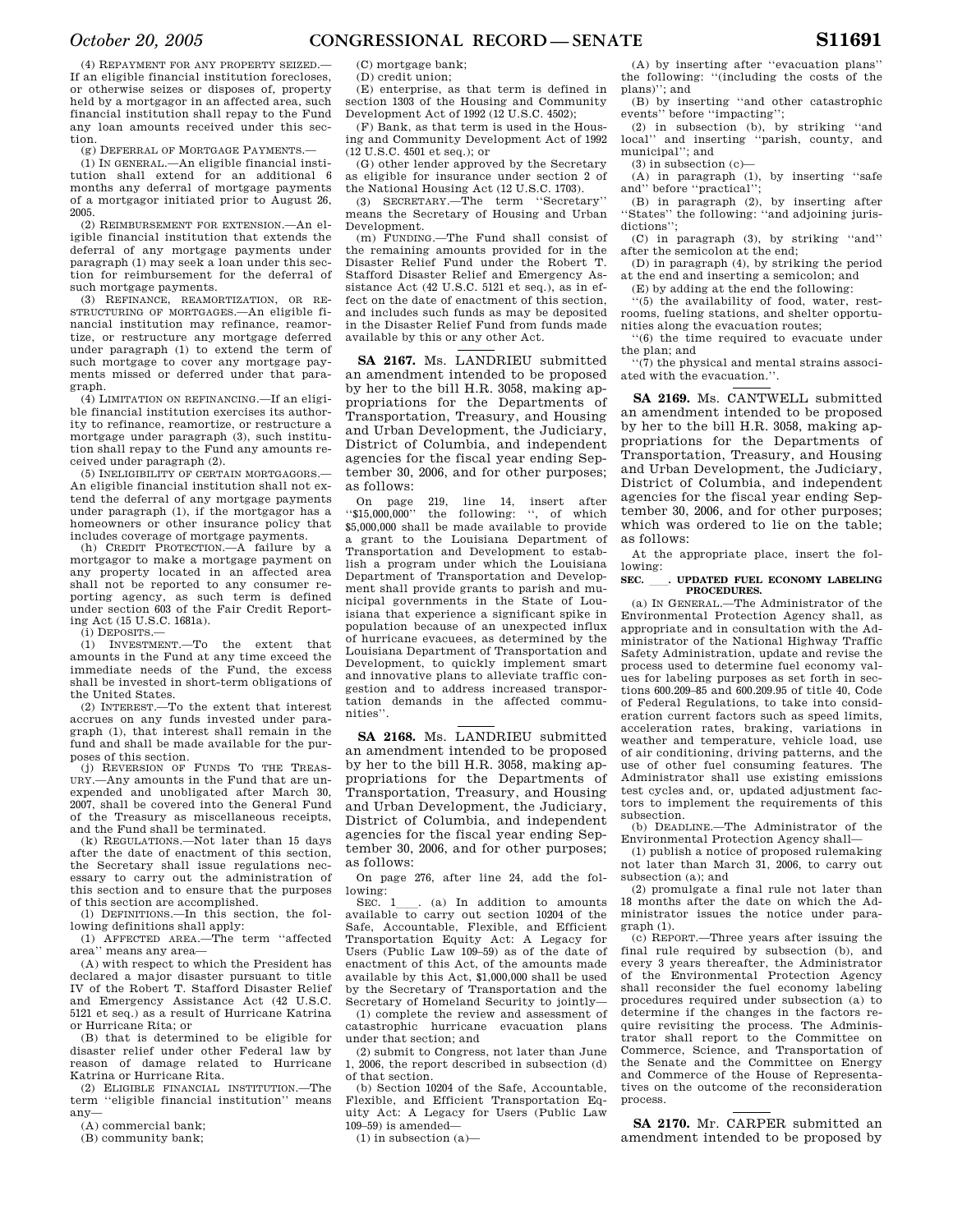him to the bill H.R. 3058, making appropriations for the Departments of Transportation, Treasury, and Housing and Urban Development, the Judiciary, District of Columbia, and independent agencies for the fiscal year ending September 30, 2006, and for other purposes; which was ordered to lie on the table; as follows:

On page 252, between lines 11 and 12, insert the following: ''*Provided further,* That the Comptroller General shall submit a report to Congress that describes the potential liabilities, operational and capital costs, tax implications, administrative costs, and other costs associated with the Corporation creating a wholly owned Northeast Corridor subsidiary and transferring the Northeast Corridor infrastructure to such subsidiary before the Corporation takes further steps toward creating such a subsidiary:''.

**SA 2171.** Mr. CARPER submitted an amendment intended to be proposed by him to the bill H.R. 3058, making appropriations for the Departments of Transportation, Treasury, and Housing and Urban Development, the Judiciary, District of Columbia, and independent agencies for the fiscal year ending September 30, 2006, and for other purposes; which was ordered to lie on the table; as follows:

On page 252, between lines 11 and 12, insert the following: ''*Provided further,* That the Corporation shall submit a report to Congress that describes the costs, including staffing costs, associated with creating a wholly owned Northeast Corridor subsidiary and transferring the Northeast Corridor infrastructure into such subsidiary before the Corporation takes any further steps toward creating such a subsidiary:''.

**SA 2172.** Mr. CARPER submitted an amendment intended to be proposed by him to the bill H.R. 3058, making appropriations for the Departments of Transportation, Treasury, and Housing and Urban Development, the Judiciary, District of Columbia, and independent agencies for the fiscal year ending September 30, 2006, and for other purposes; which was ordered to lie on the table; as follows:

On page 253, after line 22, insert the following:

SEC. 143. (a) The Senate finds the following:

(1) Only 1 member of the Board of Directors of the Corporation has been confirmed by the Senate.

(2) Two other members of the Board were recess appointments whose terms expire at the end of the first session of the 109th Congress.

(3) Three seats on the Board are vacant and no nominations have been submitted to the Senate to fill these vacancies.

(4) The Corporation's ability to take major actions is compromised by having only 1 member of the Board who has been confirmed by the Senate.

(b) It is the sense of the Senate that—

(1) the President should appoint sufficient new members to the Board of Directors of the Corporation to fill all existing and anticipated vacancies and submit such appointments to the Senate not later than December 31, 2005; and

(2) the Senate should act on such nominations as quickly as possible.

**SA 2173.** Mr. COLEMAN (for himself, Mr. LEVIN, Mr. AKAKA, and Mr. CAR-

PER) submitted an amendment intended to be proposed by him to the bill H.R. 3058, making appropriations for the Departments of Transportation, Treasury, and Housing and Urban Development, the Judiciary, District of Columbia, and independent agencies for the fiscal year ending September 30, 2006, and for other purposes; as follows:

On page 406, between lines 7 and 8, insert the following:

#### **SEC. 724. PAYMENTS TO FEDERAL CONTRACTORS WITH FEDERAL TAX DEBT.**

The General Services Administration, in conjunction with the Financial Management Service, shall develop procedures to subject purchase card payments to Federal contractors to the Federal Payment Levy Program. **SEC. 520. REPORTING OF AIR TRAVEL BY FED-ERAL GOVERNMENT EMPLOYEES.** 

(a) ANNUAL REPORTS REQUIRED.—The Ad-

ministrator of General Services shall submit annually to the Committee on Homeland Security and Governmental Affairs of the Senate and the Committee on Government Reform of the House of Representatives a report on all first class and business class travel by employees of each agency undertaken at the expense of the Federal Government.

(b) CONTENTS.—The reports submitted pursuant to subsection (a) shall include, at a minimum, with respect to each travel by first class or business class—

(1) the names of each traveler;

(2) the date of travel;

(3) the points of origination and destination;

(4) the cost of the first class or business class travel; and

(5) the cost difference between such travel and travel by coach class fare available under contract with the General Services Administration or, if no contract is available, the lowest coach class fare available.

(c) AGENCY DEFINED.—(1) Except as provided in paragraph (2), in this section, the term ''agency'' has the meaning given such term in section 5701(1) of title 5, United States Code.

(2) The term does not include any element of the intelligence community as set forth in or designated under section 3(4) of the National Security Act of 1947 (50 U.S.C. 401a(4)).

**SA 2174.** Mr. BOND (for himself and Mrs. MURRAY) proposed an amendment to the bill H.R. 3058, making appropriations for the Departments of Transportation, Treasury, and Housing and Urban Development, the Judiciary, District of Columbia, and independent agencies for the fiscal year ending September 30, 2006, and for other purposes; as follows:

On page 384, after line 13, insert the following:

SEC.  $\quad$  The Administrator of General Services shall require that all credible sustainable building rating systems that award credits for certified wood products in the rating system be included in the published building design criteria or specifications of any solicitation for offers issued by the General Services Administration (GSA) for construction of a Federal building or courthouse: *Provided,* That the Administrator may only consider sustainable forest management certification programs that are currently in use in the United States and consistent with the Federal government's goals of environmental stewardship: *Provided further,* That not later than 90 days after enactment of this Act, the Administrator shall report to the relevant congressional committees of jurisdiction on the appropriateness of individual forest management certification programs for use within GSA's sustainable building program, including a schedule for incorporating any additional such programs into the system through regulations.

**SA 2175.** Mr. BOND (for himself and Mrs. MURRAY) proposed an amendment to the bill H.R. 3058, making appropriations for the Departments of Transportation, Treasury, and Housing and Urban Development, the Judiciary, District of Columbia, and independent agencies for the fiscal year ending September 30, 2006, and for other purposes; as follows:

On page 216, after line 23, insert the following:

## **DIVISION A—TRANSPORTATION, TREASURY, THE JUDICIARY, HOUSING AND URBAN DEVELOPMENT, AND RELATED AGENCIES APPROPRIATIONS ACT, 2006**

**SA 2176.** Mr. BOND (for himself and Mrs. MURRAY) proposed an amendment to the bill H.R. 3058, making appropriations for the Departments of Transportation, Treasury, and Housing and Urban Development, the Judiciary, District of Columbia, and independent agencies for the fiscal year ending September 30, 2006, and for other purposes; as follows:

On page 436, line 11, strike ''Act'' and insert in lieu thereof ''division''.

**SA 2177.** Mr. BOND proposed an amendment to the bill H.R. 3058, making appropriations for the Departments of Transportation, Treasury, and Housing and Urban Development, the Judiciary, District of Columbia, and independent agencies for the fiscal year ending September 30, 2006, and for other purposes; as follows:

At the appropriate place in the bill, insert the following:<br>SEC. Section 14711(c) of title 49.

SEC. \_\_\_. Section 14711(c) of title 49, United States Code, is amended by—<br>(1) striking ''; and'' at the end of paragraph

(1) and inserting '';'';

(2) striking the period at the end of paragraph (2) and inserting ''; and''; and

 $(3)$  inserting the following after paragraph (2):

''(3) be substituted, upon the filing of a motion with the court, for the State as parens patriae in the action.''.

**SA 2178.** Mr. BOND (for Mr. REID) proposed an amendment to the bill H.R. 3058, making appropriations for the Departments of Transportation, Treasury, and Housing and Urban Development, the Judiciary, District of Columbia, and independent agencies for the fiscal year ending September 30, 2006, and for other purposes; as follows:

At the appropriate place, insert the following:<br>SEC.

SEC. \_\_\_. (a) In this section:<br>(1) The term "Conservation Area" means the Sloan Canyon National Conservation Area established by section 604(a) of the Clark County Conservation of Public Land and Natural Resources Act of 2002 (116 Stat. 2010).

(2) The term ''County'' means Clark County, Nevada.

(3)(A) The term ''helicopter tour'' means a commercial helicopter tour operated for profit.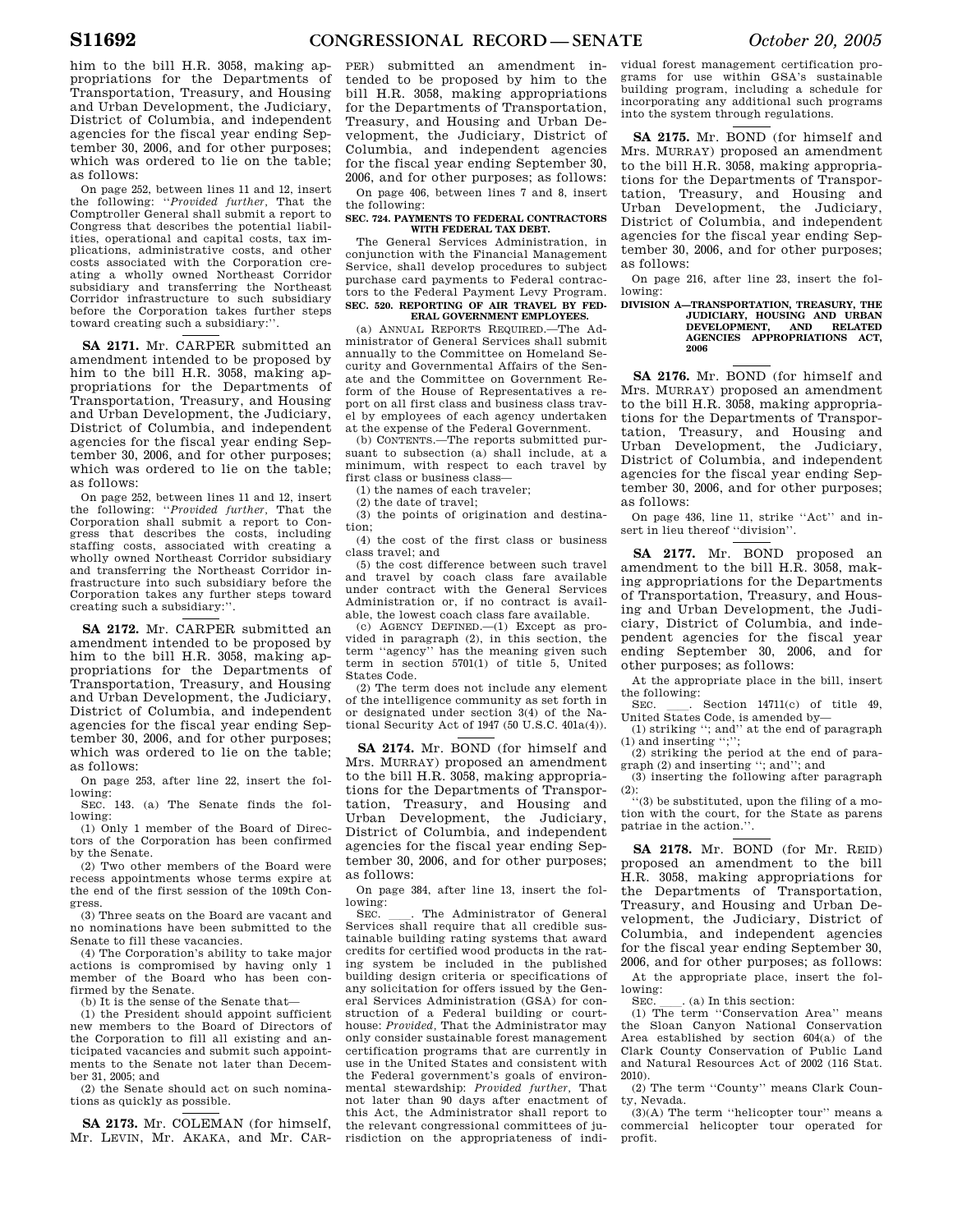(B) The term ''helicopter tour'' does not include a helicopter tour that is carried out to assist a Federal, State, or local agency.

(4) The term ''Secretary'' means the Secretary of the Interior.

(5) The term ''Wilderness'' means the North McCullough Mountains Wilderness established by section 202(a)(13) of the Clark County Conservation of Public Land and

Natural Resources Act of 2002 (116 Stat. 2000). (b) As soon as practicable after the date of enactment of this Act, the Secretary shall convey to the County, subject to valid existing rights, for no consideration, all right, title, and interest of the United States in and to the parcel of land described in subsection (c).

(c) The parcel of land to be conveyed under subsection (b) is the parcel of approximately 229 acres of land depicted as tract A on the map entitled ''Clark County Public Heliport

Facility'' and dated May 3, 2004. (d)(1) The parcel of land conveyed under subsection (b)—

(A) shall be used by the County for the operation of a heliport facility under the conditions stated in paragraphs (2), (3), and (4); and

(B) shall not be disposed of by the County. (2)(A) Any operator of a helicopter tour originating from or concluding at the parcel of land described in subsection (c) shall pay to the Clark County Department of Aviation a \$3 conservation fee for each passenger on the helicopter tour if any portion of the helicopter tour occurs over the Conservation Area.

 $(B)(i)$  Not earlier than 10 years after the date of enactment of this Act and every 10 years thereafter, the Secretary shall conduct a review to determine whether to raise the

amount of the conservation fee. (ii) After conducting a review under clause (i) and providing an opportunity for public comment, the Secretary may raise the amount of the conservation fee in an amount determined to be appropriate by the Secretary, but by not more than 50 percent of the amount of the conservation fee in effect on the day before the date of the increase. (3)(A) The amounts collected under para-

graph (2) shall be deposited in a special account in the Treasury of the United States. (B) Of the amounts deposited under subparagraph (A)—

 $(i)$   $\frac{2}{3}$  of the amounts shall be available to the Secretary, without further appropriation, for the management of cultural, wildlife, and wilderness resources on public land in the State of Nevada; and

 $(i)$   $\frac{1}{3}$  of the amounts shall be available to the Director of the Bureau of Land Management, without further appropriation, for the conduct of Bureau of Land Management operations for the Conservation Area and the Red Rock Canyon National Conservation Area.

 $(4)(A)$  Except for safety reasons, any helicopter tour originating or concluding at the parcel of land described in subsection (c) that flies over the Conservation Area shall not fly—

(i) over any area in the Conservation Area except the area that is between 3 and 5 miles north of the latitude of the southernmost boundary of the Conservation Area;

(ii) lower than 1,000 feet over the eastern segments of the boundary of the Conservation Area; or

(iii) lower than 500 feet over the western segments of the boundary of the Conservation Area. (B) The Administrator of the Federal Avia-

tion Administration shall establish a special flight rules area and any operating procedures that the Administrator determines to be necessary to implement subparagraph (A). (5) If the County ceases to use any of the

land described in subsection (c) for the purpose described in paragraph (1)(A) and under the conditions stated in paragraph (2)—

(A) title to the parcel shall revert to the United States, at the option of the United States; and

(B) the County shall be responsible for any reclamation necessary to revert the parcel to the United States.

(e) The Secretary shall require, as a condition of the conveyance under subsection (b), that the County pay the administrative costs of the conveyance, including survey costs and any other costs associated with the transfer of title.

**SA 2179.** Mr. BOND (for Mr. DURBIN (for himself and Mr. OBAMA)) proposed an amendment to the bill H.R. 3058, making appropriations for the Departments of Transportation, Treasury, and Housing and Urban Development, the Judiciary, District of Columbia, and independent agencies for the fiscal year ending September 30, 2006, and for other purposes; as follows:

On page 406, between lines 7 and 8, insert the following:

## **SEC. 724. REPORT ON EVERGREEN TERRACE.**

(a) IN GENERAL.—The Secretary of Housing and Urban Development shall conduct a study and prepare a report that describes the progress, if any, in improving the living conditions of the tenants of the Evergreen Terrace I and Evergreen Terrace II housing complexes located in Joliet, Illinois, by the owners of such complexes.

(b) INTERIM REPORT.—Not later than 6 months after the date of enactment of this Act, the Secretary of Housing and Urban Development shall submit to Congress an interim report on the findings of the study re-

quired under subsection (a). (c) FINAL REPORT.—Not later than 12 months after the date of enactment of this Act, the Secretary of Housing and Urban Development shall submit to Congress a final report that describes—

(1) the findings of the study required under subsection (a); and

(2) any conclusions and recommendations of such study.

**SA 2180.** Mr. BOND (for Mrs. MUR-RAY) proposed an amendment to the bill H.R. 3058, making appropriations for the Departments of Transportation, Treasury, and Housing and Urban Development, the Judiciary, District of Columbia, and independent agencies for the fiscal year ending September 30, 2006, and for other purposes; as follows:

On page 432, line 22, strike ''2006.'' and insert ''2007.''

on page 433, line 5, strike "\$6,000,000" and<br>insert "\$10,000,000"

insert ''\$10,000,000'' On page 433, line 9, insert after ''upgrades'' the following: '', including the replacement of the fuel farm facility''

**SA 2181.** Mr. STEVENS (for himself, Ms. MURKOWSKI, and Mr. FRIST) submitted an amendment intended to be proposed by him to the bill H.R. 3058, making appropriations for the Departments of Transportation, Treasury, and Housing and Urban Development, the Judiciary, District of Columbia, and independent agencies for the fiscal year ending September 30, 2006, and for other purposes; as follows:

At the appropriate place, insert the following:<br>SEC.

SEC. Let No funds provided under Section 1702 of the Safe Accountable, Flexible, Efficient Transportation Equity Act: A Legacy for Users (Public Law 109–59; 119 Stat. 1144) for the construction or reconstruction of any bridge shall be expended until nonemerging funds have been made available for the repair of the Twin Spans Bridge connecting New Orleans and Slidell, Louisiana.

**SA 2182.** Mr. LEVIN submitted an amendment intended to be proposed by him to the bill H.R. 3058, making appropriations for the Departments of Transportation, Treasury, and Housing and Urban Development, the Judiciary, District of Columbia, and independent agencies for the fiscal year ending September 30, 2006, and for other purposes; as follows:

On page 293, after line 25, add the following:

## SEC. **. PROHIBITION ON FUNDING OF FED-ERAL CONTRACTS WITH EXPATRI-ATED ENTITIES.**

(a) IN GENERAL.—None of the funds appropriated or otherwise made available by this Act may be used for any Federal Government contract with any foreign incorporated entity which is treated as an inverted domestic corporation under section 835(b) of the Homeland Security Act of 2002 (6 U.S.C. 395(b)) or any subsidiary of such an entity.

(b) WAIVERS.—

(1) IN GENERAL.—Any Secretary shall waive subsection (a) with respect to any Federal Government contract under the authority of such Secretary if the Secretary determines that the waiver is required in the interest of national security.

(2) REPORT TO CONGRESS.—Any Secretary issuing a waiver under paragraph (1) shall report such issuance to Congress.

(c) EXCEPTION.—This section shall not apply to any Federal Government contract entered into before the date of the enactment of this Act, or to any task order issued pursuant to such contract.

**SA 2183.** Mr. BOND (for Mr. FRIST (for himself, Mrs. DOLE, and Mrs. BOXER)) proposed an amendment to the bill H.R. 3058, making appropriations for the Departments of Transportation, Treasury, and Housing and Urban Development, the Judiciary, District of Columbia, and independent agencies for the fiscal year ending September 30, 2006, and for other purposes; as follows:

On page 310, line 16, after ''tribal areas'', insert the following: '', and of which \$5,000,000 shall be for capacity building activities administered by Habitat for Humanity International''.

**SA 2184.** Mr. BOND (for Mrs. MUR-RAY) proposed an amendment to the bill H.R. 3058, making appropriations for the Departments of Transportation, Treasury, and Housing and Urban Development, the Judiciary, District of Columbia, and independent agencies for the fiscal year ending September 30, 2006, and for other purposes; as follows:

On page 253, after line 22, insert the following:

''SEC. ll. Notwithstanding any other pro-vision of law, funds made available to the Federal Railroad Administration for the Spokane Region High Speed Rail Corridor Study on page 1420 of the Joint Explanatory Statement of the Committee of Conference for Public Law 108–447 (House Report 108–792) shall be made available to the Washington State Department of Transportation for<br>track and grade crossing improvements and grade crossing improvements under the Bridging the Valley project between Spokane County, Washington and Kootenai County, Idaho.''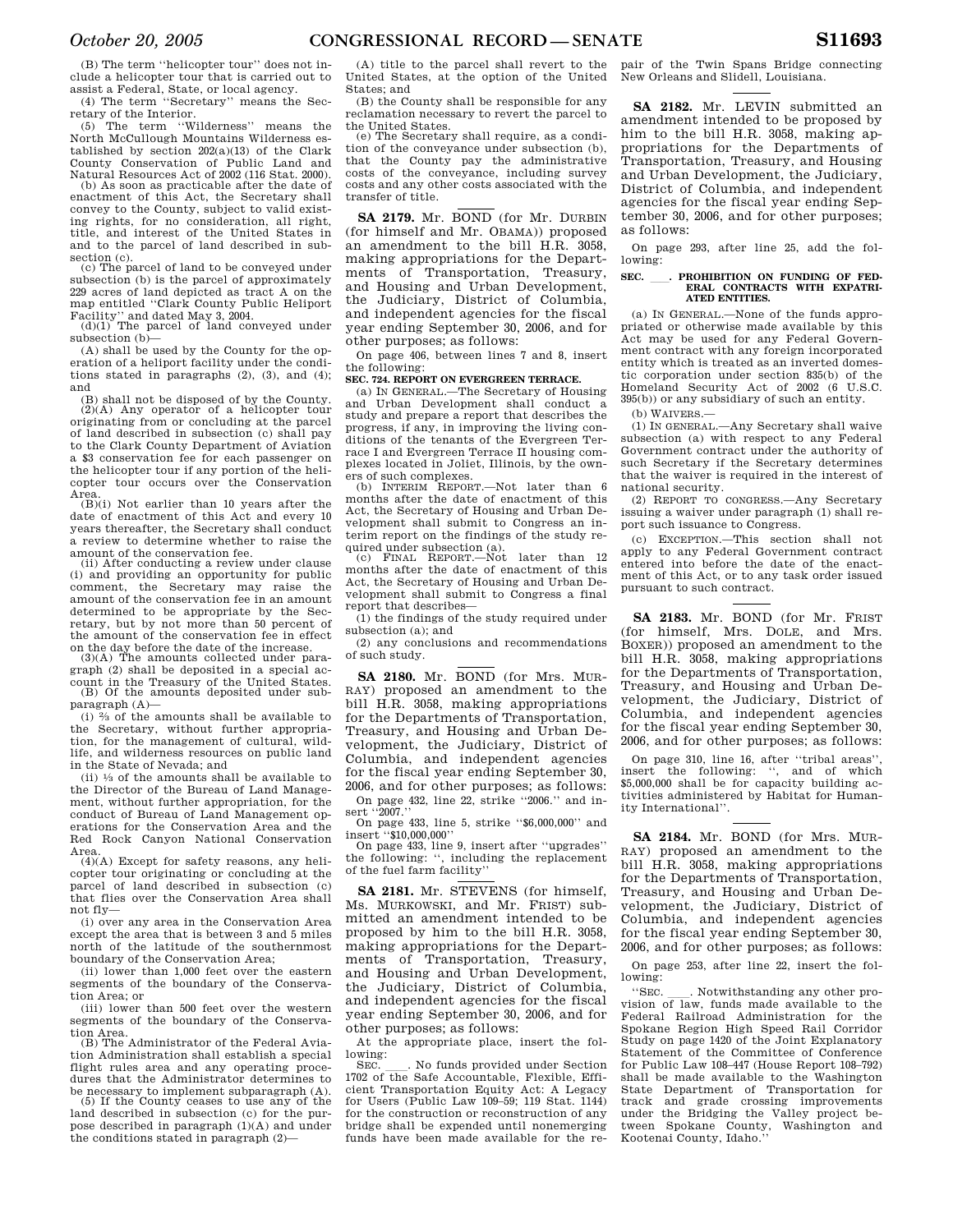**SA 2185.** Mr. BOND proposed an amendment to the bill H.R. 3058, making appropriations for the Departments of Transportation, Treasury, and Housing and Urban Development, the Judiciary, District of Columbia, and independent agencies for the fiscal year ending September 30, 2006, and for other purposes; as follows:

On page 383, strike line 21 and all that follows through line 6 on page 384.

**SA 2186.** Mr. BOND (for Mr. NELSON of Florida (for himself and Mr. SMITH)) proposed an amendment to bill H.R. 3058, making appropriations for the Departments of Transportation, Treasury, and Housing and Urban Development, the Judiciary, District of Columbia, and independent agencies for the fiscal year ending September 30, 2006, and for other purposes; as follows:

On page 293, after line 25, insert the following: SEC. 221. It is the sense of Congress that

the Secretary of the Treasury should place al-Manar, a global satellite television operation, on the Specially Designated Global Terrorist list.

**SA 2187.** Mr. BOND (for Mr. LOTT (for himself and Mr. LAUTENBERG)) proposed an amendment to the bill H.R. 3058, making appropriations for the Departments of Transportation, Treasury, and Housing and Urban Development, the Judiciary, District of Columbia, and independent agencies for the fiscal year ending September 30, 2006, and for other purposes; as follows:

On page 250, line 9, strike ''*Provided,* That,'' and all that follows through page 252, line 17, and insert ''*Provided,* That the Corporation may impose a passenger service surcharge on each ticket issued equivalent to 5 percent of the value of said ticket for all tickets issued for travel in the Northeast Corridor, or route segment, between Washington, DC and Boston, MA and equivalent to 2 percent of the value of said ticket price for all tickets issued for travel on a route outside the Northeast Corridor, the proceeds of which shall be used for capital investments: *Provided further,* That the Corporation shall not impose said surcharge if it finds that such a surcharge shall have a deleterious impact on ridership and revenues: *Provided further,*  That of the funds provided under this section, not less than \$5,000,000 shall be expended for the development and implementation of a managerial cost accounting system, which includes average and marginal unit cost capability: *Provided further,* That within 30 days of development of the managerial cost accounting system, the Department of Transportation Inspector General shall review and comment to the Secretary of Transportation and the House and Senate Committees on Appropriations, upon the strengths and weaknesses of the system and how it best can be implemented to improve decision making by the Board of Directors and management of the Corporation.''.

**SA 2188.** Mr. BOND (for Mr. LAUTEN-BERG) proposed an amendment to the bill H.R. 3058, making appropriations for the Departments of Transportation, Treasury, and Housing and Urban Development, the Judiciary, District of Columbia, and independent agencies for the fiscal year ending September 30, 2006, and for other purposes; as follows:

On page 227, line 7, strike the period and insert the following: '': *Provided further,* That not later than December 31, 2015, the owner or operator of an airport certificated under 49 U.S.C. 44706 shall improve the airport's runway safety areas to comply with the Federal Aviation Administration design standards required by 14 CFR part 139: *Provided further,* That the Federal Aviation Administration shall report annually to the Congress on the agency's progress toward improving the runway safety areas at 49 U.S.C. 44706 airports.''

**SA 2189.** Mr. BOND (for Mr. COLEMAN (for himself, Mr. DAYTON, and Mr. DEWINE)) proposed an amendment to the bill H.R. 3058, making appropriations for the Departments of Transportation, Treasury, and Housing and Urban Development, the Judiciary, District of Columbia, and independent agencies for the fiscal year ending September 30, 2006, and for other purposes; as follows:

At the appropriate place, insert the following:

# **SEC.** ALL-TERRAIN VEHICLES.<br>
(a) IN GENERAL.—Notwiths

IN GENERAL.—Notwithstanding any other provision of law, it is unlawful for any manufacturer or wholesale distributor to distribute in commerce in the United States any new assembled or unassembled ATV unless—

(1)(A) with respect to an ATV designed for use by single operator only, such ATV complies with any applicable provision of—

(i) the American National Standard for Four Wheel All-Terrain Vehicles – Equipment, Configuration, and Performance Requirements developed by the Specialty Vehicle Institute of America (American National Standard ANSI/SVIA–1–2001);

(ii) a revision of such Standard; or

(iii) a mandatory rule promulgated by the Consumer Product Safety Commission; or (iv) such alternative standard that may be

accepted by the Commission;

(B) with respect to an ATV designed for use by an operator and passengers, such ATV complies with any applicable provisions of any future American National Standard developed for such vehicles or such alternative standard that may be accepted by the Commission;

(2) with respect to an ATV, it is subject to or covered by a letter of undertaking or an ATV action plan that is sent not more than 30 days after the date of enactment of this Act—

(A) applies to such ATV;

(B) includes actions to promote ATV safety; and

(C) has been approved by the Commission and is substantially implemented at the time of the distribution in commerce of such ATV; and

(3) such ATV bears a permanent label certifying that it complies with the provisions of paragraphs (1) and (2).

(b) DEFINITIONS.—In this section:

(1) ATV.—The term ''ATV'' means any motorized, off-highway, all-terrain vehicle designed to travel on 4 wheels, having a seat designed to be straddled by the operator and handlebars for steering control and does not include a prototype of an motorized, offhighway, all-terrain vehicle or other offhighway, all-terrain vehicle that is intended exclusively for research and development purposes.

(2) COMMISSION, DISTRIBUTION IN COMMERCE, TO DISTRIBUTE IN COMMERCE, UNITED STATES.—The terms ''Commission'', ''distribution in commerce'', ''to distribute in commerce'', and ''United States'' have the meaning given those terms in section 3(a) of the Consumer Product Safety Act (15 U.S.C.  $2052(a)$ ).

(c) VIOLATION OF CPSA.—Any violation of subsection (a) shall be considered to be a prohibited act within the meaning of section 19 of the Consumer Product Safety Act (15 U.S.C. 2068) and shall be subject to the penalties and remedies available for prohibited acts under the Consumer Product Safety Act.

(d) EFFECTIVE DATE.—This section shall become effective 90 days after the date of the enactment of this Act.

**SA 2190.** Mr. BOND (for Mr. COBURN) proposed an amendment to the bill H.R. 3058, making appropriations for the Departments of Transportation, Treasury, and Housing and Urban Development, the Judiciary, District of Columbia, and independent agencies for the fiscal year ending September 30, 2006, and for other purposes; as follows:

On page 406, between lines 7 and 8, insert the following:

#### **SEC. 724. DEPARTMENT OF HOUSING AND URBAN DEVELOPMENT RISK ASSESSMENT.**

(a) ESTIMATE.—The Secretary of Housing and Urban Development shall estimate improper payments for the community development block grant program under title I of the Housing and Community Development Act of 1974 (42 U.S.C. 5301 et seq.) pursuant to section 2 of the Improper Payments Information Act of 2002 (Public Law 107-300).

(b) REPORT.—Not later than 60 days after the date of enactment of this section, the Secretary shall report to Congress on specific actions taken to estimate improper payments in the community development block grant program to comply with section 2 of the Improper Payments Information Act of 2002, including a schedule for full compliance with such Act within fiscal year 2006.

(c) FAILURE TO REPORT.—If the Secretary fails to report to Congress on specific actions taken to estimate improper payments as required under subsection (b), funds for the community development block grant program shall be halted until such report is submitted.

**SA 2191.** Mr. REED submitted an amendment intended to be proposed by him to the bill H.R. 3058, making appropriations for the Departments of Transportation, Treasury, and Housing and Urban Development, the Judiciary, District of Columbia, and independent agencies for the fiscal year ending September 30, 2006, and for other purposes; which was ordered to lie on the table; as follows:

On page 348, between lines 5 and 6, insert the following:

#### **SEC. 321. EMERGENCY ASSISTANCE FOR UNAN-TICIPATED INCREASES IN UTILITY RATES.**

(a) PUBLIC HOUSING AGENCIES.—

(1) IN GENERAL.—To address unanticipated increases in utility rates, there are appropriated \$362,000,000, to public housing agencies for the operation and management of public housing, as authorized under section 9(e) of the United States Housing Act of 1937 (42 U.S.C. 1437g(e)).

(2) DISTRIBUTION OF FUNDS.—Public housing agencies shall be entitled to reimbursement for utility cost increases from funds made available under paragraph (1), upon submission of proof to the Secretary of such increases.

(b) SECTION 8 RESIDENTS.—